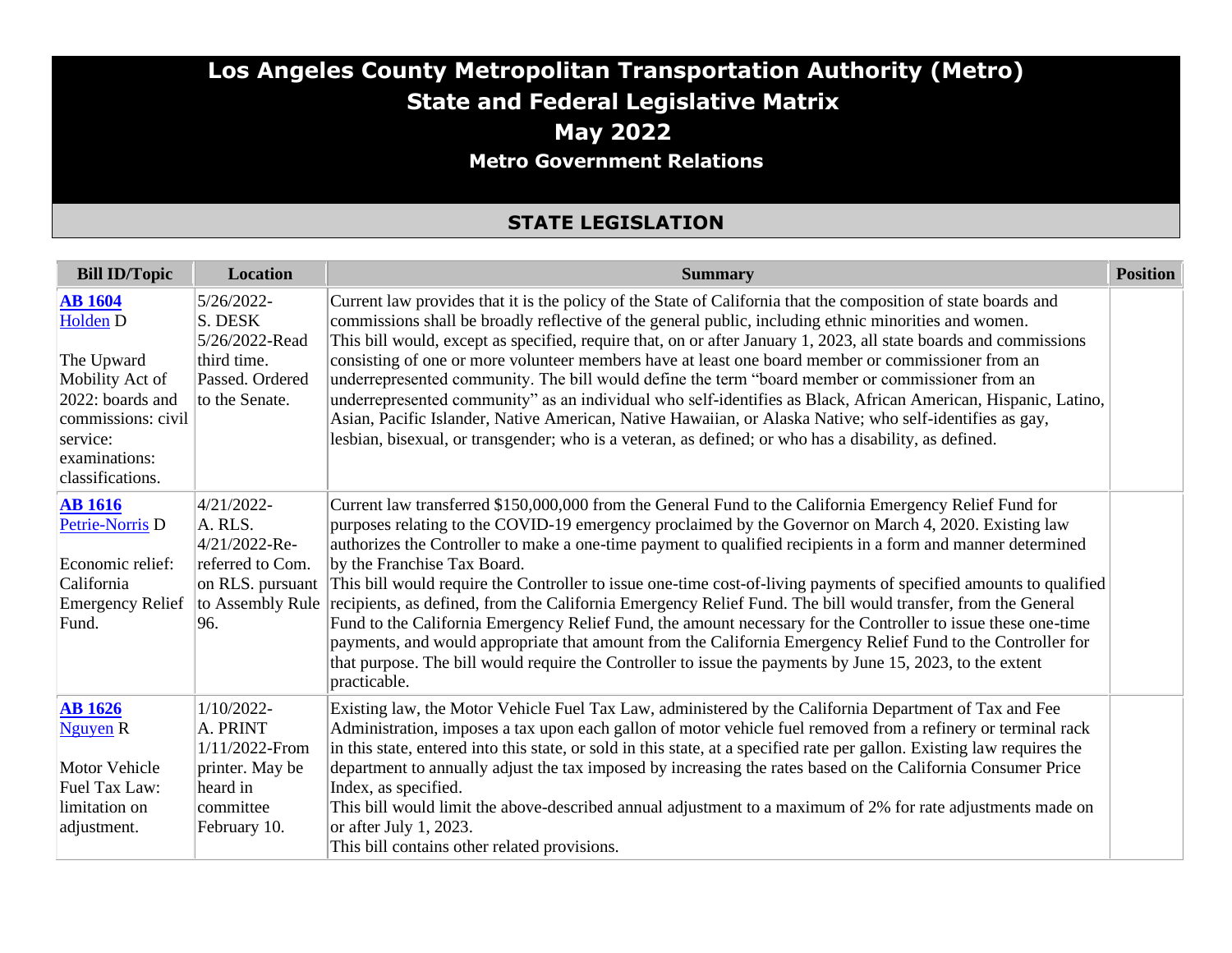| Los Angeles County Metropolitan Transportation Authority (Metro)                    |                                                                                             |                                                                                                                                                                                                                                                                                                                                                                                                                                                                                                                                                                                                                                                                                                                                                                  |                 |
|-------------------------------------------------------------------------------------|---------------------------------------------------------------------------------------------|------------------------------------------------------------------------------------------------------------------------------------------------------------------------------------------------------------------------------------------------------------------------------------------------------------------------------------------------------------------------------------------------------------------------------------------------------------------------------------------------------------------------------------------------------------------------------------------------------------------------------------------------------------------------------------------------------------------------------------------------------------------|-----------------|
|                                                                                     |                                                                                             | <b>State and Federal Legislative Matrix</b>                                                                                                                                                                                                                                                                                                                                                                                                                                                                                                                                                                                                                                                                                                                      |                 |
|                                                                                     |                                                                                             | <b>May 2022</b>                                                                                                                                                                                                                                                                                                                                                                                                                                                                                                                                                                                                                                                                                                                                                  |                 |
|                                                                                     |                                                                                             | <b>Metro Government Relations</b>                                                                                                                                                                                                                                                                                                                                                                                                                                                                                                                                                                                                                                                                                                                                |                 |
| <b>Bill ID/Topic</b>                                                                | Location                                                                                    | <b>Summary</b>                                                                                                                                                                                                                                                                                                                                                                                                                                                                                                                                                                                                                                                                                                                                                   | <b>Position</b> |
| <b>AB</b> 1638<br><b>Kiley R</b>                                                    | 4/4/2022-<br>A. APPR.<br>4/7/2022-Stricken                                                  | Would suspend the imposition of the tax on motor vehicle fuels for 6 months. The bill would direct the<br>Controller to transfer a specified amount from the General Fund to the Motor Vehicle Fuel Account in the<br>Transportation Tax Fund. By transferring General Fund moneys to a continuously appropriated account, this bill                                                                                                                                                                                                                                                                                                                                                                                                                             |                 |
| <b>Motor Vehicle</b><br>Fuel Tax Law:<br>suspension of tax.                         | from file.                                                                                  | would make an appropriation.                                                                                                                                                                                                                                                                                                                                                                                                                                                                                                                                                                                                                                                                                                                                     |                 |
| <b>AB</b> 1640<br>Ward D<br>Office of Planning<br>and Research:<br>regional climate | 5/26/2022-<br>S. DESK<br>5/26/2022-Read<br>third time.<br>Passed. Ordered<br>to the Senate. | Current law establishes the Integrated Climate Adaptation and Resiliency Program to be administered by the<br>Office of Planning and Research to coordinate regional and local efforts with state climate adaptation strategies<br>to adapt to the impacts of climate change, as prescribed.<br>This bill would authorize eligible entities, as defined, to establish and participate in a regional climate network,<br>as defined. The bill would require the office, through the program, to encourage the inclusion of eligible entities<br>with land use planning and hazard mitigation planning authority into regional climate networks. The bill would                                                                                                    |                 |
| networks: regional<br>climate adaptation<br>and resilience<br>action plans.         |                                                                                             | authorize a regional climate network to engage in activities to address climate change, as specified.                                                                                                                                                                                                                                                                                                                                                                                                                                                                                                                                                                                                                                                            |                 |
| <b>AB</b> 1644<br><b>Flora R</b>                                                    | 5/25/2022-S.L.,<br>P.E. & R.<br>5/25/2022-                                                  | Current law, beginning in the 2022–23 fiscal year through the 2028–29 fiscal year, continuously appropriates<br>\$200,000,000 from the fund to the Department of Forestry and Fire Protection for healthy forest and fire<br>prevention programs and projects, and the completion of prescribed fire and other fuel reduction projects. The                                                                                                                                                                                                                                                                                                                                                                                                                      |                 |
| Greenhouse Gas<br><b>Reduction Fund:</b><br>California Jobs<br>Plan Act of 2021.    | Referred to Com.<br>on L., P.E. & R.                                                        | California Jobs Plan Act of 2021 requires the State Air Resources Board to work with the Labor and Workforce<br>Development Agency to update, n or before July 1, 2025, Greenhouse Gas Reduction Fund funding guidelines<br>for administering agencies to ensure that all applicants to grant programs funded by the fund meet specified<br>standards, including fair and responsible employer standards and inclusive procurement policies, as provided.<br>Current law exempts from these standards applicants for certain types of projects.<br>This bill would exempt from these standards applicants for projects for healthy forest and fire prevention<br>programs and projects, and the completion of prescribed fire and other fuel reduction projects. |                 |
| <b>AB</b> 1661<br><b>Davies R</b>                                                   | 5/4/2022-S. JUD.<br>5/4/2022-                                                               | Current law requires specified businesses and other establishments, including, among others, airports, intercity<br>passenger rail or light rail stations, bus stations, and truck stops, to post a notice, as developed by the Department                                                                                                                                                                                                                                                                                                                                                                                                                                                                                                                       |                 |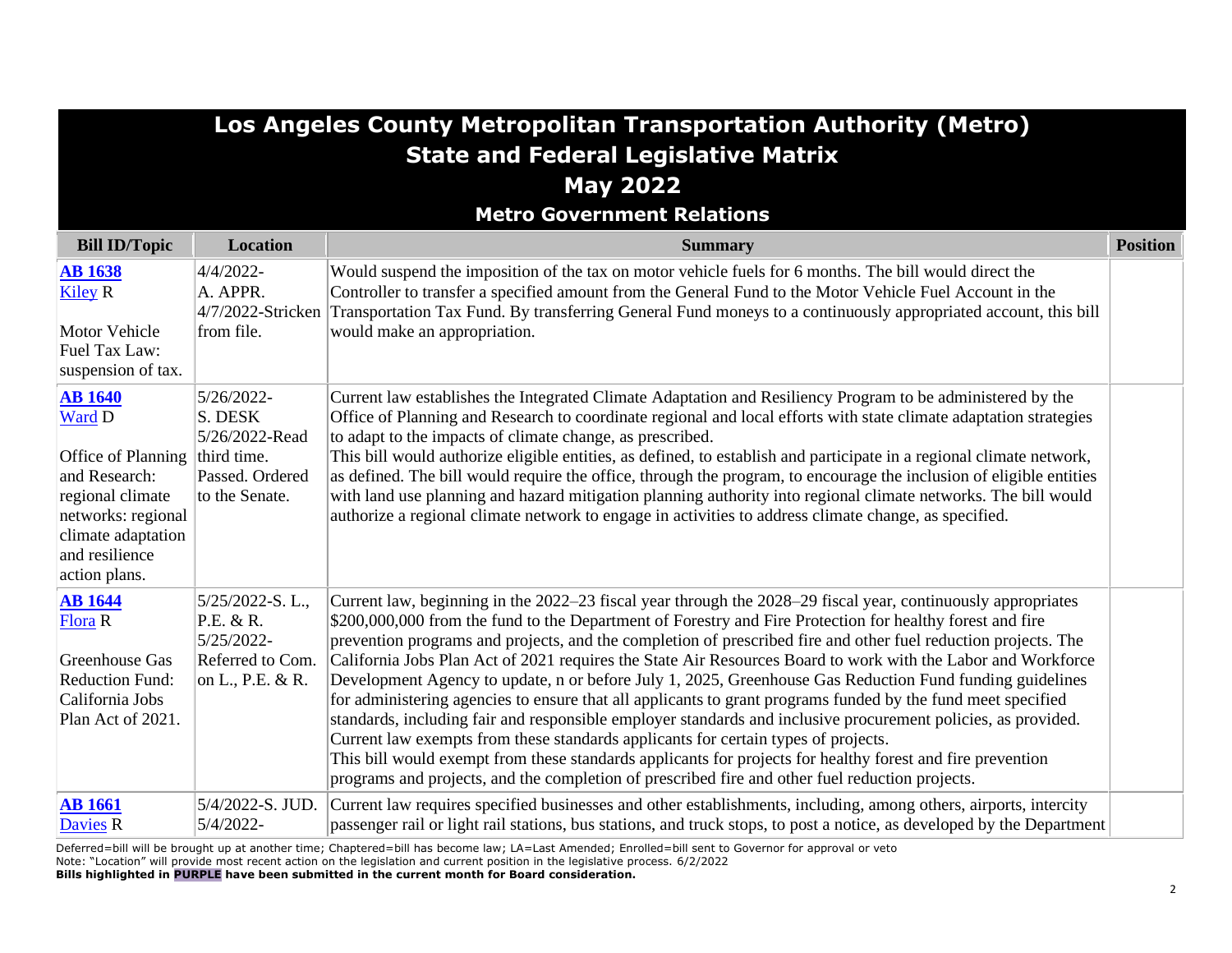|                                                                                                                                                               |                                                                                                        | Los Angeles County Metropolitan Transportation Authority (Metro)                                                                                                                                                                                                                                                                                                                                                                                                                                                                                                                                                                                                                                                                                                                                                                                                                                                                                                                                                                                                                                                                                                                                                                                                                                                                                                                                                                                                                                                                                               |                 |
|---------------------------------------------------------------------------------------------------------------------------------------------------------------|--------------------------------------------------------------------------------------------------------|----------------------------------------------------------------------------------------------------------------------------------------------------------------------------------------------------------------------------------------------------------------------------------------------------------------------------------------------------------------------------------------------------------------------------------------------------------------------------------------------------------------------------------------------------------------------------------------------------------------------------------------------------------------------------------------------------------------------------------------------------------------------------------------------------------------------------------------------------------------------------------------------------------------------------------------------------------------------------------------------------------------------------------------------------------------------------------------------------------------------------------------------------------------------------------------------------------------------------------------------------------------------------------------------------------------------------------------------------------------------------------------------------------------------------------------------------------------------------------------------------------------------------------------------------------------|-----------------|
|                                                                                                                                                               |                                                                                                        | <b>State and Federal Legislative Matrix</b><br><b>May 2022</b>                                                                                                                                                                                                                                                                                                                                                                                                                                                                                                                                                                                                                                                                                                                                                                                                                                                                                                                                                                                                                                                                                                                                                                                                                                                                                                                                                                                                                                                                                                 |                 |
|                                                                                                                                                               |                                                                                                        | <b>Metro Government Relations</b>                                                                                                                                                                                                                                                                                                                                                                                                                                                                                                                                                                                                                                                                                                                                                                                                                                                                                                                                                                                                                                                                                                                                                                                                                                                                                                                                                                                                                                                                                                                              |                 |
| <b>Bill ID/Topic</b>                                                                                                                                          | <b>Location</b>                                                                                        | <b>Summary</b>                                                                                                                                                                                                                                                                                                                                                                                                                                                                                                                                                                                                                                                                                                                                                                                                                                                                                                                                                                                                                                                                                                                                                                                                                                                                                                                                                                                                                                                                                                                                                 | <b>Position</b> |
| Human<br>trafficking: notice.                                                                                                                                 | Referred to Com.<br>on JUD.                                                                            | of Justice, that contains information relating to slavery and human trafficking, including information regarding<br>specified nonprofit organizations that a person can call for services or support in the elimination of slavery and<br>human trafficking This bill would additionally require that notice to be posted by barbering and cosmetology<br>businesses, as described.                                                                                                                                                                                                                                                                                                                                                                                                                                                                                                                                                                                                                                                                                                                                                                                                                                                                                                                                                                                                                                                                                                                                                                            |                 |
| <b>AB</b> 1678<br>Fong R<br>Department of<br>Food and<br>Agriculture: Blue<br>Ribbon<br>Commission on<br>Port Congestion<br>and Supply Chain<br>Deficiencies. | 4/27/2022-<br>A. APPR.<br><b>SUSPENSE FILE</b><br>5/19/2022-In<br>committee: Held<br>under submission. | Current law requires the Department of Food and Agriculture to promote and protect the agricultural industry of<br>the state.<br>This bill would require the department to establish and convene the Blue Ribbon Commission on Port<br>Congestion and Supply Chain Deficiencies, with the Secretary of Food and Agriculture to serve as the chair and<br>to appoint the other members of the commission. The bill would require the commission to recommend changes<br>needed in the immediate and long-term future to mitigate the negative impacts of port congestion and supply<br>chain deficiencies on agricultural commodities. The bill would require the commission to submit, on or before<br>January 1, 2023, a report to the Legislature documenting its recommendations.                                                                                                                                                                                                                                                                                                                                                                                                                                                                                                                                                                                                                                                                                                                                                                           |                 |
| <b>AB</b> 1680<br>Lee D<br>Transportation:<br>prohibition orders.                                                                                             | 5/18/2022-<br>S. TRANS.<br>5/18/2022-<br>Referred to<br>Coms. on<br>TRANS. and<br>PUB.S.               | Current law authorizes the Sacramento Regional Transit District, the Los Angeles County Metropolitan<br>Transportation Authority, the Fresno Area Express, and the San Francisco Bay Area Rapid Transit District<br>(BART) to issue a prohibition order to any person who is cited 3 times within a period of 90 days for specified<br>infractions committed in or on a vehicle, bus stop, or train or light rail station of a transit district or a property,<br>facility, or vehicle upon which BART owes policing responsibilities, or to any person who is arrested or<br>convicted for a misdemeanor or felony committed in or on a vehicle, bus stop, or light rail station of the transit<br>district for acts involving violence, threats of violence, lewd or lascivious behavior, or possession for sale or sale<br>of a controlled substance. Current law makes those prohibition orders subject to an automatic stay and prohibits<br>a prohibition order from taking effect until the latest of 11 calendar days after delivery of the prohibition order,<br>11 calendar days after delivery of the results of a timely requested initial review of the prohibition order, or the<br>date a hearing officer's decision is delivered if an administrative hearing was timely requested, as specified.<br>This bill would instead prohibit a prohibition order from taking effect until the latest of 12, rather than 11,<br>calendar days after delivery of the prohibition order, 12, rather than 11, calendar days after delivery of the results |                 |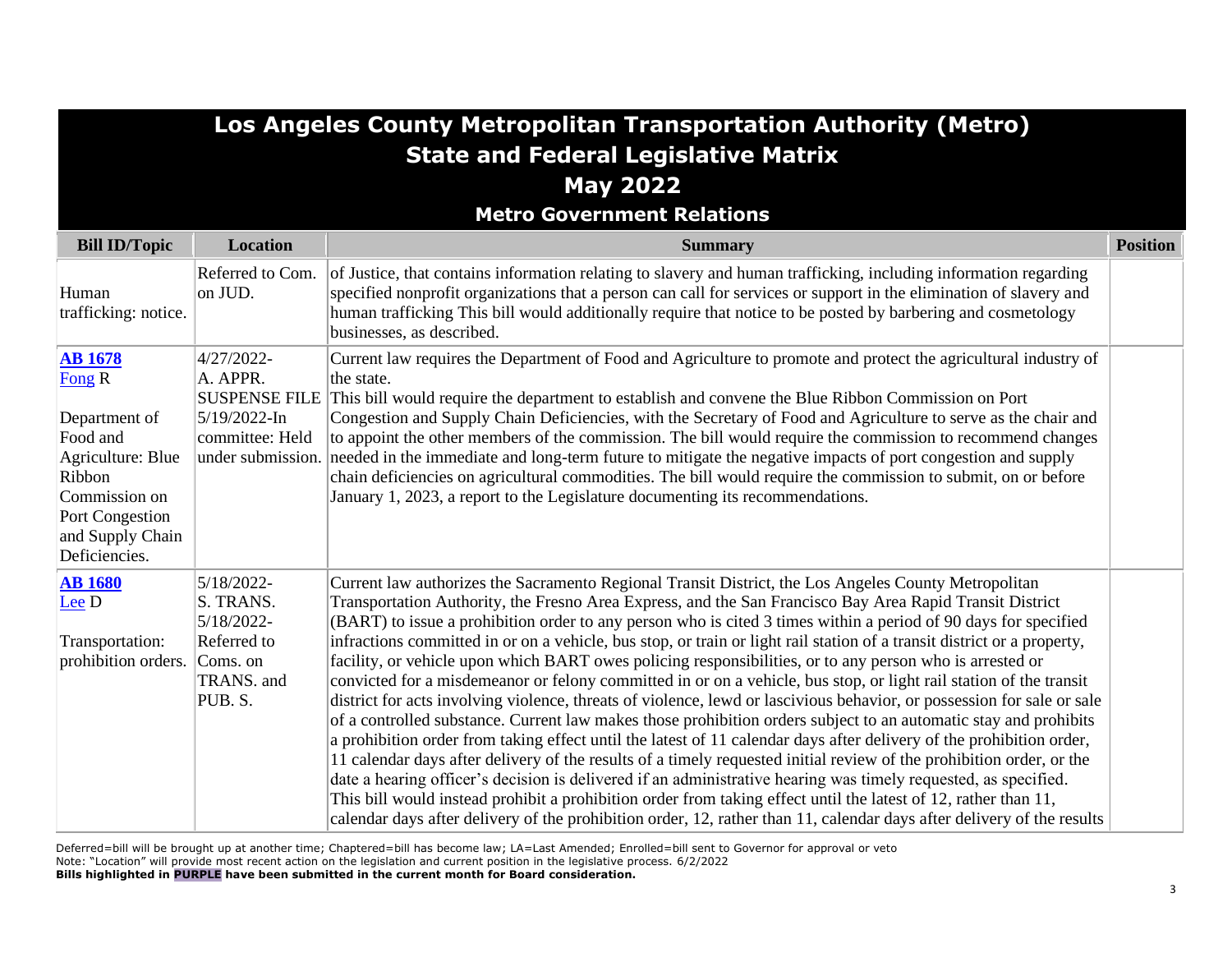# **Los Angeles County Metropolitan Transportation Authority (Metro) State and Federal Legislative Matrix May 2022**

#### **Metro Government Relations**

| <b>Bill ID/Topic</b>                                                                            | <b>Location</b>                                                                             | <b>Summary</b>                                                                                                                                                                                                                                                                                                                                                                                                                                                                                                                                                                                                                                                                                                                                                                                                                                                                                                                                                                                                                                                                                                                                                                                                                                                                             | <b>Position</b> |
|-------------------------------------------------------------------------------------------------|---------------------------------------------------------------------------------------------|--------------------------------------------------------------------------------------------------------------------------------------------------------------------------------------------------------------------------------------------------------------------------------------------------------------------------------------------------------------------------------------------------------------------------------------------------------------------------------------------------------------------------------------------------------------------------------------------------------------------------------------------------------------------------------------------------------------------------------------------------------------------------------------------------------------------------------------------------------------------------------------------------------------------------------------------------------------------------------------------------------------------------------------------------------------------------------------------------------------------------------------------------------------------------------------------------------------------------------------------------------------------------------------------|-----------------|
|                                                                                                 |                                                                                             | of a timely requested initial review of the prohibition order, or the date a hearing officer's decision is delivered if<br>an administrative hearing was timely requested.                                                                                                                                                                                                                                                                                                                                                                                                                                                                                                                                                                                                                                                                                                                                                                                                                                                                                                                                                                                                                                                                                                                 |                 |
| <b>AB 1685</b><br><b>Bryan D</b><br>Vehicles: parking<br>violations.                            | 5/26/2022-<br>S. RLS.<br>5/26/2022-In<br>Senate. Read first<br>RLS. for<br>assignment.      | Current law requires a processing agency to offer a payment plan for unpaid parking citations to qualified<br>indigent persons.<br>This bill would require a processing agency to forgive at least \$1,500 in parking fines and fees annually for a<br>qualified homeless person, as specified. The bill would also require a processing agency to provide certain<br>time. To Com. on information regarding the parking citation forgiveness program, as specified, including on its internet website.<br>The bill would also require each processing agency that receives an application for the citation forgiveness<br>program to annually report specified information to the California Interagency Council on Homelessness and<br>would require the council to compile this data and submit an annual report to the Legislature.                                                                                                                                                                                                                                                                                                                                                                                                                                                    |                 |
| <b>AB</b> 1711<br><b>Seyarto R</b><br>Privacy: breach.                                          | 5/25/2022-<br>S. JUD.<br>5/25/2022-<br>Referred to Com.<br>on JUD.                          | Current law requires an agency or a person or business that conducts business in California that owns or licenses<br>computerized data that includes personal information to disclose a breach of security of the system following<br>discovery or notification of the breach in the security data to certain residents of California, as specified.<br>This bill would require an agency to post a notice on the agency's internet website when a person or business<br>operating a system on behalf of the agency is required to issue a security breach notification for that system<br>pursuant to the above-described provisions, as specified.                                                                                                                                                                                                                                                                                                                                                                                                                                                                                                                                                                                                                                       |                 |
| <b>AB</b> 1721<br>Rodriguez D<br>Seismic<br>retrofitting: soft<br>story multifamily<br>housing. | 5/26/2022-<br>S. DESK<br>5/26/2022-Read<br>third time.<br>Passed. Ordered<br>to the Senate. | Would establish the Seismic Retrofitting Program for Soft Story Multifamily Housing for the purposes of<br>providing financial assistance to owners of soft story multifamily housing for seismic retrofitting to protect<br>individuals living in multifamily housing that have been determined to be at risk of collapse in earthquakes, as<br>specified. The bill would also establish the Seismic Retrofitting Program for Soft Story Multifamily Housing<br>Fund, and its subsidiary account, the Seismic Retrofitting Account, within the State Treasury. Moneys in the<br>fund would be available, upon appropriation by the Legislature, to the California Earthquake Authority for the<br>purposes of distributing funds pursuant to the program. The bill would require the Controller, upon<br>appropriation, to transfer \$400,000,000 annually to the fund. The bill would require OES and CEA to enter into<br>or use a joint powers agreement to develop and administer the program, as specified. The bill would require OES<br>and CEA to submit a specified report to the Legislature by July 1, 2042, regarding the implementation of the<br>program. The bill would make these provisions inoperative on July 1, 2042, and would repeal them as of January<br>1, 2043. |                 |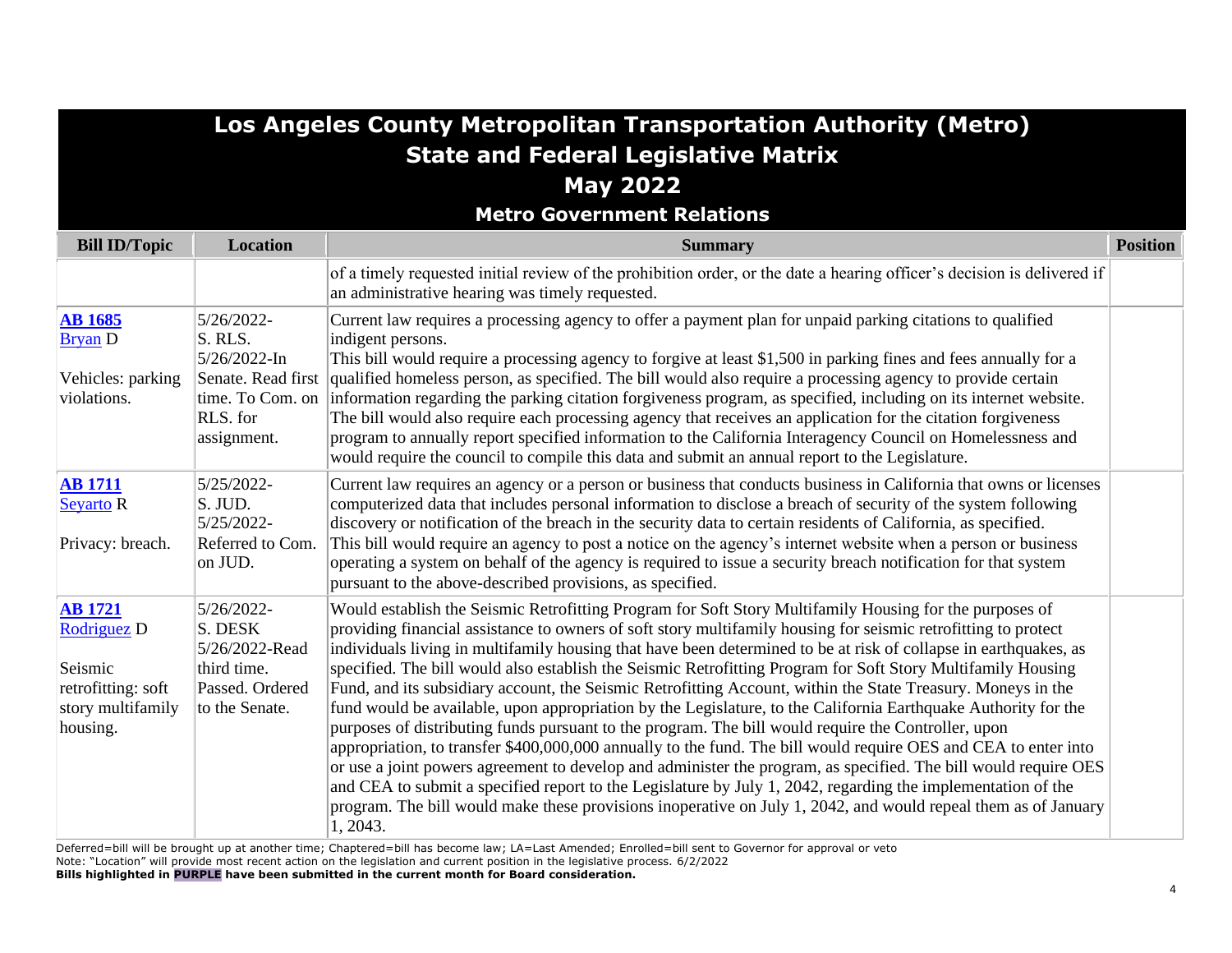| Los Angeles County Metropolitan Transportation Authority (Metro)                                                                                                      |                                                                                                                      |                                                                                                                                                                                                                                                                                                                                                                                                                                                                                                                                                                                                                                                                                                                                                                                                                                                                                                                                                                                                                                                                                                                                                                                         |                 |
|-----------------------------------------------------------------------------------------------------------------------------------------------------------------------|----------------------------------------------------------------------------------------------------------------------|-----------------------------------------------------------------------------------------------------------------------------------------------------------------------------------------------------------------------------------------------------------------------------------------------------------------------------------------------------------------------------------------------------------------------------------------------------------------------------------------------------------------------------------------------------------------------------------------------------------------------------------------------------------------------------------------------------------------------------------------------------------------------------------------------------------------------------------------------------------------------------------------------------------------------------------------------------------------------------------------------------------------------------------------------------------------------------------------------------------------------------------------------------------------------------------------|-----------------|
|                                                                                                                                                                       |                                                                                                                      | <b>State and Federal Legislative Matrix</b>                                                                                                                                                                                                                                                                                                                                                                                                                                                                                                                                                                                                                                                                                                                                                                                                                                                                                                                                                                                                                                                                                                                                             |                 |
|                                                                                                                                                                       |                                                                                                                      | <b>May 2022</b>                                                                                                                                                                                                                                                                                                                                                                                                                                                                                                                                                                                                                                                                                                                                                                                                                                                                                                                                                                                                                                                                                                                                                                         |                 |
|                                                                                                                                                                       |                                                                                                                      | <b>Metro Government Relations</b>                                                                                                                                                                                                                                                                                                                                                                                                                                                                                                                                                                                                                                                                                                                                                                                                                                                                                                                                                                                                                                                                                                                                                       |                 |
| <b>Bill ID/Topic</b>                                                                                                                                                  | Location                                                                                                             | <b>Summary</b>                                                                                                                                                                                                                                                                                                                                                                                                                                                                                                                                                                                                                                                                                                                                                                                                                                                                                                                                                                                                                                                                                                                                                                          | <b>Position</b> |
| <b>AB</b> 1751<br>Daly D<br>Workers'<br>compensation:<br>COVID-19:<br>critical workers.                                                                               | 5/26/2022-<br>S. DESK<br>5/26/2022-Read<br>third time.<br>Passed. Ordered<br>to the Senate.                          | Current law defines "injury" for an employee to include illness or death resulting from the 2019 novel<br>coronavirus disease (COVID-19) under specified circumstances, until January 1, 2023. Existing law create a<br>disputable presumption, as specified, that the injury arose out of and in the course of the employment and is<br>compensable, for specified dates of injury. Current law requires an employee to exhaust their paid sick leave<br>benefits and meet specified certification requirements before receiving any temporary disability benefits or, for<br>police officers, firefighters, and other specified employees, a leave of absence. Existing law also make a claim<br>relating to a COVID-19 illness presumptively compensable, as described above, after 30 days or 45 days, rather<br>than 90 days. Current law, until January 1, 2023, allows for a presumption of injury for all employees whose<br>fellow employees at their place of employment experience specified levels of positive testing, and whose<br>employer has 5 or more employees.<br>This bill would extend the above-described provisions relating to COVID-19 until January 1, 2025. |                 |
| <b>AB</b> 1778<br>Garcia, Cristina D<br><b>State</b><br>transportation<br>funding: freeway<br>projects: poverty<br>and pollution:<br>Department of<br>Transportation. | 5/26/2022-<br>S. RLS.<br>5/26/2022-In<br>Senate. Read first provided.<br>time. To Com. on<br>RLS. for<br>assignment. | Current law authorizes the Department of Transportation to do any act necessary, convenient, or proper for the<br>construction, improvement, maintenance, or use of all highways that are under its jurisdiction, possession, or<br>control. Current law requires the department to prepare and submit to the Governor a proposed budget, as<br>This bill would require the department to consult the California Healthy Places Index, as defined, as a condition<br>of using state funds or personnel time to fund or permit freeway projects, as provided. The bill would require the<br>department to analyze housing and environmental variables through the index, as provided, and would prohibit<br>any state funds or personnel time from being used to fund or permit freeway projects in areas that fall within the<br>zero to 50th percentile on the housing and environmental variables analyzed through the index, as provided.                                                                                                                                                                                                                                            |                 |
| <b>AB 1833</b><br>Ward D<br>San Diego<br>Metropolitan<br>Transit<br>Development                                                                                       | 5/25/2022-<br>S. TRANS.<br>5/25/2022-<br>Referred to Com.<br>on TRANS.                                               | The Mills-Deddeh Transit Development Act establishes the San Diego Metropolitan Transit Development<br>Board, also known as the San Diego Metropolitan Transit System, with specified powers and duties related to<br>the operation of public transit services in a portion of the County of San Diego. Current law requires the board,<br>North County Transit District, and consolidated agency to follow specified procedures when contracting for<br>certain services, the acquisition or lease of materials, supplies, or equipment, architectural, landscape<br>architectural, engineering, environmental, land surveying, or construction project management services. Existing<br>law requires those entities to follow different procedures when the amount of the contract exceeds specified                                                                                                                                                                                                                                                                                                                                                                                  |                 |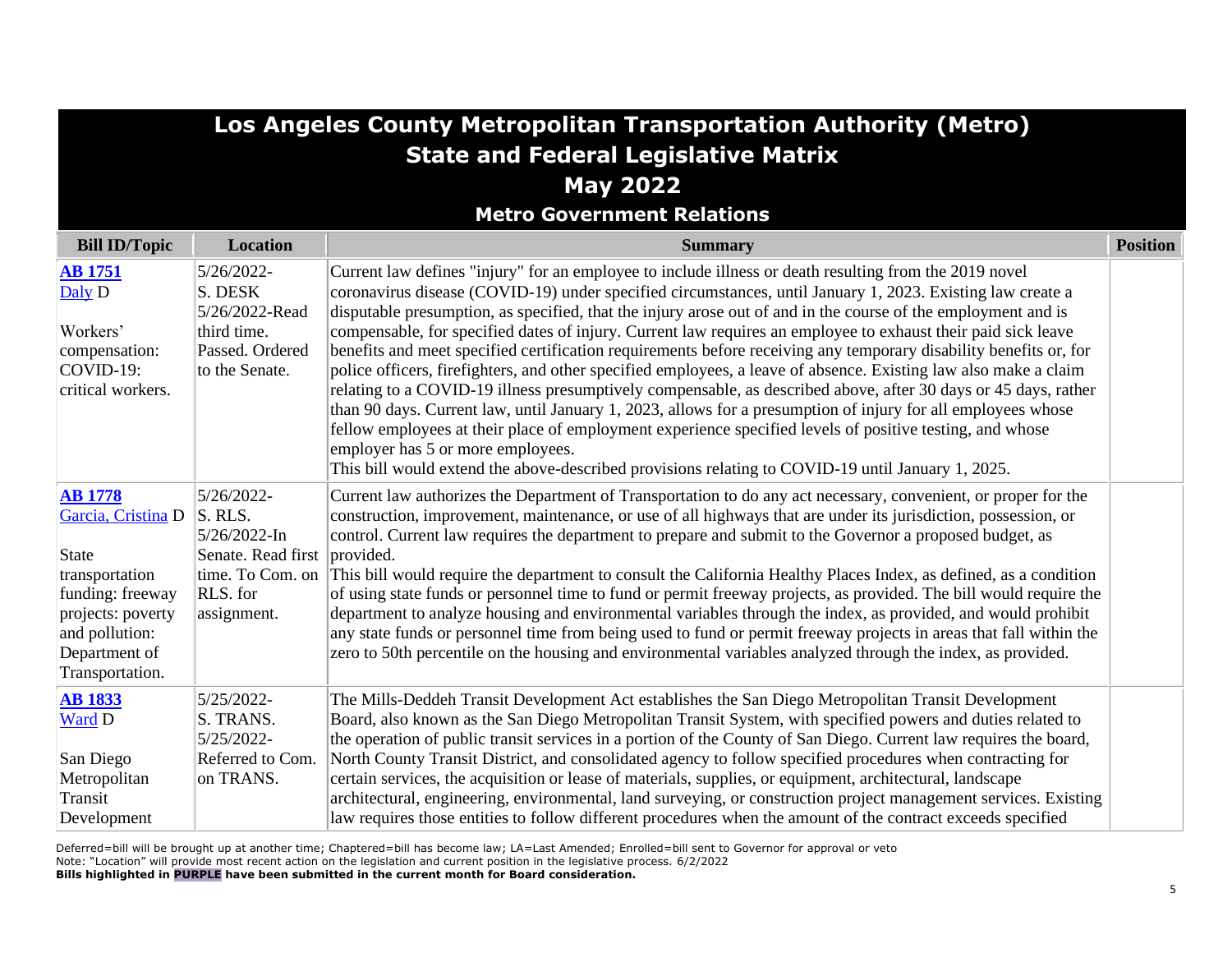|                                                                                                             |                                                                                                                | Los Angeles County Metropolitan Transportation Authority (Metro)<br><b>State and Federal Legislative Matrix</b><br><b>May 2022</b><br><b>Metro Government Relations</b>                                                                                                                                                                                                                                                                                                                                                                                                                                                                                                                                                                                                                                                                                                                                                                                  |                 |
|-------------------------------------------------------------------------------------------------------------|----------------------------------------------------------------------------------------------------------------|----------------------------------------------------------------------------------------------------------------------------------------------------------------------------------------------------------------------------------------------------------------------------------------------------------------------------------------------------------------------------------------------------------------------------------------------------------------------------------------------------------------------------------------------------------------------------------------------------------------------------------------------------------------------------------------------------------------------------------------------------------------------------------------------------------------------------------------------------------------------------------------------------------------------------------------------------------|-----------------|
| <b>Bill ID/Topic</b>                                                                                        | <b>Location</b>                                                                                                | <b>Summary</b>                                                                                                                                                                                                                                                                                                                                                                                                                                                                                                                                                                                                                                                                                                                                                                                                                                                                                                                                           | <b>Position</b> |
| <b>Board: North</b><br><b>County Transit</b><br>District:<br>consolidated<br>agency: public<br>contracting. |                                                                                                                | thresholds.<br>This bill would increase those thresholds from \$100,000, or \$50,000 in certain instances, to \$150,000, and would<br>make other clarifying changes, as specified.                                                                                                                                                                                                                                                                                                                                                                                                                                                                                                                                                                                                                                                                                                                                                                       |                 |
| <b>AB 1883</b><br>Quirk-Silva D<br>Public restrooms.                                                        | 5/26/2022-<br>S. DESK<br>5/26/2022-Read<br>third time.<br>Passed. Ordered<br>to the Senate.                    | Would require each local government, as defined, to complete an inventory of public restrooms owned and<br>maintained by the local government, either directly or by contract, that are available to the general population in<br>its jurisdiction. The bill would require local governments to report their findings to the State Department of<br>Public Health, which would be required to compile the information and to make the inventory available in a<br>searchable database on its internet website, as specified. The bill would require the database to be updated<br>quarterly. The bill would require the department to conduct educational outreach to the general public and<br>homelessness service providers that the database is available on its internet website.                                                                                                                                                                   |                 |
| <b>AB 1886</b><br>Cooper D<br>Public works:<br>definition.                                                  | 5/26/2022-<br>S. RLS.<br>$5/26/2022 - In$<br>Senate. Read first<br>time. To Com. on<br>RLS. for<br>assignment. | Current law requires that, except as specified, not less than the general prevailing rate of per diem wages,<br>determined by the Director of Industrial Relations, be paid to workers employed on public works projects.<br>Current law defines the term "public works" for purposes of requirements regarding the payment of prevailing<br>wages to include construction, alteration, demolition, installation, or repair work done under contract and paid<br>for using public funds, except as specified. Existing law makes a willful violation of laws relating to the payment<br>of prevailing wages on public works a misdemeanor.<br>This bill would expand the definition of "public works" to include street sweeping maintenance performed for<br>the preservation, protection, and keeping of any publicly owned or publicly operated street, road, or highway<br>done under contract and paid for in whole or in part out of public funds. |                 |
| <b>AB 1913</b><br><b>Bryan</b> D<br>Los Angeles<br>Community<br><b>College District:</b>                    | 5/26/2022-<br>S. RLS.<br>$5/26/2022$ -In<br>Senate. Read first<br>time. To Com. on                             | Current law establishes community college districts throughout the state, and authorizes them to provide<br>instruction to students at community college campuses. One of these districts is the Los Angeles Community<br>College District.<br>This bill would establish the California Center for Climate Change Education, as part of the Los Angeles<br>Community College District, to be located at West Los Angeles College, to promote climate change education at<br>the California Community Colleges and establish opportunities for students to engage in hands-on internships                                                                                                                                                                                                                                                                                                                                                                 |                 |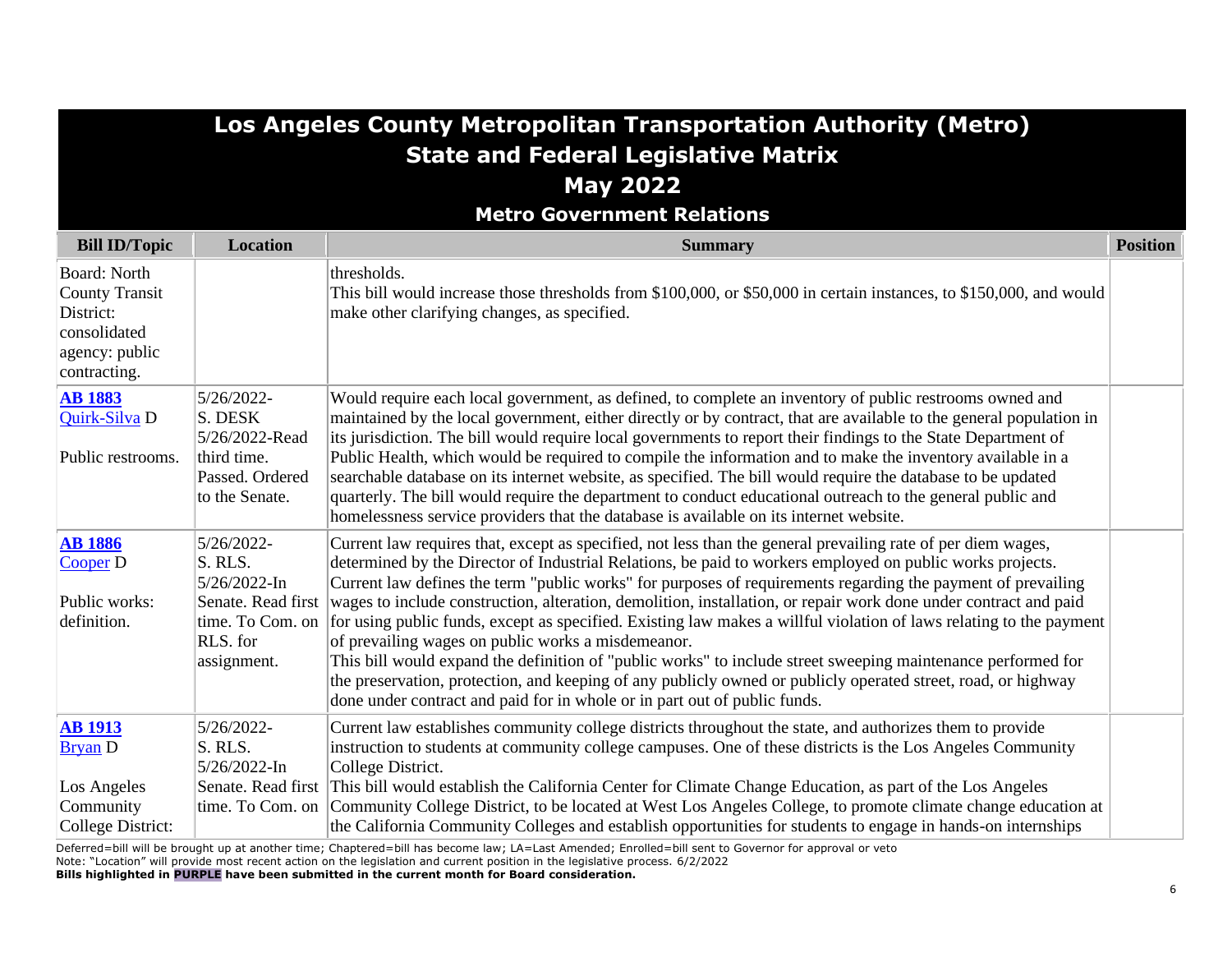| Los Angeles County Metropolitan Transportation Authority (Metro)                                                           |                                                                                                                    |                                                                                                                                                                                                                                                                                                                                                                                                                                                                                                                                                                                                                                                                                                                                                                                                                                                                                                                                                                                                                                                                                                                                 |                 |
|----------------------------------------------------------------------------------------------------------------------------|--------------------------------------------------------------------------------------------------------------------|---------------------------------------------------------------------------------------------------------------------------------------------------------------------------------------------------------------------------------------------------------------------------------------------------------------------------------------------------------------------------------------------------------------------------------------------------------------------------------------------------------------------------------------------------------------------------------------------------------------------------------------------------------------------------------------------------------------------------------------------------------------------------------------------------------------------------------------------------------------------------------------------------------------------------------------------------------------------------------------------------------------------------------------------------------------------------------------------------------------------------------|-----------------|
|                                                                                                                            |                                                                                                                    | <b>State and Federal Legislative Matrix</b>                                                                                                                                                                                                                                                                                                                                                                                                                                                                                                                                                                                                                                                                                                                                                                                                                                                                                                                                                                                                                                                                                     |                 |
|                                                                                                                            |                                                                                                                    | <b>May 2022</b>                                                                                                                                                                                                                                                                                                                                                                                                                                                                                                                                                                                                                                                                                                                                                                                                                                                                                                                                                                                                                                                                                                                 |                 |
|                                                                                                                            |                                                                                                                    | <b>Metro Government Relations</b>                                                                                                                                                                                                                                                                                                                                                                                                                                                                                                                                                                                                                                                                                                                                                                                                                                                                                                                                                                                                                                                                                               |                 |
| <b>Bill ID/Topic</b>                                                                                                       | <b>Location</b>                                                                                                    | <b>Summary</b>                                                                                                                                                                                                                                                                                                                                                                                                                                                                                                                                                                                                                                                                                                                                                                                                                                                                                                                                                                                                                                                                                                                  | <b>Position</b> |
| California Center<br>for Climate<br>Change Education.                                                                      | RLS. for<br>assignment.                                                                                            | and other learning opportunities. The bill would appropriate \$5,000,000 from the General Fund for the<br>development and initial operations of the center.                                                                                                                                                                                                                                                                                                                                                                                                                                                                                                                                                                                                                                                                                                                                                                                                                                                                                                                                                                     |                 |
| <b>AB 1919</b><br>Holden <sub>D</sub><br>Youth Transit Pass third time.<br>Pilot Program:<br>free youth transit<br>passes. | 5/26/2022-<br>S. DESK<br>5/26/2022-Read<br>Passed. Ordered<br>to the Senate.                                       | Current law authorizes the Department of Transportation to administer various programs and allocates moneys<br>for various public transportation purposes. Upon the appropriation of moneys by the Legislature, this bill would<br>create the Youth Transit Pass Pilot Program, administered by the department, for purposes of awarding grants to<br>transit agencies for the costs of creating, designing, developing, advertising, and distributing free youth transit<br>passes to persons 25 years of age and under, providing free transit service to holders of those passes, and<br>administering and participating in the program, as specified. The bill would require the department to submit an<br>interim report to specified committees of the Legislature on or before January 1, 2027, on, among other things,<br>the outcomes of the program and the funding conditions associated with offering free youth transit passes, the<br>status of transit pass programs statewide, and whether these provisions led to reductions in the emissions of<br>greenhouse gases and vehicle miles traveled, as provided. |                 |
| <b>AB</b> 1938<br>Friedman D<br>Transit and<br><b>Intercity Rail</b><br><b>Recovery Task</b><br>Force.                     | 5/26/2022-<br>S. RLS.<br>5/26/2022-In<br>Senate. Read first<br>time. To Com. on<br>RLS. for<br>assignment.         | Current law provides for the funding of public transit and intercity rail, including under the Transportation<br>Development Act.<br>This bill would require the Secretary of Transportation, on or before July 1, 2023, to establish and convene the<br>Transit and Intercity Rail Recovery Task Force to include representatives from the department and various local<br>agencies, academic institutions, and nongovernmental organizations. The bill would require the task force to<br>develop a structured, coordinated process for early engagement of all parties to develop policies to grow transit<br>and intercity rail ridership and improve transit and intercity rail operations for users of those services.                                                                                                                                                                                                                                                                                                                                                                                                    |                 |
| <b>AB</b> 1944<br>$\text{Lee}$ D<br>Local government: Assembly Rule<br>open and public<br>meetings.                        | 5/26/2022-<br>S. DESK<br>5/26/2022-<br>$69(d)$ suspended.<br>Read third time.<br>Passed. Ordered<br>to the Senate. | The Ralph M. Brown Act requires, with specified exceptions, that all meetings of a legislative body of a local<br>agency, as those terms are defined, be open and public and that all persons be permitted to attend and participate.<br>The act contains specified provisions regarding the timelines for posting an agenda and providing for the ability<br>of the public to observe and provide comment. The act allows for meetings to occur via teleconferencing subject<br>to certain requirements, particularly that the legislative body notice each teleconference location of each member<br>that will be participating in the public meeting, that each teleconference location be accessible to the public, that<br>members of the public be allowed to address the legislative body at each teleconference location, that the<br>legislative body post an agenda at each teleconference location, and that at least a quorum of the legislative body                                                                                                                                                               |                 |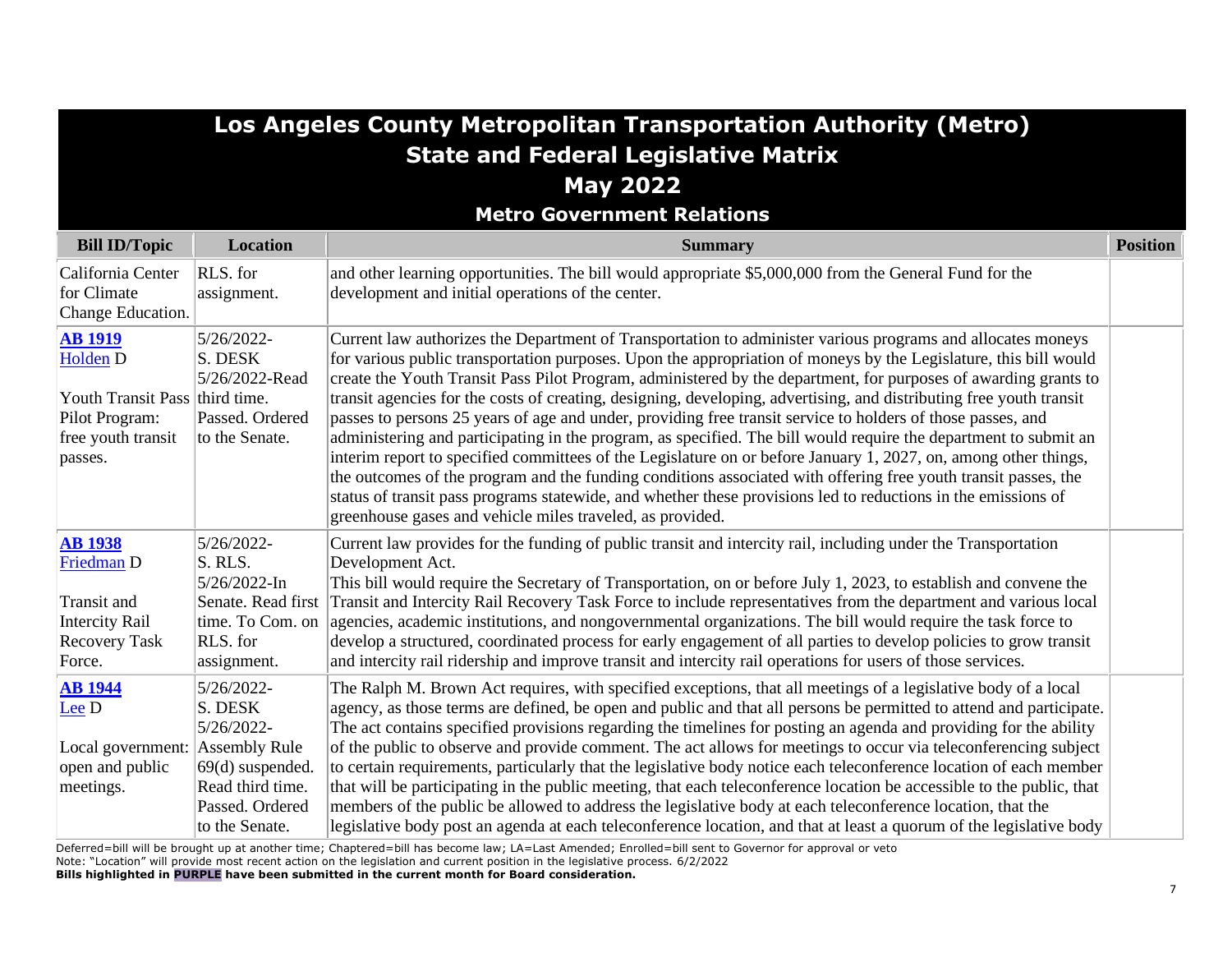|                                                                                                                                   |                                                                                                            | Los Angeles County Metropolitan Transportation Authority (Metro)<br><b>State and Federal Legislative Matrix</b><br><b>May 2022</b><br><b>Metro Government Relations</b>                                                                                                                                                                                                                                                                                                                                                                                                                                                                                                                                                                                                                                                                                                                                                                                                        |                 |
|-----------------------------------------------------------------------------------------------------------------------------------|------------------------------------------------------------------------------------------------------------|--------------------------------------------------------------------------------------------------------------------------------------------------------------------------------------------------------------------------------------------------------------------------------------------------------------------------------------------------------------------------------------------------------------------------------------------------------------------------------------------------------------------------------------------------------------------------------------------------------------------------------------------------------------------------------------------------------------------------------------------------------------------------------------------------------------------------------------------------------------------------------------------------------------------------------------------------------------------------------|-----------------|
| <b>Bill ID/Topic</b>                                                                                                              | Location                                                                                                   | <b>Summary</b>                                                                                                                                                                                                                                                                                                                                                                                                                                                                                                                                                                                                                                                                                                                                                                                                                                                                                                                                                                 | <b>Position</b> |
|                                                                                                                                   |                                                                                                            | participate from locations within the boundaries of the local agency's jurisdiction. The act provides an<br>exemption to the jurisdictional requirement for health authorities, as defined.<br>This bill would require the agenda to identify any member of the legislative body that will participate in the<br>meeting remotely.                                                                                                                                                                                                                                                                                                                                                                                                                                                                                                                                                                                                                                             |                 |
| <b>AB</b> 1949<br>Low D<br>Employees:<br>bereavement<br>leave.                                                                    | 5/26/2022-<br>S. DESK<br>5/26/2022-Read<br>third time.<br>Passed. Ordered<br>to the Senate.                | The California Family Rights Act, which is a part of the California Fair Employment and Housing Act, makes it<br>an unlawful employment practice for an employer, as defined, to refuse to grant a request by an eligible<br>employee to take up to 12 workweeks of unpaid protected leave during any 12-month period for family care and<br>medical leave, as specified.<br>This bill would additionally make it an unlawful employment practice for an employer to refuse to grant a<br>request by an eligible employee to take up to 5 days of bereavement leave upon the death of a family member, as<br>defined. The bill would require that leave be completed within 3 months of the date of death. The bill would<br>require that leave be taken pursuant to any existing bereavement leave policy of the employer.                                                                                                                                                    |                 |
| <b>AB</b> 1983<br>Fong R<br>Department of<br><b>General Services:</b><br>best value<br>procurement:<br>vehicles and<br>equipment. | 5/26/2022-<br>S. RLS.<br>5/26/2022-In<br>Senate. Read first<br>time. To Com. on<br>RLS. for<br>assignment. | Former law, repealed as of January 1, 2022, authorized the Department of General Services to purchase and<br>equip heavy mobile fleet vehicles and special equipment for use by the Department of Transportation by means<br>of best value procurement, as defined, using specifications and criteria developed in consultation with the<br>Department of Transportation. Former law established requirements for bid evaluation and protest procedures.<br>Former law limited the total value of vehicles and equipment purchased through this best value procurement<br>authorization to \$50,000,000 annually. Former law required the Department of General Services to prepare a<br>prescribed evaluation with regard to this process, to be posted on the Department of Transportation's internet<br>website.<br>This bill would reenact those best value procurement provisions for heavy mobile fleet vehicles and special<br>equipment, to be operative indefinitely. |                 |
| <b>AB</b> 1991<br><b>Gabriel D</b><br>Motels and hotels:<br>publicly funded<br>shelter programs.                                  | 5/26/2022-<br>S. RLS.<br>5/26/2022-In<br>Senate. Read first                                                | Current law regulates the terms and conditions of tenancies and defines the term "persons who hire" for the<br>purpose of regulating residential tenancies. Current law excludes from these provisions, among other things,<br>occupancy at a hotel or motel if certain conditions are met.<br>This bill would provide that the continued occupancy of a shelter program participant, as defined, in a motel or<br>time. To Com. on hotel does not constitute a new tenancy and is not considered a "person who hires" for purposes of an unlawful<br>detainer action if the shelter program meets the core components of Housing First, as defined, and specified<br>Defensed will will be bosystem at excelse time. Chaptersed will be a become lower 1 A. Leat Amended: Canalled Will contrib Corrented for engineeral anywhere                                                                                                                                             |                 |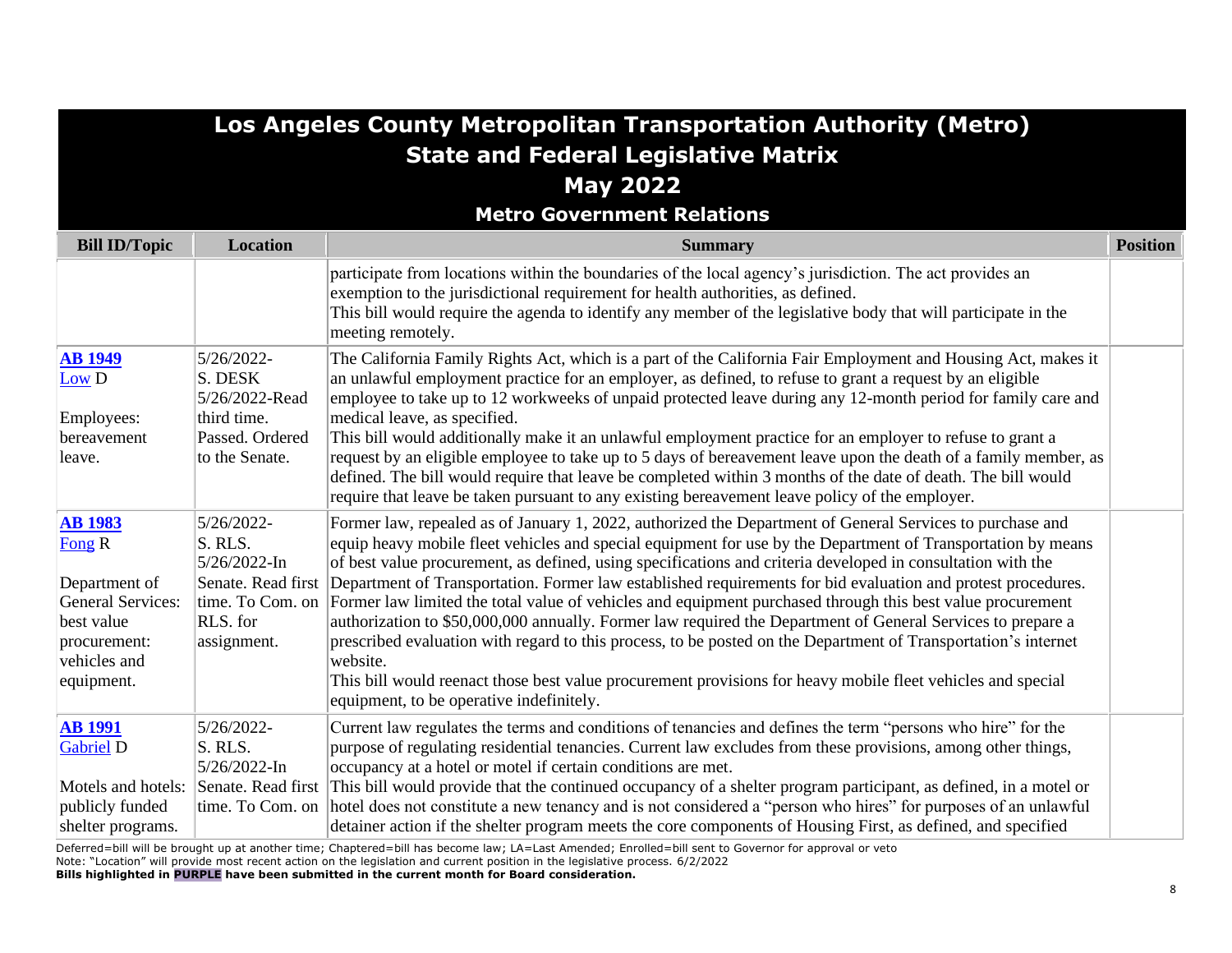|                                                                                                                                                     |                                                                                                               | Los Angeles County Metropolitan Transportation Authority (Metro)<br><b>State and Federal Legislative Matrix</b><br><b>May 2022</b>                                                                                                                                                                                                                                                                                                                                                                                                                                                                                                                                                                                                                                                                                                                                                                                                         |                 |
|-----------------------------------------------------------------------------------------------------------------------------------------------------|---------------------------------------------------------------------------------------------------------------|--------------------------------------------------------------------------------------------------------------------------------------------------------------------------------------------------------------------------------------------------------------------------------------------------------------------------------------------------------------------------------------------------------------------------------------------------------------------------------------------------------------------------------------------------------------------------------------------------------------------------------------------------------------------------------------------------------------------------------------------------------------------------------------------------------------------------------------------------------------------------------------------------------------------------------------------|-----------------|
|                                                                                                                                                     |                                                                                                               | <b>Metro Government Relations</b>                                                                                                                                                                                                                                                                                                                                                                                                                                                                                                                                                                                                                                                                                                                                                                                                                                                                                                          |                 |
| <b>Bill ID/Topic</b>                                                                                                                                | <b>Location</b>                                                                                               | <b>Summary</b>                                                                                                                                                                                                                                                                                                                                                                                                                                                                                                                                                                                                                                                                                                                                                                                                                                                                                                                             | <b>Position</b> |
|                                                                                                                                                     | RLS. for<br>assignment.                                                                                       | requirements related to termination policies and grievance processes. The bill would define "shelter program<br>participant" as an occupant of a motel or hotel, as defined, who participates in specified city-, county-,<br>continuum of care-, state-, or federally funded shelter, interim housing, motel voucher, or emergency shelter<br>programs.                                                                                                                                                                                                                                                                                                                                                                                                                                                                                                                                                                                   |                 |
| <b>AB 2019</b><br>Petrie-Norris D<br>Small and<br>disadvantaged<br>business<br>enterprises.                                                         | 5/26/2022-<br>S. RLS.<br>$5/26/2022$ -In<br>Senate. Read first<br>time. To Com. on<br>RLS. for<br>assignment. | Current law requires each state agency that significantly regulates or impacts small business to designate at least<br>one person to serve as a small business liaison for the agency. Current law requires the small business liaison to<br>be responsible for, among other things, receiving and responding to complaints received by the agency from<br>small businesses and assisting in ensuring that the procurement and contracting processes of the entity are<br>administered in order to meet or exceed the goal of 25% small business participation.<br>This bill would also require the small business liaison to develop an "economic equity first" action plan and<br>policy for the agency to provide, among other things, direction, recommendations, and strategies as to how to<br>ensure that disadvantaged business enterprises are effectively involved and benefiting from the procurement<br>process of the agency. |                 |
| <b>AB 2039</b><br>Rivas, Luz D<br>Los Angeles<br>County<br>Metropolitan<br>Transportation<br>Authority: job<br>order contracting:<br>pilot program. | 5/25/2022-<br>S. TRANS.<br>5/25/2022-<br>Referred to Com.<br>on TRANS.                                        | Would establish a pilot program to authorize the Los Angeles County Metropolitan Transportation Authority to<br>use job order contracting as a procurement method. The bill would impose a \$5,000,000 cap on awards under a<br>single job order contract and a \$1,000,000 cap on any single job order. The bill would limit the term of an initial<br>contract to a maximum of 12 months, with extensions as prescribed. The bill would establish various additional<br>procedures and requirements for the use of job order contracting under this authorization. The bill would require<br>the authority, on or before January 1, 2027, to submit to the appropriate policy and fiscal committees of the<br>Legislature a report on the use of job order contracting under the bill. These provisions would be repealed on<br>January 1, 2028.                                                                                         | Sponsor         |
| <b>AB 2057</b><br>Carrillo D<br>Transportation                                                                                                      | 5/26/2022-<br>S. DESK<br>5/26/2022-Read<br>third time.                                                        | Would require the Transportation Agency to collect and consolidate specified data related to goods movement in<br>the transportation supply chain and would require the agency to make this data publicly available on its internet<br>website. The bill would require all maritime ports to collect specified data and statistics from trucking companies<br>and provide the data to the agency. To the extent this bill would impose additional duties on local agencies<br>operating a maritime port, the bill would impose a state-mandated local program.                                                                                                                                                                                                                                                                                                                                                                             |                 |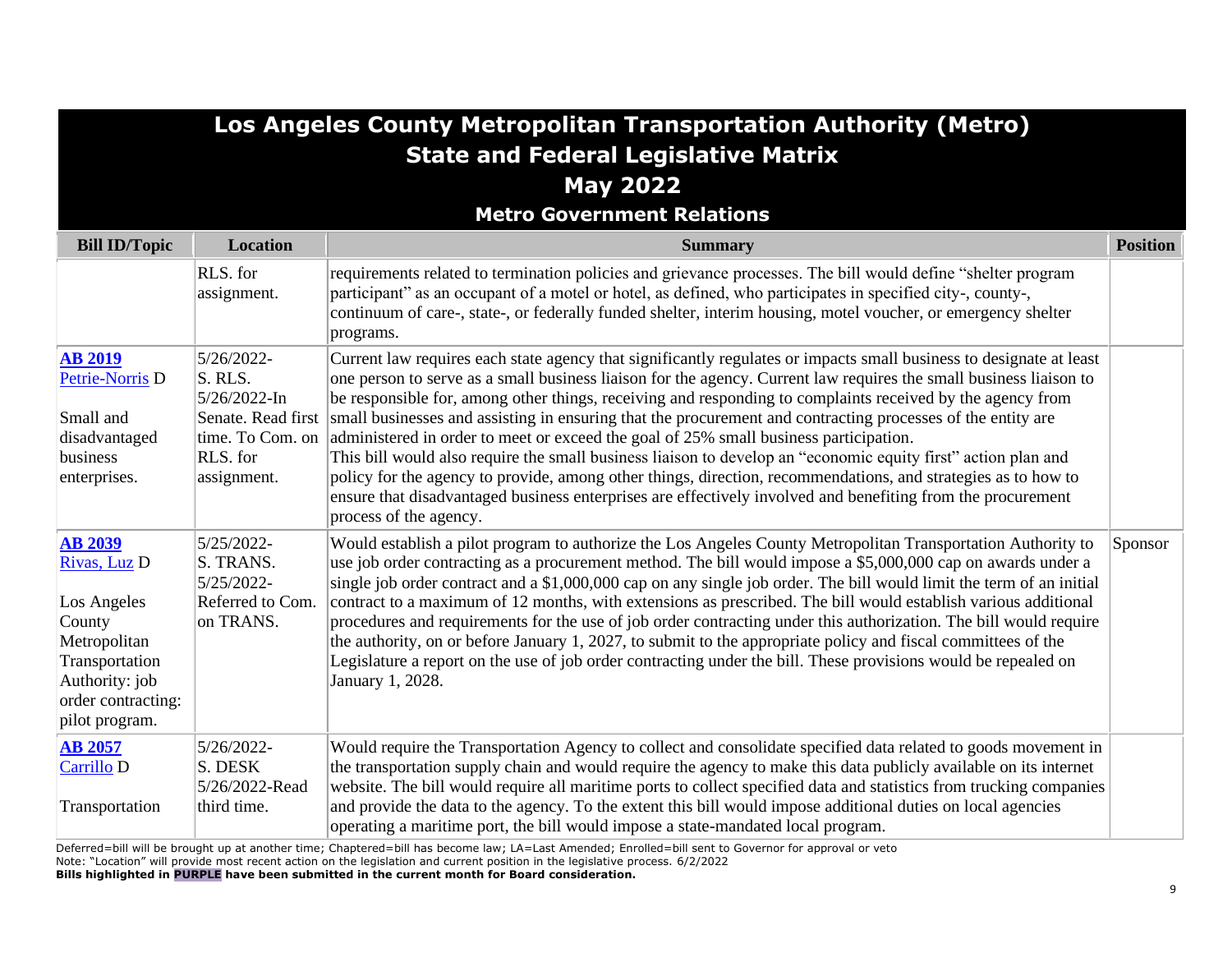| <b>Los Angeles County Metropolitan Transportation Authority (Metro)</b>                                           |                                                                                                            |                                                                                                                                                                                                                                                                                                                                                                                                                                                                                                                                                                                                                                                                                                                                                                                                                                                                                                                                                                                                                                                                                                                                                                                                                                                                                                                                                                                                                                                                                                                                                              |                 |
|-------------------------------------------------------------------------------------------------------------------|------------------------------------------------------------------------------------------------------------|--------------------------------------------------------------------------------------------------------------------------------------------------------------------------------------------------------------------------------------------------------------------------------------------------------------------------------------------------------------------------------------------------------------------------------------------------------------------------------------------------------------------------------------------------------------------------------------------------------------------------------------------------------------------------------------------------------------------------------------------------------------------------------------------------------------------------------------------------------------------------------------------------------------------------------------------------------------------------------------------------------------------------------------------------------------------------------------------------------------------------------------------------------------------------------------------------------------------------------------------------------------------------------------------------------------------------------------------------------------------------------------------------------------------------------------------------------------------------------------------------------------------------------------------------------------|-----------------|
|                                                                                                                   |                                                                                                            | <b>State and Federal Legislative Matrix</b>                                                                                                                                                                                                                                                                                                                                                                                                                                                                                                                                                                                                                                                                                                                                                                                                                                                                                                                                                                                                                                                                                                                                                                                                                                                                                                                                                                                                                                                                                                                  |                 |
|                                                                                                                   |                                                                                                            | <b>May 2022</b>                                                                                                                                                                                                                                                                                                                                                                                                                                                                                                                                                                                                                                                                                                                                                                                                                                                                                                                                                                                                                                                                                                                                                                                                                                                                                                                                                                                                                                                                                                                                              |                 |
|                                                                                                                   |                                                                                                            | <b>Metro Government Relations</b>                                                                                                                                                                                                                                                                                                                                                                                                                                                                                                                                                                                                                                                                                                                                                                                                                                                                                                                                                                                                                                                                                                                                                                                                                                                                                                                                                                                                                                                                                                                            |                 |
| <b>Bill ID/Topic</b>                                                                                              | <b>Location</b>                                                                                            | <b>Summary</b>                                                                                                                                                                                                                                                                                                                                                                                                                                                                                                                                                                                                                                                                                                                                                                                                                                                                                                                                                                                                                                                                                                                                                                                                                                                                                                                                                                                                                                                                                                                                               | <b>Position</b> |
| Agency: goods<br>movement data.                                                                                   | Passed. Ordered<br>to the Senate.                                                                          |                                                                                                                                                                                                                                                                                                                                                                                                                                                                                                                                                                                                                                                                                                                                                                                                                                                                                                                                                                                                                                                                                                                                                                                                                                                                                                                                                                                                                                                                                                                                                              |                 |
| <b>AB 2061</b><br>Ting D<br>Transportation<br>electrification:<br>electric vehicle<br>charging<br>infrastructure. | 5/26/2022-<br>S. DESK<br>5/26/2022-Read<br>third time.<br>Passed. Ordered<br>to the Senate.                | Current law requires the Public Utilities Commission (PUC), in consultation with the Energy Commission and<br>the State Air Resources Board, to direct electrical corporations to file applications for programs and investments<br>to accelerate widespread transportation electrification to, among other things, reduce dependence on petroleum<br>and reduce emissions of greenhouse gases to 40% below 1990 levels by 2030 and to 80% below 1990 levels by<br>2050. The PUC is required to approve, or modify and approve, programs and investments in transportation<br>electrification, including those that deploy charging infrastructure, through a reasonable cost recovery<br>mechanism, if certain requirements are met. Beginning July 1, 2023, this bill would require an entity that<br>receives an incentive funded by a state agency or through a charge on ratepayers to install, own, or operate a<br>charging station, in whole or in part, to report charging station uptime, as defined, to the Energy Commission.<br>The bill would require the Energy Commission, in consultation with the PUC, to develop a formula to calculate<br>uptime to provide consistent, standardized reporting of information.                                                                                                                                                                                                                                                                                                                           |                 |
| <b>AB 2075</b><br>Ting D<br>Energy: electric<br>vehicle charging<br>standards.                                    | 5/26/2022-<br>S. RLS.<br>5/26/2022-In<br>Senate. Read first<br>time. To Com. on<br>RLS. for<br>assignment. | Current law requires the California Building Standards Commission to adopt, approve, codify, and publish<br>mandatory building standards for the installation of future electric vehicle charging infrastructure for parking<br>spaces in multifamily dwellings and nonresidential development, as specified. Current law requires the<br>California Building Standards Commission and the Department of Housing and Community Development, in<br>proposing and adopting those mandatory building standards, to consult interested parties.<br>This bill would specify the State Energy Resources Conservation and Development Commission (Energy<br>Commission) is an interested party that the California Building Standards Commission and the Department of<br>Housing and Community Development are required to consult with in proposing and adopting those standards.<br>The bill would require the California Building Standards Commission, as part of each triennial California<br>Building Standards Code rulemaking cycle that commences on or after January 1, 2023, to convene a workshop<br>or other collaborative process on electric vehicle charging infrastructure standards, and would require the Energy<br>Commission, as part of its participation in the workshop or collaborative process, to incorporate the most recent<br>update to a specified statewide assessment of electric vehicle charging infrastructure, any relevant electric load<br>forecasts, and the statewide transportation electrification goals, as specified. |                 |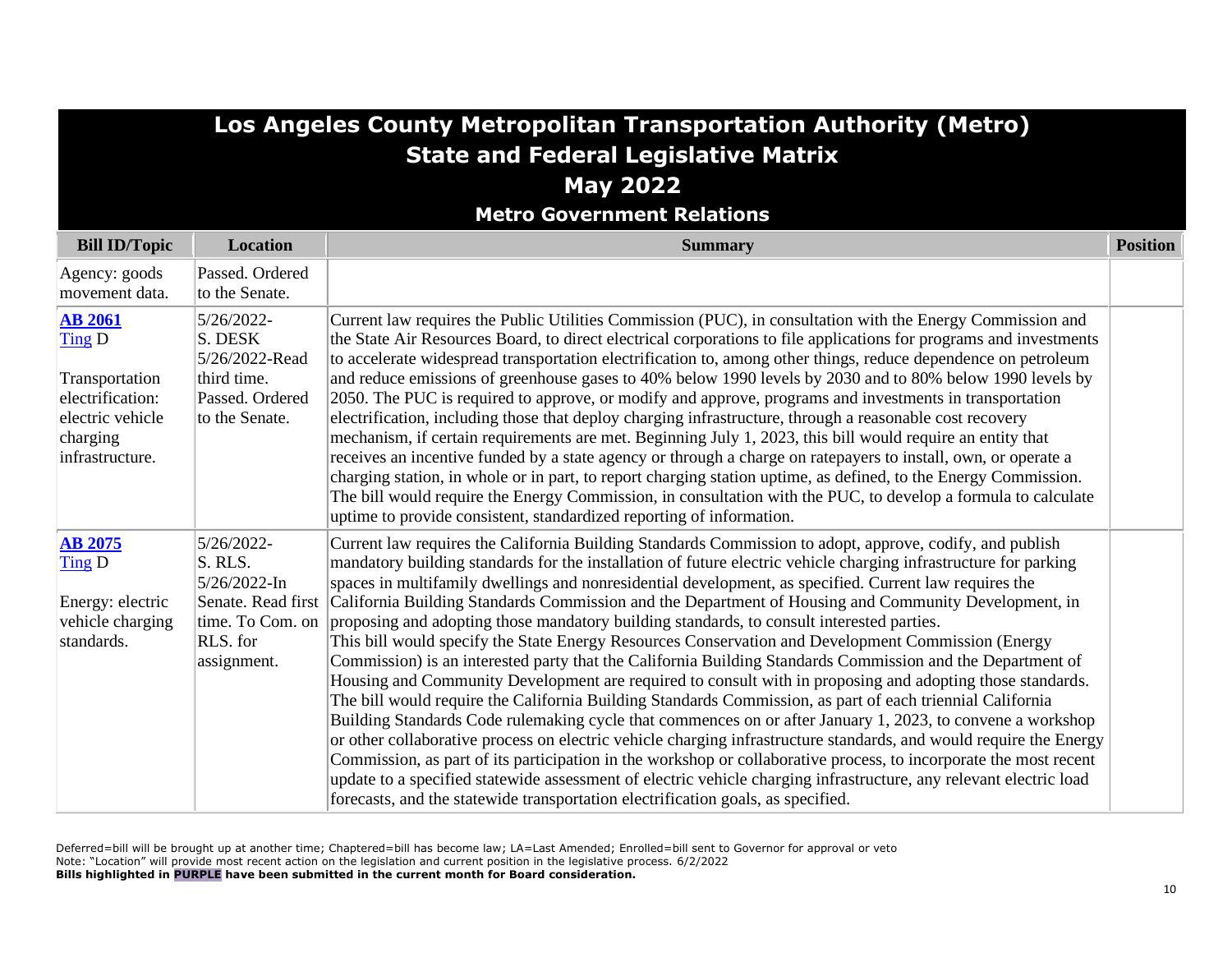|                                                                                                                                           |                                                                                                               | Los Angeles County Metropolitan Transportation Authority (Metro)<br><b>State and Federal Legislative Matrix</b>                                                                                                                                                                                                                                                                                                                                                                                                                                                                                                                                                                                                                                                                                                                                                                                                                                                                                                                                                                                                                                                                  |                 |
|-------------------------------------------------------------------------------------------------------------------------------------------|---------------------------------------------------------------------------------------------------------------|----------------------------------------------------------------------------------------------------------------------------------------------------------------------------------------------------------------------------------------------------------------------------------------------------------------------------------------------------------------------------------------------------------------------------------------------------------------------------------------------------------------------------------------------------------------------------------------------------------------------------------------------------------------------------------------------------------------------------------------------------------------------------------------------------------------------------------------------------------------------------------------------------------------------------------------------------------------------------------------------------------------------------------------------------------------------------------------------------------------------------------------------------------------------------------|-----------------|
|                                                                                                                                           |                                                                                                               | <b>May 2022</b>                                                                                                                                                                                                                                                                                                                                                                                                                                                                                                                                                                                                                                                                                                                                                                                                                                                                                                                                                                                                                                                                                                                                                                  |                 |
|                                                                                                                                           |                                                                                                               | <b>Metro Government Relations</b>                                                                                                                                                                                                                                                                                                                                                                                                                                                                                                                                                                                                                                                                                                                                                                                                                                                                                                                                                                                                                                                                                                                                                |                 |
| <b>Bill ID/Topic</b>                                                                                                                      | <b>Location</b>                                                                                               | <b>Summary</b>                                                                                                                                                                                                                                                                                                                                                                                                                                                                                                                                                                                                                                                                                                                                                                                                                                                                                                                                                                                                                                                                                                                                                                   | <b>Position</b> |
| <b>AB 2076</b><br>Rivas, Luz D<br>Extreme Heat and<br>Community<br>Resilience<br>Program: Extreme<br>Heat and Health<br>Reporting System. | 5/26/2022-<br>S. RLS.<br>$5/26/2022$ -In<br>Senate. Read first<br>time. To Com. on<br>RLS. for<br>assignment. | Current law establishes the Integrated Climate Adaptation and Resiliency Program (ICARP), to be administered<br>by the Office of Planning and Research, to coordinate regional and local efforts with state climate adaptation<br>strategies to adapt to the impacts of climate change, as prescribed.<br>This bill would establish the Extreme Heat and Community Resilience Program in the office, to be administered<br>by the office through ICARP, for the purpose of coordinating state efforts and supporting local and regional<br>efforts to prevent or mitigate the impacts of, and reduce the public health risks of, heat. The bill would require<br>the Director of State Planning and Research to appoint a Chief Heat Officer in the office to, among other things,<br>implement the program and establish the Interagency Heat Taskforce, as provided. Upon appropriation by the<br>Legislature, the bill would require the office, as part of the program, to award grants and provide technical<br>assistance to eligible entities, as defined, that support local and regional efforts to mitigate the impacts and<br>reduce the public health risks of heat. |                 |
| <b>AB 2097</b><br>Friedman D<br>Residential and<br>commercial<br>development:<br>parking<br>requirements.                                 | 5/26/2022-<br>S. DESK<br>5/26/2022-Read<br>third time.<br>Passed. Ordered<br>to the Senate.                   | Would prohibit a public agency from imposing a minimum automobile parking requirement, or enforcing a<br>minimum automobile parking requirement, on residential, commercial, or other development if the development<br>is located on a parcel that is within one-half mile of public transit, as defined. When a project provides parking<br>voluntarily, the bill would authorize a public agency to impose specified requirements on the voluntary parking.<br>The bill would prohibit these provisions from reducing, eliminating, or precluding the enforcement of any<br>requirement imposed on a new multifamily or nonresidential development to provide electric vehicle supply<br>equipment installed parking spaces or parking spaces that are accessible to persons with disabilities. The bill<br>would exempt certain commercial parking requirements from these provisions if the requirements of the bill<br>conflict with an existing contractual agreement of the public agency that was executed before January 1, 2023.                                                                                                                                      |                 |
| <b>AB 2197</b><br><b>Mullin D</b><br>Caltrain<br>electrification<br>project: funding.                                                     | 2/24/2022-<br>A. TRANS.<br>2/24/2022-<br>Referred to Com.<br>on TRANS.                                        | Would appropriate \$260,000,000 from the General Fund to the Transportation Agency for allocation to the<br>Peninsula Corridor Joint Powers Board for the purpose of completing the Caltrain Electrification Project.                                                                                                                                                                                                                                                                                                                                                                                                                                                                                                                                                                                                                                                                                                                                                                                                                                                                                                                                                            |                 |
| <b>AB 2206</b><br>Lee D                                                                                                                   | 5/26/2022-<br>S. TRANS.                                                                                       | Current law requires, in any air basin designated as nonattainment for certain air quality standards, an employer,<br>defined as an employer of 50 persons or more that provides a parking subsidy to employees, to also offer a                                                                                                                                                                                                                                                                                                                                                                                                                                                                                                                                                                                                                                                                                                                                                                                                                                                                                                                                                 |                 |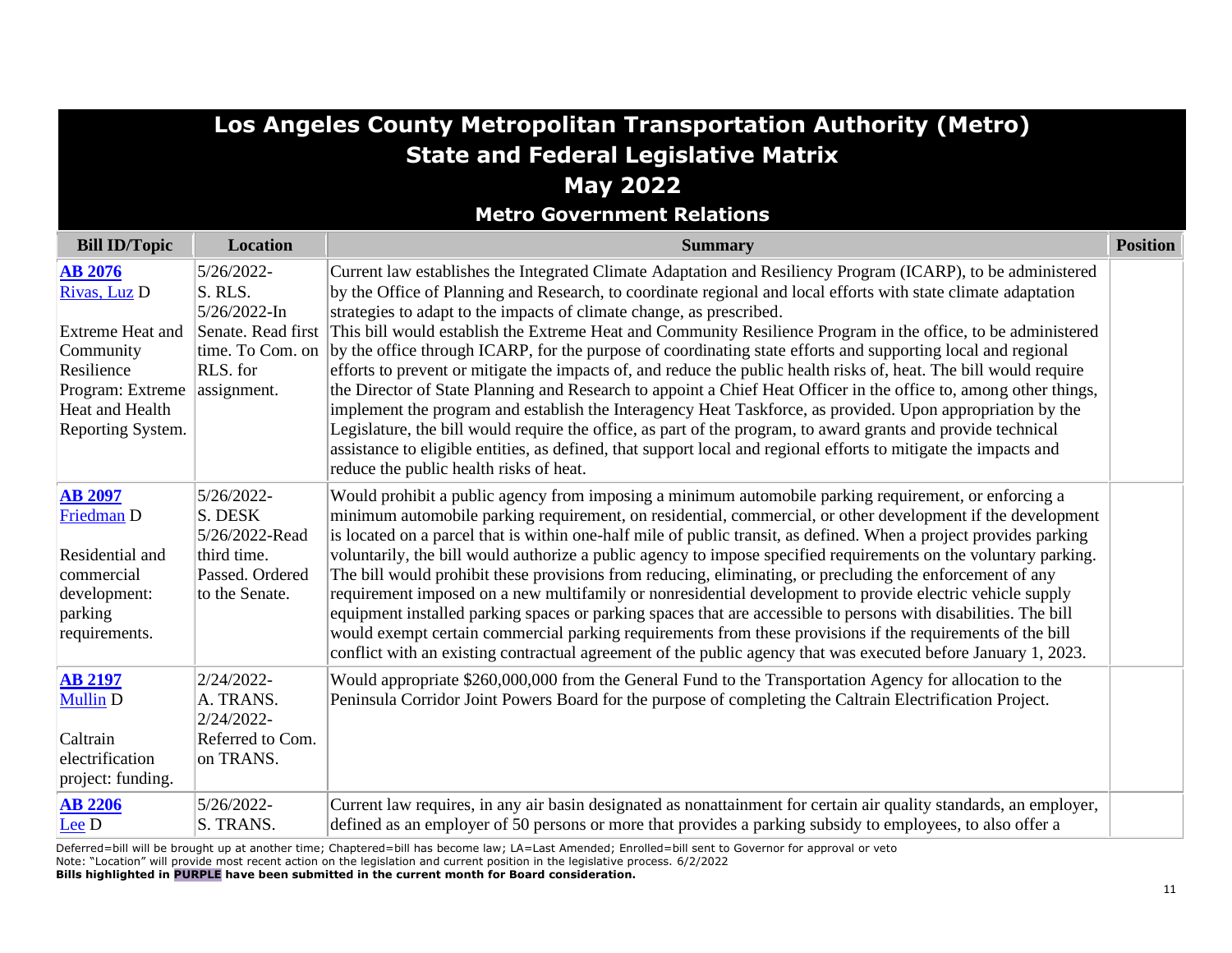| Los Angeles County Metropolitan Transportation Authority (Metro)                                                                                                                       |                                                                                             |                                                                                                                                                                                                                                                                                                                                                                                                                                                                                                                                                                                                                                                                                                                                                                                                                                                                                                                                                                                                                                                                                                                                                                                                                                                                                                                                                                                                                                                                                                                                                                                                                                                                                            |                 |
|----------------------------------------------------------------------------------------------------------------------------------------------------------------------------------------|---------------------------------------------------------------------------------------------|--------------------------------------------------------------------------------------------------------------------------------------------------------------------------------------------------------------------------------------------------------------------------------------------------------------------------------------------------------------------------------------------------------------------------------------------------------------------------------------------------------------------------------------------------------------------------------------------------------------------------------------------------------------------------------------------------------------------------------------------------------------------------------------------------------------------------------------------------------------------------------------------------------------------------------------------------------------------------------------------------------------------------------------------------------------------------------------------------------------------------------------------------------------------------------------------------------------------------------------------------------------------------------------------------------------------------------------------------------------------------------------------------------------------------------------------------------------------------------------------------------------------------------------------------------------------------------------------------------------------------------------------------------------------------------------------|-----------------|
|                                                                                                                                                                                        |                                                                                             | <b>State and Federal Legislative Matrix</b>                                                                                                                                                                                                                                                                                                                                                                                                                                                                                                                                                                                                                                                                                                                                                                                                                                                                                                                                                                                                                                                                                                                                                                                                                                                                                                                                                                                                                                                                                                                                                                                                                                                |                 |
|                                                                                                                                                                                        |                                                                                             | <b>May 2022</b>                                                                                                                                                                                                                                                                                                                                                                                                                                                                                                                                                                                                                                                                                                                                                                                                                                                                                                                                                                                                                                                                                                                                                                                                                                                                                                                                                                                                                                                                                                                                                                                                                                                                            |                 |
|                                                                                                                                                                                        |                                                                                             | <b>Metro Government Relations</b>                                                                                                                                                                                                                                                                                                                                                                                                                                                                                                                                                                                                                                                                                                                                                                                                                                                                                                                                                                                                                                                                                                                                                                                                                                                                                                                                                                                                                                                                                                                                                                                                                                                          |                 |
| <b>Bill ID/Topic</b>                                                                                                                                                                   | <b>Location</b>                                                                             | <b>Summary</b>                                                                                                                                                                                                                                                                                                                                                                                                                                                                                                                                                                                                                                                                                                                                                                                                                                                                                                                                                                                                                                                                                                                                                                                                                                                                                                                                                                                                                                                                                                                                                                                                                                                                             | <b>Position</b> |
| Nonattainment<br>basins: employee<br>parking: parking<br>cash-out program.                                                                                                             | 5/26/2022-Action<br>rescinded<br>whereby the bill<br>was referred to<br>Com. on E.Q.        | parking cash-out program. Current law defines "parking cash-out program" as an employer-funded program<br>under which an employer offers to provide a cash allowance to an employee equivalent to the parking subsidy<br>that the employer would otherwise pay to provide the employee with a parking space. Current law defines a<br>"parking subsidy" as the difference between the out-of-pocket amount paid by an employer on a regular basis in<br>order to secure the availability of an employee parking space not owned by the employer and the price, if any,<br>charged to an employee for use of that space.<br>This bill would revise the definitions of "employer," "parking cash-out program," and "parking subsidy." The<br>bill would require a lessor that enters into or renews a lease on or after January 1, 2023, with a lessee that is an<br>employer and that offers parking to the employer to list the market-rate parking costs as a separate line item in<br>the lease, as provided, or to provide a list of parking costs to the employer within 30 days after the lease is<br>entered into or renewed.                                                                                                                                                                                                                                                                                                                                                                                                                                                                                                                                                        |                 |
| <b>AB 2237</b><br>Friedman D<br>Transportation<br>planning: regional<br>transportation<br>improvement plan: assignment.<br>sustainable<br>communities<br>strategies: climate<br>goals. | 5/26/2022-<br>S. RLS.<br>5/26/2022-In<br>Senate. Read first<br>time. To Com. on<br>RLS. for | Current law requires certain transportation planning agencies to prepare and adopt regional transportation plans<br>directed at achieving a coordinated and balanced regional transportation system. Existing law requires each<br>regional transportation plan to also include a sustainable communities strategy prepared by each metropolitan<br>planning organization. Current law requires each regional transportation planning agency or county<br>transportation commission to biennially adopt and submit to the California Transportation Commission and the<br>Department of Transportation a 5-year regional transportation improvement program that includes, among other<br>things, regional transportation improvement projects and programs proposed to be funded, in whole or in part, in<br>the state transportation improvement program.<br>This bill would require that those projects and programs included in each regional transportation improvement<br>program also be consistent with the most recently prepared sustainable communities strategy of the regional<br>transportation planning agency or county transportation commission and the state's climate goals, as defined.<br>The bill would require each regional transportation planning agency or county transportation commission to rank<br>all transportation projects and prioritize projects based on adherence to its most recently adopted sustainable<br>communities strategy and the state's climate goals, prioritize funding and implementing projects in the order of<br>prioritization, and submit the prioritized list to the state board and the California Transportation Commission. |                 |
| <b>AB 2264</b><br><b>Bloom D</b>                                                                                                                                                       | 5/26/2022-<br>S. RLS.                                                                       | Under current law, a pedestrian control signal showing a "WALK" or approved "Walking Person" symbol<br>means a pedestrian may proceed across the roadway in the direction of the signal. Under current law, a                                                                                                                                                                                                                                                                                                                                                                                                                                                                                                                                                                                                                                                                                                                                                                                                                                                                                                                                                                                                                                                                                                                                                                                                                                                                                                                                                                                                                                                                              |                 |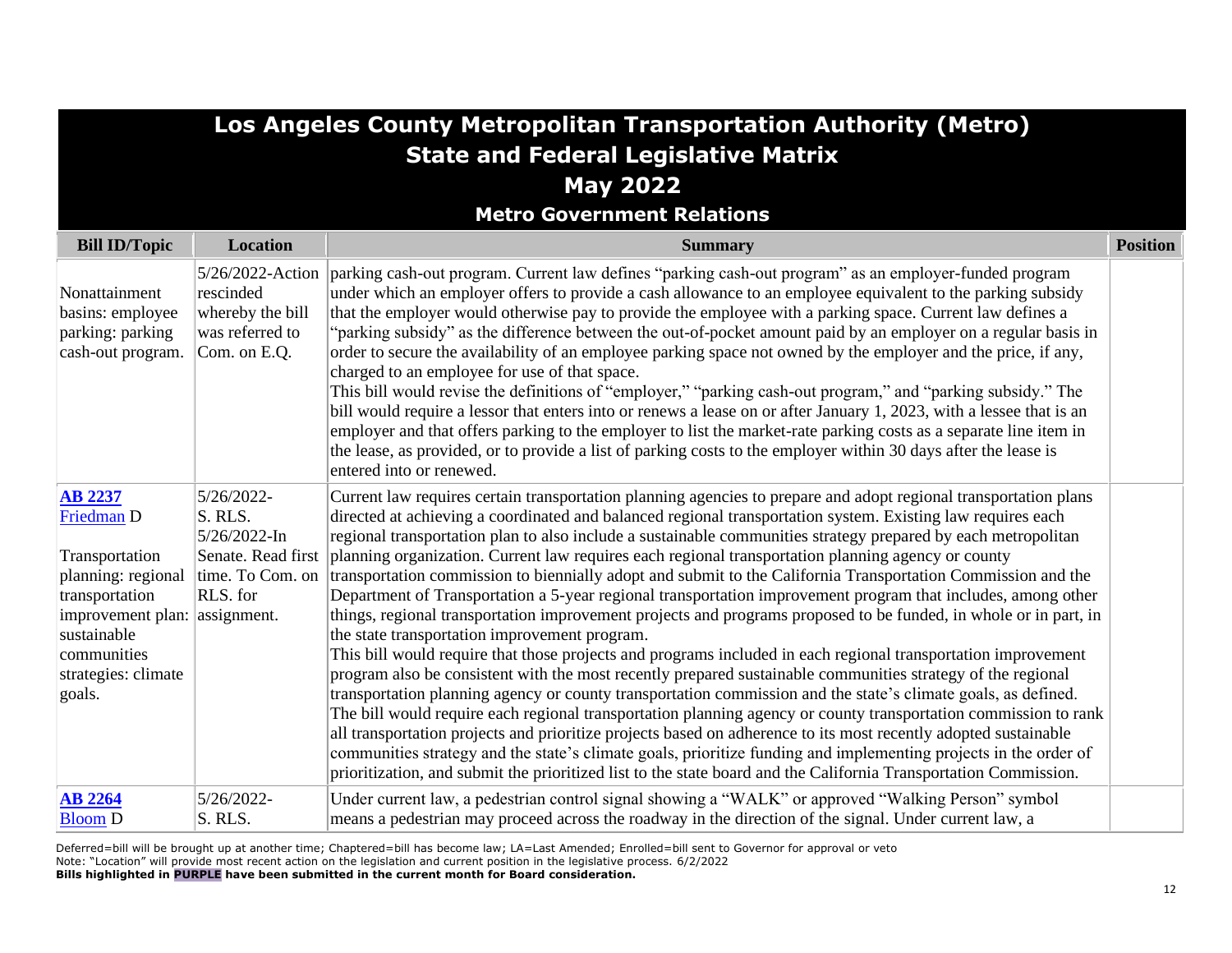| Los Angeles County Metropolitan Transportation Authority (Metro)                                           |                                                                                      |                                                                                                                                                                                                                                                                                                                                                                                                                                                                                                                                                                                                                                                                                                                                                                                                                                                                                                                                                                                                                                                                                                                                            |                 |
|------------------------------------------------------------------------------------------------------------|--------------------------------------------------------------------------------------|--------------------------------------------------------------------------------------------------------------------------------------------------------------------------------------------------------------------------------------------------------------------------------------------------------------------------------------------------------------------------------------------------------------------------------------------------------------------------------------------------------------------------------------------------------------------------------------------------------------------------------------------------------------------------------------------------------------------------------------------------------------------------------------------------------------------------------------------------------------------------------------------------------------------------------------------------------------------------------------------------------------------------------------------------------------------------------------------------------------------------------------------|-----------------|
|                                                                                                            |                                                                                      | <b>State and Federal Legislative Matrix</b>                                                                                                                                                                                                                                                                                                                                                                                                                                                                                                                                                                                                                                                                                                                                                                                                                                                                                                                                                                                                                                                                                                |                 |
|                                                                                                            |                                                                                      | <b>May 2022</b>                                                                                                                                                                                                                                                                                                                                                                                                                                                                                                                                                                                                                                                                                                                                                                                                                                                                                                                                                                                                                                                                                                                            |                 |
|                                                                                                            |                                                                                      | <b>Metro Government Relations</b>                                                                                                                                                                                                                                                                                                                                                                                                                                                                                                                                                                                                                                                                                                                                                                                                                                                                                                                                                                                                                                                                                                          |                 |
| <b>Bill ID/Topic</b>                                                                                       | <b>Location</b>                                                                      | <b>Summary</b>                                                                                                                                                                                                                                                                                                                                                                                                                                                                                                                                                                                                                                                                                                                                                                                                                                                                                                                                                                                                                                                                                                                             | <b>Position</b> |
| Pedestrian<br>crossing signals.                                                                            | $5/26/2022$ -In<br>Senate. Read first<br>time. To Com. on<br>RLS. for<br>assignment. | pedestrian facing a flashing "DON'T WALK" or "WAIT" or approved "Upraised Hand" symbol with a<br>"countdown" signal, as specified, means a pedestrian may start crossing the roadway in the direction of the<br>signal but requires the pedestrian to finish crossing prior to the display of the steady "DON'T WALK" or<br>"WAIT" or approved "Upraised Hand" symbol, as specified.<br>This bill would require a traffic-actuated signal to be installed and maintained to have a leading pedestrian<br>interval, upon the first placement or replacement of a state-owned or operated traffic-actuated signal. The bill<br>would also require an existing state-owned or operated traffic-actuated signal capable of being implemented with<br>remote installation or in-person programming to be programmed with a leading pedestrian interval when<br>maintenance work is done on the intersection in which the traffic-actuated signal is located, if the signal is in a<br>residence, business, or business activity district, a safety corridor, or an area with a high concentration of<br>pedestrians and cyclists, as specified. |                 |
| <b>AB 2270</b><br>Seyarto R<br>Authorized<br>emergency<br>vehicles.                                        | 5/4/2022-<br>S. TRANS.<br>5/4/2022-<br>Referred to Com.<br>on TRANS.                 | Current law provides for the exemption of authorized emergency vehicles, as defined, from the payment of a toll<br>or charge on a vehicular crossing, toll highway, or high-occupancy toll (HOT) lane and any related fines, when<br>the authorized emergency vehicle is being driven under specified conditions, including that the vehicle displays<br>public agency identification and is being driven while responding to, or returning from, an urgent or emergency<br>call. Under current law, an authorized emergency vehicle returning from being driven under those specified<br>conditions is not exempt from a requirement to pay a toll or other charge imposed while traveling on a HOT<br>lane.<br>This bill would require the owner or operator of a toll facility, upon the request of the local emergency service<br>provider, to enter into an agreement for the use of a toll facility.                                                                                                                                                                                                                                 |                 |
| <b>AB 2271</b><br><b>Gipson D</b><br>Los Angeles<br>County<br>Metropolitan<br>Transportation<br>Authority: | 5/24/2022-<br>S. RLS.<br>5/24/2022-In<br>RLS. for<br>assignment.                     | Current law authorizes the Los Angeles County Metropolitan Transportation Authority (LA Metro) to provide<br>for a small business preference of 5% of the lowest responsible bidder meeting specifications, with respect to<br>contracts in construction, the construction component of a design-build team, the procurement of goods, or the<br>Senate. Read first delivery of services. Current law also authorizes LA Metro to set aside work for competition, until January 1,<br>time. To Com. on $\vert 2024, (1)$ among certified small business enterprises and award each contract to the certified small business<br>enterprise that is the lowest responsible bidder whenever the expected expenditure required exceeds \$5,000 but<br>is less than \$3,000,000, as specified, and (2) among medium business enterprises for no more than 20 contracts<br>and award each contract to the medium business enterprise that is the lowest responsible bidder whenever the                                                                                                                                                          | Sponsor         |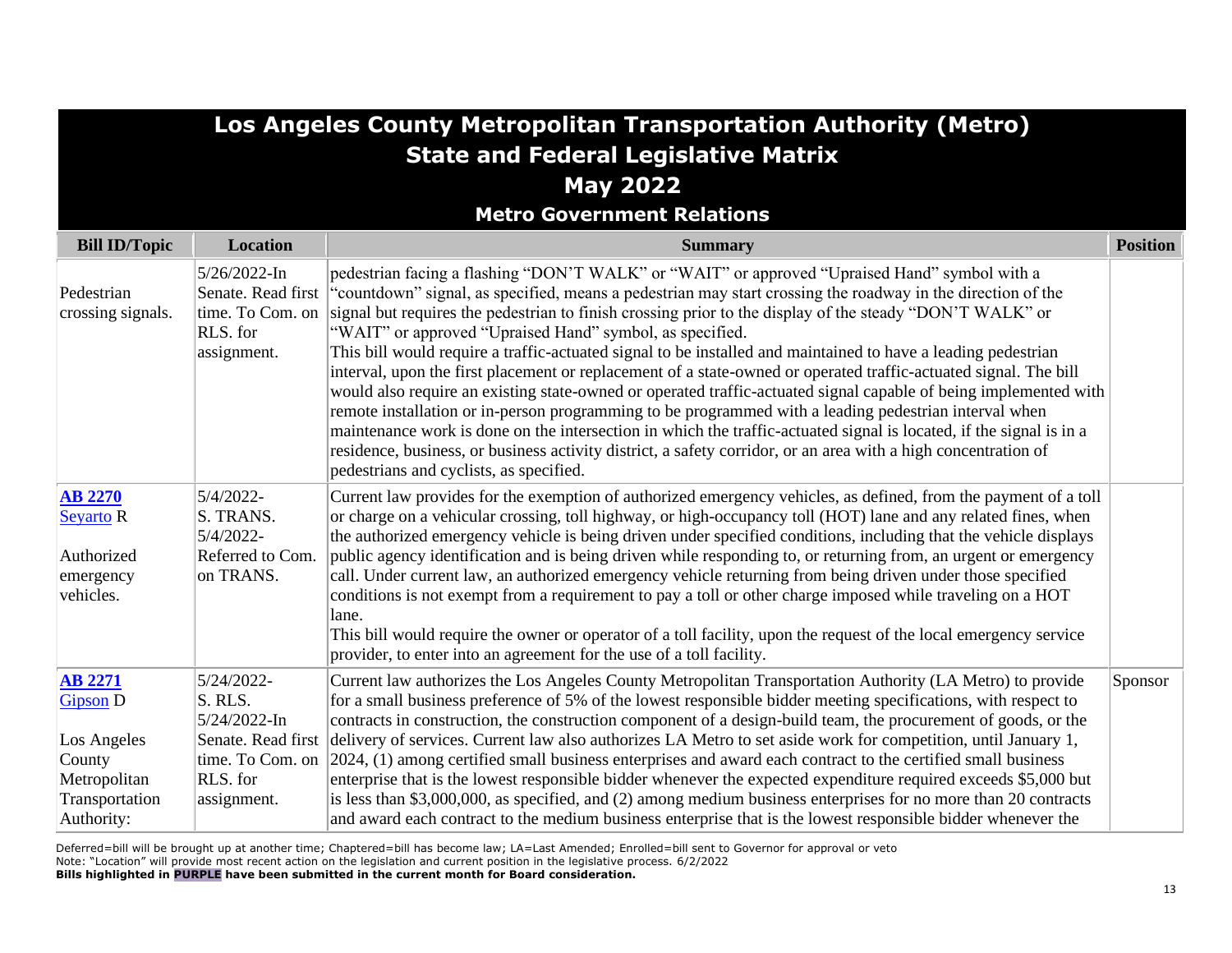|                                                                                                     |                                                                                                            | Los Angeles County Metropolitan Transportation Authority (Metro)                                                                                                                                                                                                                                                                                                                                                                                                                                                                                                                                                                                                                                                                                                                                                                                                                                                                                                                                                                                                           |                 |
|-----------------------------------------------------------------------------------------------------|------------------------------------------------------------------------------------------------------------|----------------------------------------------------------------------------------------------------------------------------------------------------------------------------------------------------------------------------------------------------------------------------------------------------------------------------------------------------------------------------------------------------------------------------------------------------------------------------------------------------------------------------------------------------------------------------------------------------------------------------------------------------------------------------------------------------------------------------------------------------------------------------------------------------------------------------------------------------------------------------------------------------------------------------------------------------------------------------------------------------------------------------------------------------------------------------|-----------------|
|                                                                                                     |                                                                                                            | <b>State and Federal Legislative Matrix</b>                                                                                                                                                                                                                                                                                                                                                                                                                                                                                                                                                                                                                                                                                                                                                                                                                                                                                                                                                                                                                                |                 |
|                                                                                                     |                                                                                                            | <b>May 2022</b>                                                                                                                                                                                                                                                                                                                                                                                                                                                                                                                                                                                                                                                                                                                                                                                                                                                                                                                                                                                                                                                            |                 |
|                                                                                                     |                                                                                                            | <b>Metro Government Relations</b>                                                                                                                                                                                                                                                                                                                                                                                                                                                                                                                                                                                                                                                                                                                                                                                                                                                                                                                                                                                                                                          |                 |
| <b>Bill ID/Topic</b>                                                                                | <b>Location</b>                                                                                            | <b>Summary</b>                                                                                                                                                                                                                                                                                                                                                                                                                                                                                                                                                                                                                                                                                                                                                                                                                                                                                                                                                                                                                                                             | <b>Position</b> |
| contracting: local<br>businesses.                                                                   |                                                                                                            | expected expenditure required exceeds \$3,000,000 but is less than \$30,000,000, as provided. Current law defines<br>a small business enterprise and medium business enterprise for these purposes.<br>This bill would authorize LA Metro to also provide for a local small business enterprise preference of 5% of the<br>lowest responsible bidder meeting specifications, with respect to contracts in construction, the construction<br>component of a design-build team, the procurement of goods, or the delivery of services, and to provide the<br>preference to nonlocal businesses if the bid includes a 30% participation by local small business enterprises. The<br>bill would define a local small business enterprise for these purposes.                                                                                                                                                                                                                                                                                                                   |                 |
| <b>AB 2344</b><br>Friedman <sub>D</sub><br>Wildlife<br>connectivity:<br>transportation<br>projects. | 5/26/2022-<br>S. RLS.<br>5/26/2022-In<br>time. To Com. on<br>RLS. for<br>assignment.                       | Current law authorizes the Department of Fish and Wildlife (DFW) to approve compensatory mitigation credits<br>for wildlife connectivity actions taken under specified programs. Current law vests the Department of<br>Transportation (Caltrans) with full possession and control of the state highway system. Current law requires<br>Senate. Read first Caltrans to complete assessments of potential barriers to anadromous fish prior to commencing any project using<br>state or federal transportation funds and requires projects to be constructed without presenting barriers to fish<br>passage.<br>This bill would require DFW, in coordination with Caltrans, to establish a wildlife connectivity action plan on or<br>before January 1, 2024, and to update the plan at least once every 5 years thereafter. The bill would require the<br>plan to include, among other things, maps that identify the locations of certain areas, including connectivity<br>areas and natural landscape areas, as defined.                                                 |                 |
| <b>AB 2357</b><br>Ting D<br>Surplus land.                                                           | 5/26/2022-<br>S. RLS.<br>5/26/2022-In<br>Senate. Read first<br>time. To Com. on<br>RLS. for<br>assignment. | Current law prescribes requirements for the disposal of surplus land by a local agency, as defined, and requires,<br>except as provided, a local agency disposing of surplus land to comply with certain notice requirements before<br>disposing of the land or participating in negotiations to dispose of the land with a prospective transferee,<br>particularly that the local agency send a notice of availability to specified entities that have notified the<br>Department of Housing and Community Development of their interest in surplus land, as specified. Under<br>current law, if the local agency receives a notice of interest, the local agency is required to engage in good faith<br>negotiations with the entity desiring to purchase or lease the surplus land.<br>This bill would also require the department to maintain on its internet website a listing of all entities, including<br>housing sponsors, that have notified the department of their interest in surplus land for the purpose of developing<br>low- and moderate-income housing. |                 |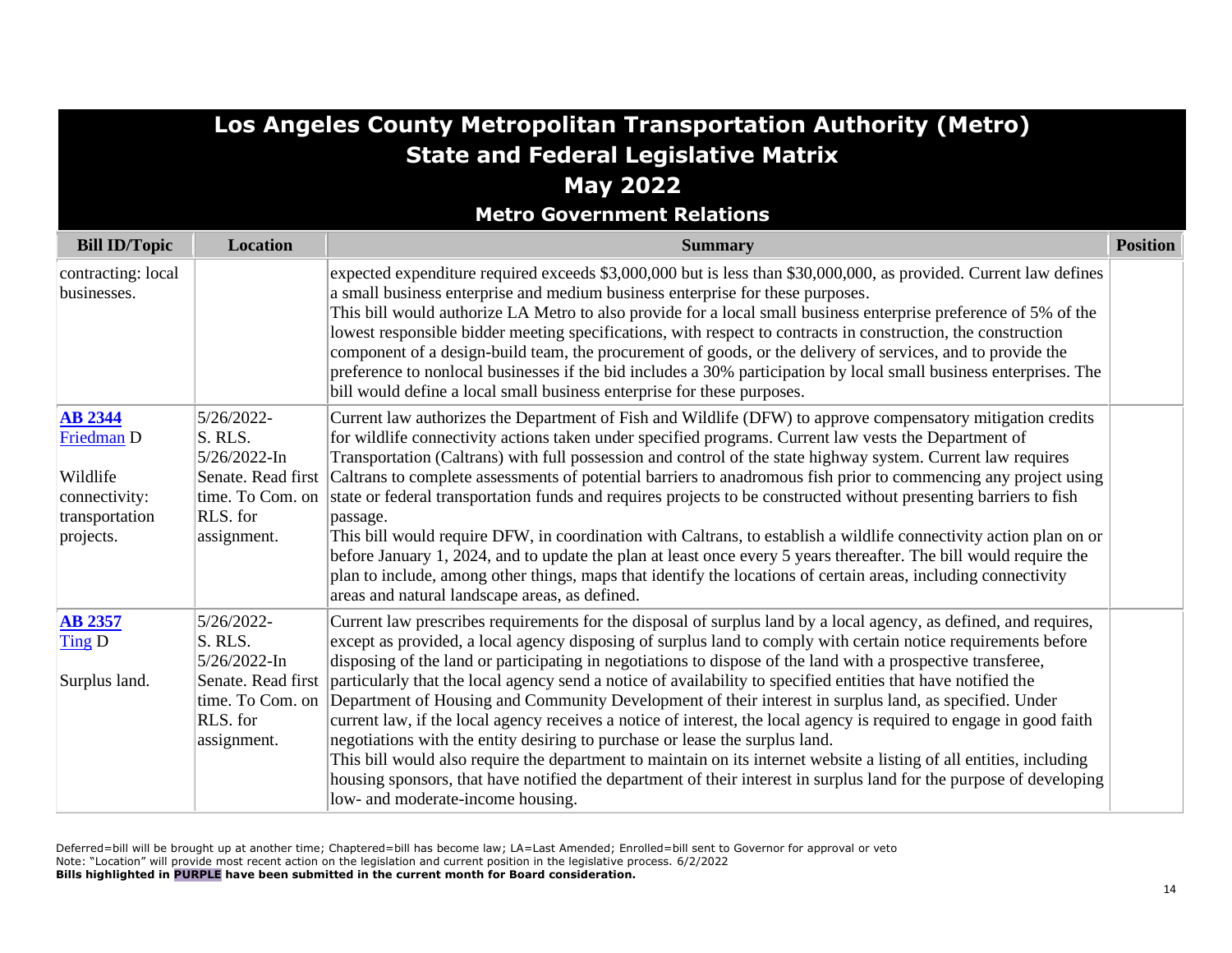| Los Angeles County Metropolitan Transportation Authority (Metro)                      |                                                                        |                                                                                                                                                                                                                                                                                                                                                                                                                                                                                                                                                                                                                                                                                    |                 |
|---------------------------------------------------------------------------------------|------------------------------------------------------------------------|------------------------------------------------------------------------------------------------------------------------------------------------------------------------------------------------------------------------------------------------------------------------------------------------------------------------------------------------------------------------------------------------------------------------------------------------------------------------------------------------------------------------------------------------------------------------------------------------------------------------------------------------------------------------------------|-----------------|
|                                                                                       |                                                                        | <b>State and Federal Legislative Matrix</b>                                                                                                                                                                                                                                                                                                                                                                                                                                                                                                                                                                                                                                        |                 |
|                                                                                       |                                                                        | <b>May 2022</b>                                                                                                                                                                                                                                                                                                                                                                                                                                                                                                                                                                                                                                                                    |                 |
|                                                                                       |                                                                        | <b>Metro Government Relations</b>                                                                                                                                                                                                                                                                                                                                                                                                                                                                                                                                                                                                                                                  |                 |
| <b>Bill ID/Topic</b>                                                                  | <b>Location</b>                                                        | <b>Summary</b>                                                                                                                                                                                                                                                                                                                                                                                                                                                                                                                                                                                                                                                                     | <b>Position</b> |
| <b>AB 2392</b><br><b>Irwin D</b><br>Information<br>privacy: connected on JUD.         | 5/11/2022-<br>$\vert$ S. JUD.<br>5/11/2022-<br>Referred to Com.        | Current law requires a manufacturer of a connected device to equip the device with a reasonable security feature<br>or features that are appropriate to the nature and function of the device, appropriate to the information it may<br>collect, contain, or transmit, and designed to protect the device and information contained in the device from<br>unauthorized access, destruction, use, modification, or disclosure.<br>This bill would provide that a manufacturer of a connected device satisfies the above-described provisions if the                                                                                                                                 |                 |
| devices: labeling.                                                                    |                                                                        | connected device meets or exceeds the baseline product criteria of a labeling scheme that conforms to specified<br>guidance published by the National Institute of Standards and Technology (NIST) for consumer Internet of<br>Things (IoT) products, satisfies a conformity assessment as described by a NIST conforming labeling scheme, as<br>specified, and bears the binary label as described by a NIST conforming labeling scheme.                                                                                                                                                                                                                                          |                 |
| <b>AB 2419</b><br><b>Bryan D</b>                                                      | 5/26/2022-<br>S. RLS.<br>5/26/2022-In                                  | Current law establishes the Strategic Growth Council consisting of specified state agency members and members<br>of the public. Current law requires the council, among other things, to recommend policies and investment<br>strategies and priorities to the Governor, the Legislature, and to appropriate state agencies to encourage the                                                                                                                                                                                                                                                                                                                                       |                 |
| Environmental<br>justice: federal<br>Infrastructure<br>Investment and                 | Senate. Read first<br>RLS. for<br>assignment.                          | development of sustainable communities, such as those communities that promote equity, strengthen the<br>time. To Com. on economy, protect the environment, and promote public health and safety. The federal Infrastructure Investment<br>and Jobs Act (IIJA) provides additional federal funds to rebuild the nation's infrastructures. Executive orders<br>issued by President Biden established the federal Justice 40 Initiative with the goal that 40% of the overall federal                                                                                                                                                                                                |                 |
| Jobs Act:<br>Justice40<br>Advisory<br>Committee.                                      |                                                                        | benefits flow to disadvantaged communities and stating that the implementation of the IIJA should prioritize<br>investing public dollars equitably, including through the Justice40 Initiative.<br>This bill would require a minimum of 40% of funds received by the state under the IIJA and certain other federal<br>funds to be allocated to projects that provide direct benefits to disadvantaged communities and, except as<br>specified, a minimum of an additional 10% be allocated for projects that provide direct benefits to low-income<br>households and low-income communities, as provided.                                                                         |                 |
| <b>AB 2432</b><br>Muratsuchi D<br>Neighborhood<br>electric vehicles:<br>County of Los | 5/18/2022-<br>S. TRANS.<br>5/18/2022-<br>Referred to Com.<br>on TRANS. | Current law defines "low-speed vehicle" for purposes of the Vehicle Code as a motor vehicle with 4 wheels that<br>is capable of a minimum speed of 20 miles per hour and a maximum speed of 25 miles per hour on a paved level<br>surface and that has a gross vehicle weight rating of less than 3,000 pounds. Current law imposes certain<br>restrictions on the use of low-speed vehicles on public streets and highways, and generally requires an operator<br>of a low-speed vehicle to have a driver's license. A low-speed vehicle is also known as a neighborhood electric<br>vehicle (NEV). A violation of the Vehicle Code is an infraction, unless otherwise specified. |                 |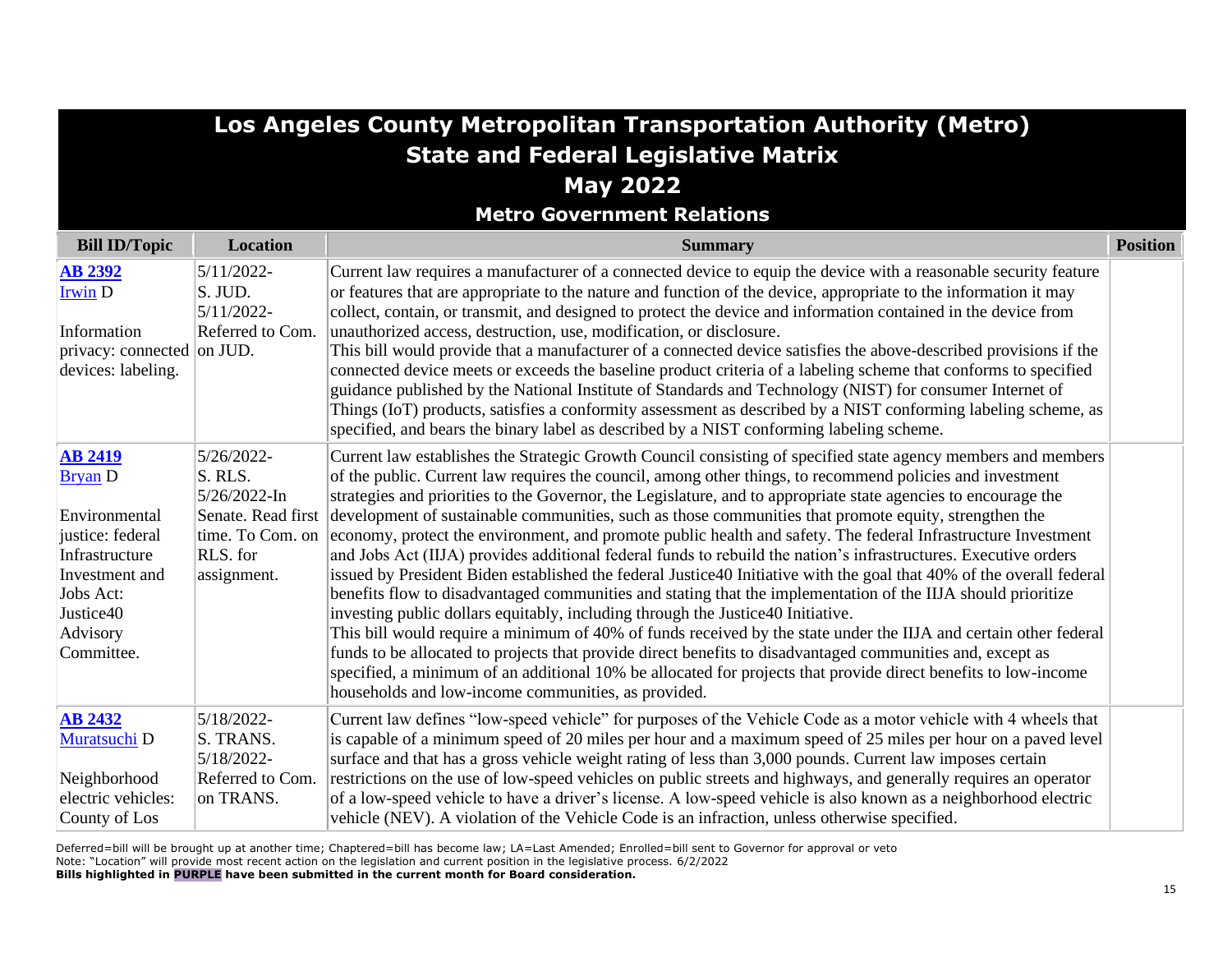| Los Angeles County Metropolitan Transportation Authority (Metro)                                                                                          |                                                                                                            |                                                                                                                                                                                                                                                                                                                                                                                                                                                                                                                                                                                                                                                                                                                                                                                                                                                                                                                                                                                                                                                  |                 |
|-----------------------------------------------------------------------------------------------------------------------------------------------------------|------------------------------------------------------------------------------------------------------------|--------------------------------------------------------------------------------------------------------------------------------------------------------------------------------------------------------------------------------------------------------------------------------------------------------------------------------------------------------------------------------------------------------------------------------------------------------------------------------------------------------------------------------------------------------------------------------------------------------------------------------------------------------------------------------------------------------------------------------------------------------------------------------------------------------------------------------------------------------------------------------------------------------------------------------------------------------------------------------------------------------------------------------------------------|-----------------|
|                                                                                                                                                           |                                                                                                            | <b>State and Federal Legislative Matrix</b>                                                                                                                                                                                                                                                                                                                                                                                                                                                                                                                                                                                                                                                                                                                                                                                                                                                                                                                                                                                                      |                 |
|                                                                                                                                                           |                                                                                                            | <b>May 2022</b>                                                                                                                                                                                                                                                                                                                                                                                                                                                                                                                                                                                                                                                                                                                                                                                                                                                                                                                                                                                                                                  |                 |
|                                                                                                                                                           |                                                                                                            | <b>Metro Government Relations</b>                                                                                                                                                                                                                                                                                                                                                                                                                                                                                                                                                                                                                                                                                                                                                                                                                                                                                                                                                                                                                |                 |
| <b>Bill ID/Topic</b>                                                                                                                                      | <b>Location</b>                                                                                            | <b>Summary</b>                                                                                                                                                                                                                                                                                                                                                                                                                                                                                                                                                                                                                                                                                                                                                                                                                                                                                                                                                                                                                                   | <b>Position</b> |
| Angeles: South<br>Bay cities area.                                                                                                                        |                                                                                                            | This bill would authorize the County of Los Angeles or any city in the South Bay cities area, as defined, to<br>establish a similar NEV transportation plan for a plan area that may include any applicable portion of the county<br>or city located within the jurisdiction of the South Bay Cities Council of Governments, as specified, subject to<br>the same penalties. The bill would require that the transportation plan have received a prior review and the<br>comments of the Southern California Association of Governments and any agency having traffic law<br>enforcement responsibilities in an entity included in the plan area.                                                                                                                                                                                                                                                                                                                                                                                                |                 |
| <b>AB 2438</b><br>Friedman D<br>Transportation<br>funding:<br>alignment with<br>state plans and<br>greenhouse gas<br>emissions<br>reduction<br>standards. | 5/26/2022-<br>S. RLS.<br>5/26/2022-In<br>Senate. Read first<br>time. To Com. on<br>RLS. for<br>assignment. | Current law provides for the funding of projects on the state highway system and other transportation<br>improvements, including under the state transportation improvement program, the state highway operation and<br>protection program, the Solutions for Congested Corridors Program, the Trade Corridor Enhancement Program,<br>and the program within the Road Maintenance and Rehabilitation Program commonly known as the Local<br>Partnership Program.<br>This bill would require the agencies that administer those programs to revise the guidelines or plans applicable to<br>those programs to ensure that projects included in the applicable program align with the California<br>Transportation Plan, the Climate Action Plan for Transportation Infrastructure adopted by the Transportation<br>Agency, and specified greenhouse gas emissions reduction standards.                                                                                                                                                            |                 |
| <b>AB 2441</b><br>Kalra D<br>Public<br>employment: local<br>public transit<br>agencies: new<br>technologies.                                              | $5/4/2022-S. L.,$<br>P.E. & R.<br>5/4/2022-<br>Referred to Com.<br>on L., P.E. & R.                        | Current law creates various transit districts and prescribes requirements applicable to their labor relations,<br>including those that address the recognition and certification of exclusive employee representatives, unit<br>determinations, and procedures for meeting and conferring on matter subject to collective bargaining.<br>This bill would prescribe requirements for public transit employers in connection with the introduction of new<br>technologies for public transit services that introduce new products, services, or type of operation, as specified,<br>or that eliminate jobs or job functions of the workforce to which they apply. The bill would require a public<br>transit employer to provide notice, as specified, to the applicable exclusive employee representative of its<br>intention to begin any procurement process or a plan to acquire or deploy to new technologies for public transit<br>services, as described above, not less than 12 months before commencing the process, plan, or deployment. |                 |
| <b>AB 2442</b><br>Rivas, Robert D                                                                                                                         | 5/26/2022-<br>S. RLS.                                                                                      | The California Disaster Assistance Act requires the Director of Emergency Services to authorize the replacement<br>of a damaged or destroyed facility, whenever a local agency and the director determine that the general public                                                                                                                                                                                                                                                                                                                                                                                                                                                                                                                                                                                                                                                                                                                                                                                                                |                 |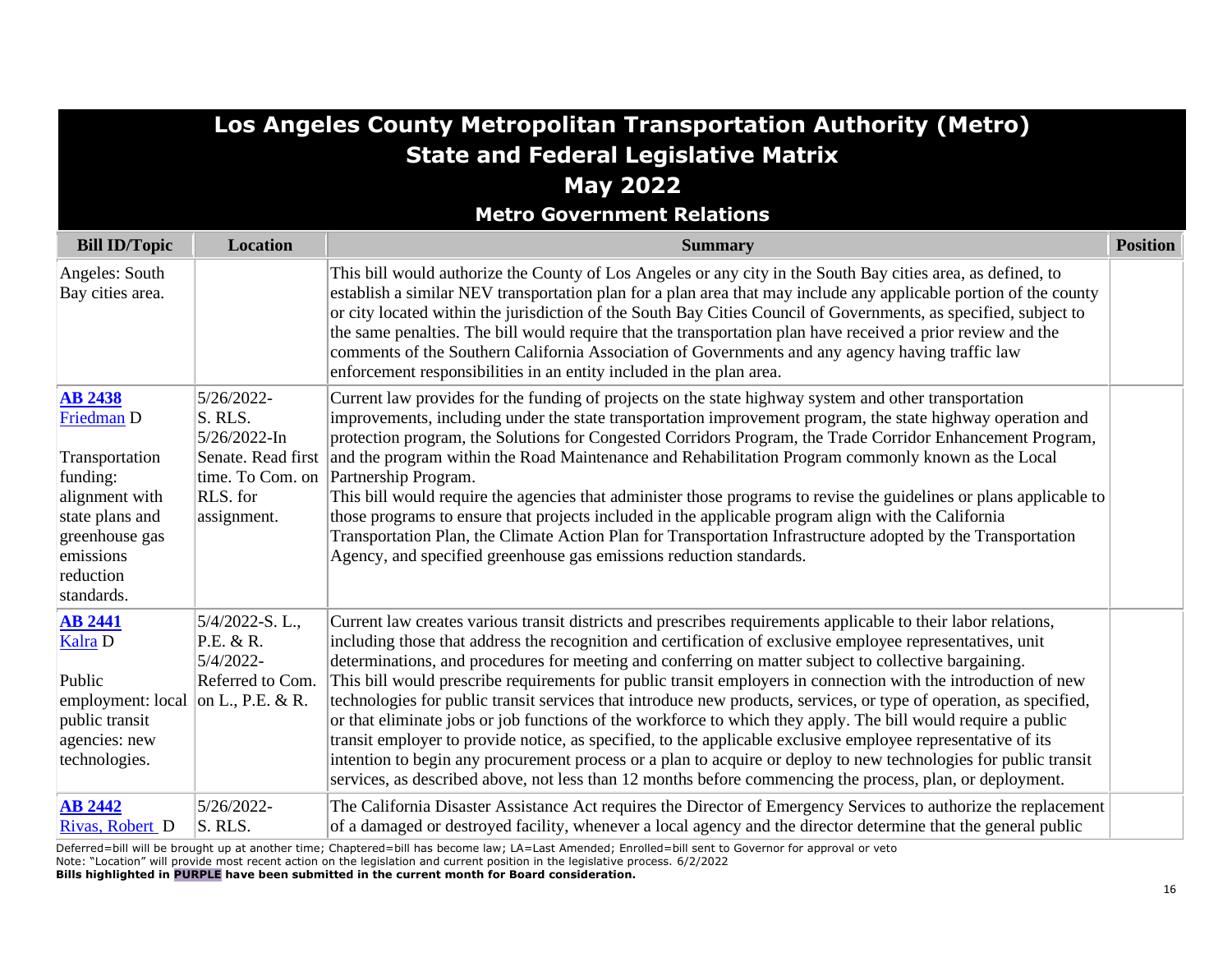| Los Angeles County Metropolitan Transportation Authority (Metro)                           |                                                                                                               |                                                                                                                                                                                                                                                                                                                                                                                                                                                                                                                                                                                                                                                                                                                                                                                                                                                                                                                                                                                                                                                                               |                 |
|--------------------------------------------------------------------------------------------|---------------------------------------------------------------------------------------------------------------|-------------------------------------------------------------------------------------------------------------------------------------------------------------------------------------------------------------------------------------------------------------------------------------------------------------------------------------------------------------------------------------------------------------------------------------------------------------------------------------------------------------------------------------------------------------------------------------------------------------------------------------------------------------------------------------------------------------------------------------------------------------------------------------------------------------------------------------------------------------------------------------------------------------------------------------------------------------------------------------------------------------------------------------------------------------------------------|-----------------|
|                                                                                            |                                                                                                               | <b>State and Federal Legislative Matrix</b>                                                                                                                                                                                                                                                                                                                                                                                                                                                                                                                                                                                                                                                                                                                                                                                                                                                                                                                                                                                                                                   |                 |
|                                                                                            |                                                                                                               | <b>May 2022</b>                                                                                                                                                                                                                                                                                                                                                                                                                                                                                                                                                                                                                                                                                                                                                                                                                                                                                                                                                                                                                                                               |                 |
|                                                                                            |                                                                                                               | <b>Metro Government Relations</b>                                                                                                                                                                                                                                                                                                                                                                                                                                                                                                                                                                                                                                                                                                                                                                                                                                                                                                                                                                                                                                             |                 |
| <b>Bill ID/Topic</b>                                                                       | <b>Location</b>                                                                                               | <b>Summary</b>                                                                                                                                                                                                                                                                                                                                                                                                                                                                                                                                                                                                                                                                                                                                                                                                                                                                                                                                                                                                                                                                | <b>Position</b> |
| Climate change.                                                                            | 5/26/2022-In<br>Senate. Read first<br>time. To Com. on<br>RLS. for<br>assignment.                             | and state interest will be better served by replacing a damaged or destroyed facility with a facility that will more<br>adequately serve the present and future public needs than would be accomplished merely by repairing or<br>restoring the damaged or destroyed facility. Current law also authorizes the director to implement mitigation<br>measures when the director determines that the measures are cost effective and substantially reduce the risk of<br>future damage, hardship, loss, or suffering in any area where a state of emergency has been proclaimed by the<br>Governor.<br>This bill would specify that mitigation measures for climate change and disasters related to climate, may include,<br>but are not limited to, measures that reduce emissions of greenhouse gases, the preservation of open space,<br>improved forest management and wildfire risk reduction measures, and other investments in natural<br>infrastructure, as defined.                                                                                                     |                 |
| <b>AB 2446</b><br>Holden D<br>Embodied carbon<br>emissions:<br>construction<br>materials.  | 5/24/2022-<br>S. RLS.<br>$5/24/2022$ -In<br>Senate. Read first<br>time. To Com. on<br>RLS. for<br>assignment. | Current law requires the State Energy Resources Conservation and Development Commission to adopt<br>regulations on building design and construction standards that increase efficiency in the use of energy and water<br>for new residential and nonresidential buildings, and energy and water conservation performance standards for<br>new residential and nonresidential buildings.<br>This bill would require the commission to develop a framework for measuring and then reducing carbon<br>intensity in the construction of new buildings, including those for residential uses. The bill would require the<br>commission to design the framework to achieve an 80% net reduction, as compared to 2020 levels, in the carbon<br>intensity of construction and materials used in new construction by 2045, with interim goals of 20% below 2020<br>levels by 2030 and 40% below 2020 levels by 2035.                                                                                                                                                                   |                 |
| <b>AB 2449</b><br>Rubio, Blanca D<br>Open meetings:<br>local agencies:<br>teleconferences. | 5/26/2022-<br>S. DESK<br>5/26/2022-Read<br>third time.<br>Passed. Ordered<br>to the Senate.                   | The Ralph M. Brown Act requires, with specified exceptions, that all meetings of a legislative body of a local<br>agency, as those terms are defined, be open and public and that all persons be permitted to attend and participate.<br>The act contains specified provisions regarding the timelines for posting an agenda and providing for the ability<br>of the public to observe and provide comment. The act allows for meetings to occur via teleconferencing subject<br>to certain requirements, particularly that the legislative body notice each teleconference location of each member<br>that will be participating in the public meeting, that each teleconference location be accessible to the public, that<br>members of the public be allowed to address the legislative body at each teleconference location, that the<br>legislative body post an agenda at each teleconference location, and that at least a quorum of the legislative body<br>participate from locations within the boundaries of the local agency's jurisdiction. The act provides an |                 |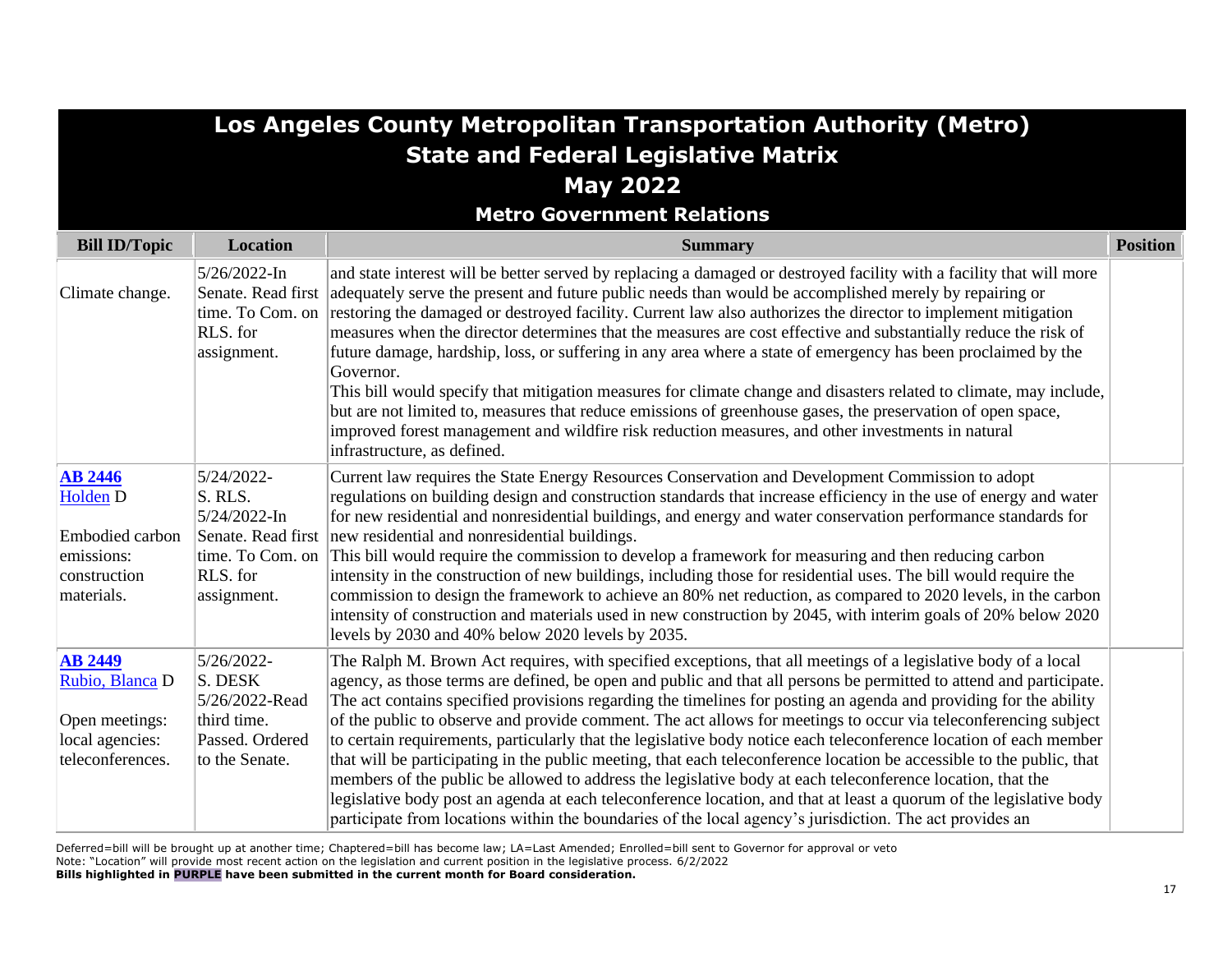| Los Angeles County Metropolitan Transportation Authority (Metro)                                                                             |                                                                                                |                                                                                                                                                                                                                                                                                                                                                                                                                                                                                                                                                                                                                                                                                                                                                                                                                                                                                                                                                                                                                                                                                                |                 |
|----------------------------------------------------------------------------------------------------------------------------------------------|------------------------------------------------------------------------------------------------|------------------------------------------------------------------------------------------------------------------------------------------------------------------------------------------------------------------------------------------------------------------------------------------------------------------------------------------------------------------------------------------------------------------------------------------------------------------------------------------------------------------------------------------------------------------------------------------------------------------------------------------------------------------------------------------------------------------------------------------------------------------------------------------------------------------------------------------------------------------------------------------------------------------------------------------------------------------------------------------------------------------------------------------------------------------------------------------------|-----------------|
|                                                                                                                                              |                                                                                                | <b>State and Federal Legislative Matrix</b>                                                                                                                                                                                                                                                                                                                                                                                                                                                                                                                                                                                                                                                                                                                                                                                                                                                                                                                                                                                                                                                    |                 |
|                                                                                                                                              |                                                                                                | <b>May 2022</b>                                                                                                                                                                                                                                                                                                                                                                                                                                                                                                                                                                                                                                                                                                                                                                                                                                                                                                                                                                                                                                                                                |                 |
|                                                                                                                                              |                                                                                                | <b>Metro Government Relations</b>                                                                                                                                                                                                                                                                                                                                                                                                                                                                                                                                                                                                                                                                                                                                                                                                                                                                                                                                                                                                                                                              |                 |
| <b>Bill ID/Topic</b>                                                                                                                         | <b>Location</b>                                                                                | <b>Summary</b>                                                                                                                                                                                                                                                                                                                                                                                                                                                                                                                                                                                                                                                                                                                                                                                                                                                                                                                                                                                                                                                                                 | <b>Position</b> |
|                                                                                                                                              |                                                                                                | exemption to the jurisdictional requirement for health authorities, as defined.<br>This bill would revise and recast those teleconferencing provisions and, until January 1, 2028, would authorize a<br>local agency to use teleconferencing without complying with the teleconferencing requirements that each<br>teleconference location be identified in the notice and agenda and that each teleconference location be accessible<br>to the public if at least a quorum of the members of the legislative body participates in person from a singular<br>physical location clearly identified on the agenda that is open to the public and situated within the local agency's<br>jurisdiction.                                                                                                                                                                                                                                                                                                                                                                                             |                 |
| <b>AB 2454</b><br>Jones-Sawyer D<br>Public contracts:<br>protests: joint<br>labor-management RLS. for<br>committee.                          | 5/26/2022-<br>S. RLS.<br>5/26/2022-In<br>Senate. Read first<br>time. To Com. on<br>assignment. | Current law generally requires public contracts to be awarded by competitive bidding pursuant to procedures set<br>forth in the Public Contract Code, subject to certain exceptions. Current law, whenever a contract for goods and<br>services is not to be awarded to the lowest bidder, requires that the lowest bidder be notified 24 hours before the<br>contract or purchase order is awarded to another bidder. Current law, upon written request by any bidder,<br>requires notice of the proposed award to be posted in a public place in the offices of the department at least 24<br>hours before the contract is awarded. Current law, if a bidder files a specified protest with the department before<br>the award is made, requires that the contract not be awarded until either the protest has been withdrawn or the<br>department has made a final decision relative to the protest.<br>This bill would additionally authorize a joint labor-management committee, as defined, to submit a written<br>protest to a contract that is not to be awarded to the lowest bidder. |                 |
| <b>AB 2462</b><br><b>Valladares R</b><br>Neighborhood<br>electric vehicles:<br>County of Los<br>Angeles: Westside<br>Planned<br>Communities. | 5/18/2022-<br>S. TRANS.<br>5/18/2022-<br>Referred to Com.<br>on TRANS.                         | Current law imposes certain restrictions on the use of low-speed vehicles on public streets and highways, and<br>generally requires an operator of a low-speed vehicle to have a driver's license. A low-speed vehicle is also<br>known as a neighborhood electric vehicle (NEV). A violation of the Vehicle Code is an infraction, unless<br>otherwise specified. Current law authorizes certain local agencies to establish a NEV transportation plan subject<br>to certain requirements. A person operating a NEV in a plan area in violation of certain provisions is guilty of an<br>infraction punishable by a fine not exceeding \$100.<br>This bill would authorize the County of Los Angeles to establish a similar NEV transportation plan for the<br>Westside Planned Communities in that county, subject to the same penalties. The bill would require a report to<br>the Legislature by August 31, 2028, containing certain information and recommendations related to the NEV<br>transportation plan. The bill would repeal these provisions on January 1, 2040.                 |                 |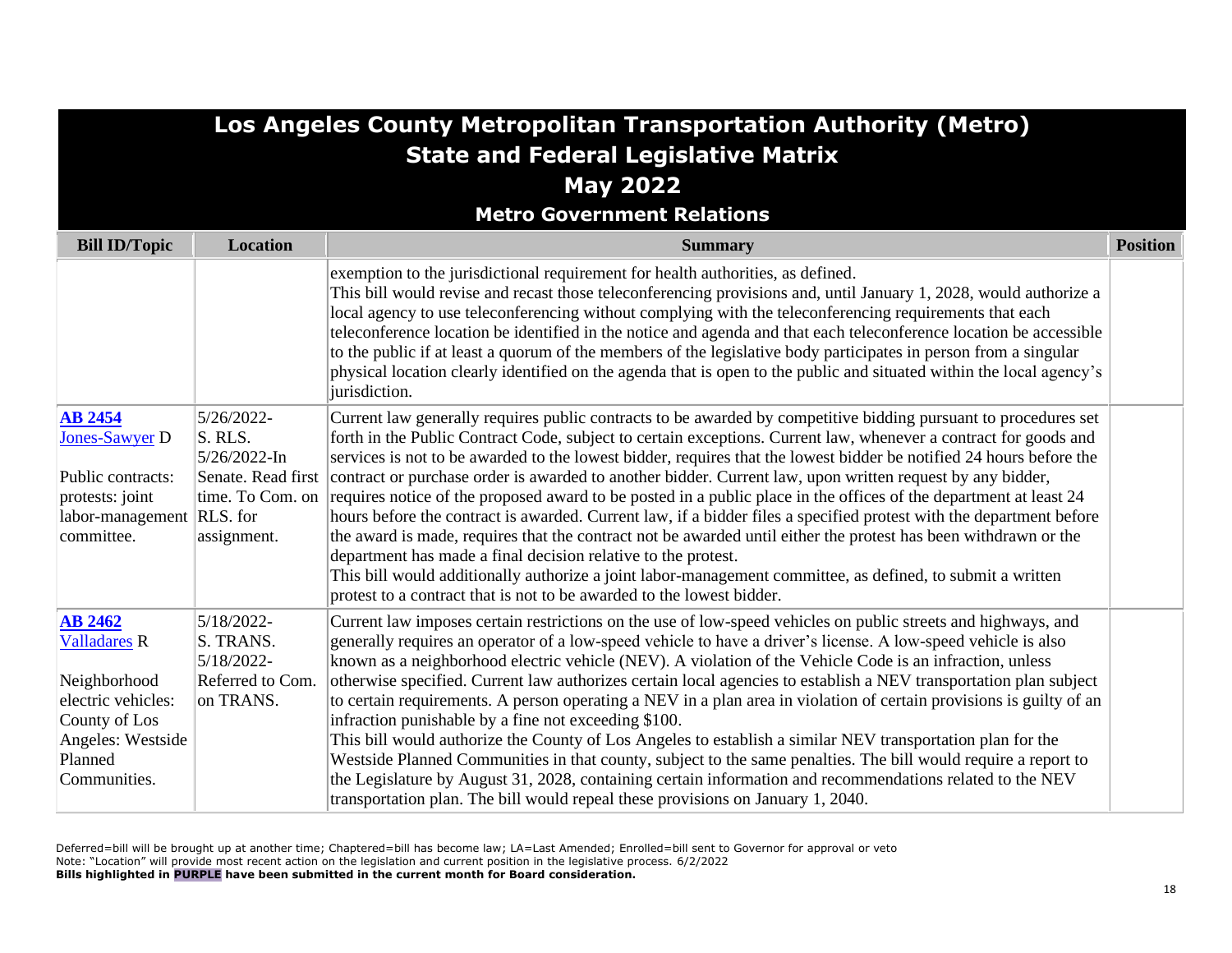| Los Angeles County Metropolitan Transportation Authority (Metro)   |                                                                                             |                                                                                                                                                                                                                                                                                                                                                                                                                                                                                                                                                                                                                                                                                                                                                                                                                                                                                                                                                                                                                                                                                                                                                                                                                                                                                                                                                                                                                                              |                 |
|--------------------------------------------------------------------|---------------------------------------------------------------------------------------------|----------------------------------------------------------------------------------------------------------------------------------------------------------------------------------------------------------------------------------------------------------------------------------------------------------------------------------------------------------------------------------------------------------------------------------------------------------------------------------------------------------------------------------------------------------------------------------------------------------------------------------------------------------------------------------------------------------------------------------------------------------------------------------------------------------------------------------------------------------------------------------------------------------------------------------------------------------------------------------------------------------------------------------------------------------------------------------------------------------------------------------------------------------------------------------------------------------------------------------------------------------------------------------------------------------------------------------------------------------------------------------------------------------------------------------------------|-----------------|
|                                                                    |                                                                                             | <b>State and Federal Legislative Matrix</b>                                                                                                                                                                                                                                                                                                                                                                                                                                                                                                                                                                                                                                                                                                                                                                                                                                                                                                                                                                                                                                                                                                                                                                                                                                                                                                                                                                                                  |                 |
|                                                                    |                                                                                             | <b>May 2022</b>                                                                                                                                                                                                                                                                                                                                                                                                                                                                                                                                                                                                                                                                                                                                                                                                                                                                                                                                                                                                                                                                                                                                                                                                                                                                                                                                                                                                                              |                 |
|                                                                    |                                                                                             | <b>Metro Government Relations</b>                                                                                                                                                                                                                                                                                                                                                                                                                                                                                                                                                                                                                                                                                                                                                                                                                                                                                                                                                                                                                                                                                                                                                                                                                                                                                                                                                                                                            |                 |
| <b>Bill ID/Topic</b>                                               | <b>Location</b>                                                                             | <b>Summary</b>                                                                                                                                                                                                                                                                                                                                                                                                                                                                                                                                                                                                                                                                                                                                                                                                                                                                                                                                                                                                                                                                                                                                                                                                                                                                                                                                                                                                                               | <b>Position</b> |
| <b>AB 2496</b><br>Petrie-Norris D<br>Vehicles: exhaust<br>systems. | 5/26/2022-<br>S. DESK<br>5/26/2022-Read<br>third time.<br>Passed. Ordered<br>to the Senate. | Current law requires every motor vehicle subject to registration to be equipped with an adequate muffler in<br>constant operation and properly maintained to prevent any excessive or unusual noise and prohibits a muffler or<br>exhaust system from being equipped with a cutout, bypass, or similar device. Current law further prohibits the<br>modification of an exhaust system of a motor vehicle in a manner that will amplify or increase the noise emitted<br>by the motor of the vehicle so that the vehicle exceeds existing noise limits when tested in accordance with<br>specified standards. Current law authorizes a court to dismiss any action in which a person is prosecuted for<br>operating a vehicle in violation of the requirements mentioned above if a certificate of compliance has been<br>issued or if the defendant had reasonable grounds to believe that the exhaust system was in good working order<br>and had reasonable grounds to believe that the vehicle was not operated in violation of the requirements<br>mentioned above. Current law also prohibits a person from modifying the exhaust system of a vehicle with a<br>whistle-tip, operating a vehicle that has been so modified, or engaging in the business of installing a whistle-tip<br>onto the vehicle's exhaust system.<br>This bill would require a court to require a certificate of compliance for a violation of the requirements |                 |
|                                                                    |                                                                                             | mentioned above. The bill would require the court to notify the Department of Motor Vehicles to place a hold on<br>the vehicle registration until the certificate of compliance is received by the court if the certificate is not<br>provided to the court within 3 months of the violation date.                                                                                                                                                                                                                                                                                                                                                                                                                                                                                                                                                                                                                                                                                                                                                                                                                                                                                                                                                                                                                                                                                                                                           |                 |
| <b>AB 2532</b><br><b>Bennett D</b>                                 | 5/24/2022-<br>S. RLS.<br>5/24/2022-In                                                       | The California Global Warming Solutions Act of 2006 requires the State Air Resources Board to prepare and<br>approve a scoping plan for achieving the maximum technologically feasible and cost-effective reductions in<br>greenhouse gas emissions and to update the scoping plan at least once every 5 years. The act requires the                                                                                                                                                                                                                                                                                                                                                                                                                                                                                                                                                                                                                                                                                                                                                                                                                                                                                                                                                                                                                                                                                                         |                 |
| Scoping plan: state Senate. Read first                             |                                                                                             | scoping plan to identify and make recommendations on direct emissions reduction measures, alternative                                                                                                                                                                                                                                                                                                                                                                                                                                                                                                                                                                                                                                                                                                                                                                                                                                                                                                                                                                                                                                                                                                                                                                                                                                                                                                                                        |                 |
| agency, board, and time. To Com. on<br>department                  | RLS. for                                                                                    | compliance mechanisms, market-based compliance mechanisms, and potential monetary and nonmonetary<br>incentives for sources and categories of sources that the state board finds are necessary or desirable to facilitate                                                                                                                                                                                                                                                                                                                                                                                                                                                                                                                                                                                                                                                                                                                                                                                                                                                                                                                                                                                                                                                                                                                                                                                                                    |                 |
| compliance and                                                     | assignment.                                                                                 | the achievement of the maximum feasible and cost-effective reductions of greenhouse gas emissions, as                                                                                                                                                                                                                                                                                                                                                                                                                                                                                                                                                                                                                                                                                                                                                                                                                                                                                                                                                                                                                                                                                                                                                                                                                                                                                                                                        |                 |
| implementation:                                                    |                                                                                             | provided.                                                                                                                                                                                                                                                                                                                                                                                                                                                                                                                                                                                                                                                                                                                                                                                                                                                                                                                                                                                                                                                                                                                                                                                                                                                                                                                                                                                                                                    |                 |
| reports.                                                           |                                                                                             | This bill would require, on or before March 1, 2023, and on or before March 1 of each year thereafter, each state                                                                                                                                                                                                                                                                                                                                                                                                                                                                                                                                                                                                                                                                                                                                                                                                                                                                                                                                                                                                                                                                                                                                                                                                                                                                                                                            |                 |
|                                                                    |                                                                                             | agency, board, or department to post on its internet website a report regarding its compliance with and efforts to<br>implement any goal or recommendation related to that state agency, board, or department, as defined, that is<br>identified by the state board in the scoping plan, including any scoping plan updates. The bill would require a                                                                                                                                                                                                                                                                                                                                                                                                                                                                                                                                                                                                                                                                                                                                                                                                                                                                                                                                                                                                                                                                                        |                 |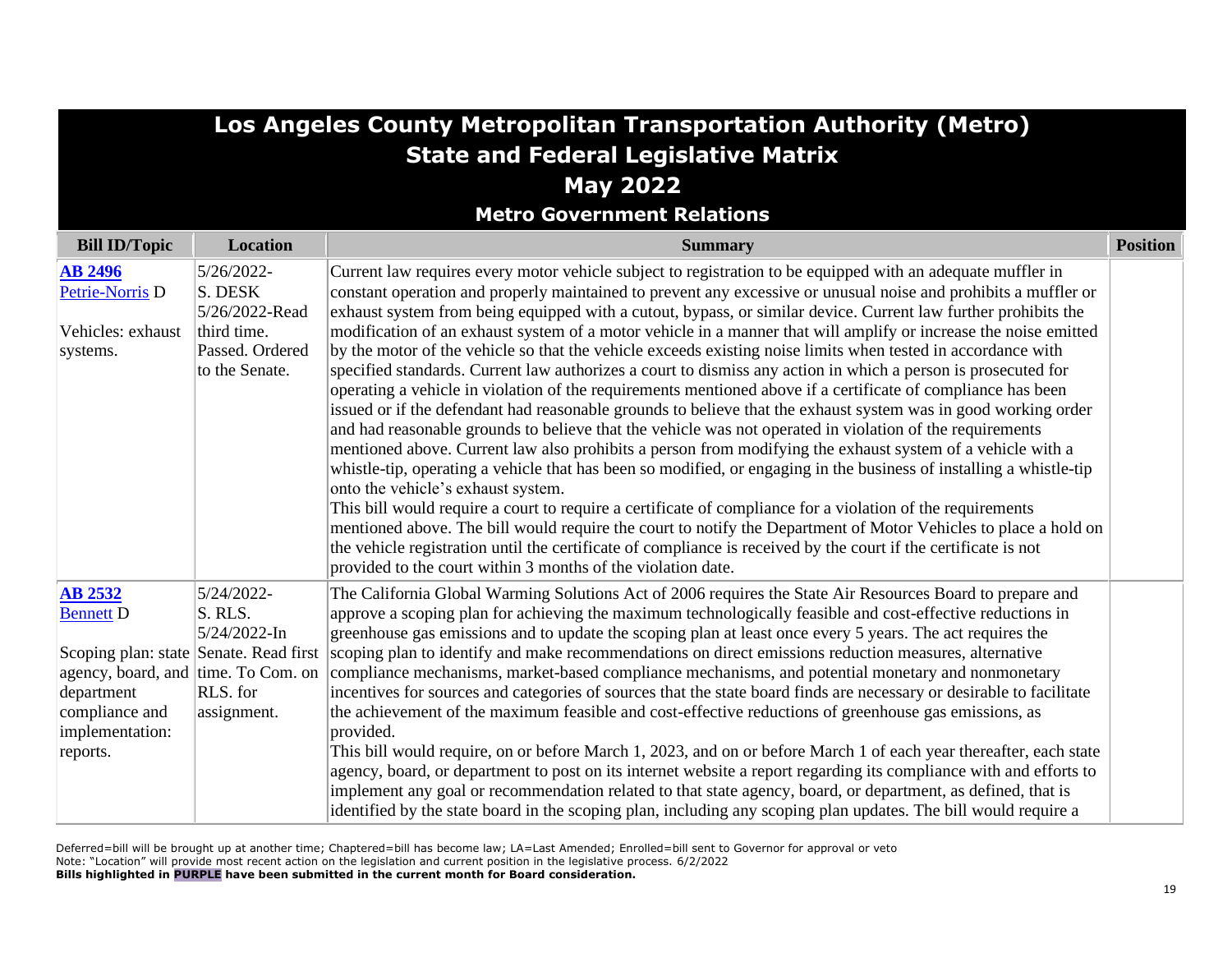|                                                                                                                                                       | Los Angeles County Metropolitan Transportation Authority (Metro)<br><b>State and Federal Legislative Matrix</b> |                                                                                                                                                                                                                                                                                                                                                                                                                                                                                                                                                                                                                                                                                                                                                                                                                                                                                                                                                                                                                                                                                                                                                                                                                                                                                                                                                                                                                                                                                                     |                 |  |
|-------------------------------------------------------------------------------------------------------------------------------------------------------|-----------------------------------------------------------------------------------------------------------------|-----------------------------------------------------------------------------------------------------------------------------------------------------------------------------------------------------------------------------------------------------------------------------------------------------------------------------------------------------------------------------------------------------------------------------------------------------------------------------------------------------------------------------------------------------------------------------------------------------------------------------------------------------------------------------------------------------------------------------------------------------------------------------------------------------------------------------------------------------------------------------------------------------------------------------------------------------------------------------------------------------------------------------------------------------------------------------------------------------------------------------------------------------------------------------------------------------------------------------------------------------------------------------------------------------------------------------------------------------------------------------------------------------------------------------------------------------------------------------------------------------|-----------------|--|
|                                                                                                                                                       |                                                                                                                 | <b>May 2022</b>                                                                                                                                                                                                                                                                                                                                                                                                                                                                                                                                                                                                                                                                                                                                                                                                                                                                                                                                                                                                                                                                                                                                                                                                                                                                                                                                                                                                                                                                                     |                 |  |
|                                                                                                                                                       |                                                                                                                 | <b>Metro Government Relations</b>                                                                                                                                                                                                                                                                                                                                                                                                                                                                                                                                                                                                                                                                                                                                                                                                                                                                                                                                                                                                                                                                                                                                                                                                                                                                                                                                                                                                                                                                   |                 |  |
| <b>Bill ID/Topic</b>                                                                                                                                  | <b>Location</b>                                                                                                 | <b>Summary</b>                                                                                                                                                                                                                                                                                                                                                                                                                                                                                                                                                                                                                                                                                                                                                                                                                                                                                                                                                                                                                                                                                                                                                                                                                                                                                                                                                                                                                                                                                      | <b>Position</b> |  |
|                                                                                                                                                       |                                                                                                                 | state agency, board, or department to include specified information in its report, including, but not limited to,<br>identification of all scoping plan goals or recommendations that the state agency, board, or department is<br>charged with or responsible, in whole or in part, for implementing, a description of the state agency's, board's,<br>or department's, efforts to implement each scoping plan goal or recommendation, and whether the state agency,<br>board, or department has fully implemented each scoping plan goal or recommendation.                                                                                                                                                                                                                                                                                                                                                                                                                                                                                                                                                                                                                                                                                                                                                                                                                                                                                                                                       |                 |  |
| <b>AB 2537</b><br><b>Gipson D</b><br>Vehicles: driver<br>education.                                                                                   | 5/26/2022-<br>S. DESK<br>5/26/2022-Read<br>third time.<br>Passed. Ordered<br>to the Senate.                     | Would require the Department of Justice, in conjunction with the Department of Motor Vehicles and the<br>Commission on Peace Officer Standards and Training, to develop and create a video demonstrating the proper<br>conduct by a peace officer and an individual during a traffic stop and to post the video on its internet website.                                                                                                                                                                                                                                                                                                                                                                                                                                                                                                                                                                                                                                                                                                                                                                                                                                                                                                                                                                                                                                                                                                                                                            |                 |  |
| <b>AB 2550</b><br>Arambula D<br>State Air<br>Resources Board:<br>San Joaquin<br>Valley Air<br><b>Pollution Control</b><br>District:<br>nonattainment. | 5/26/2022-<br>S. RLS.<br>5/26/2022-In<br>Senate. Read first<br>time. To Com. on<br>RLS. for<br>assignment.      | Would require the state State Air Resources Board, if the San Joaquin Valley Air Pollution Control District does<br>not receive a determination of attainment from the United States Environmental Protection Agency for a national<br>ambient air quality standard established by the agency pursuant to the federal Clean Air Act by the applicable<br>attainment date for that standard, to undertake certain activities, including coordinating with the district and<br>community-based organizations in the district and conducting outreach to under-resourced communities in the<br>district to identify gaps in the state implementation plan and the district's attainment plan, rules, regulations,<br>programs, and enforcement practices that impact the district's ability to attain and maintain that ambient air<br>quality standard. The bill would require the state board to conduct at least one public hearing in the district<br>regarding the district's attainment plan, and would require the state board to solicit public comment on specified<br>topics, including the state board's review of the district's attainment plan, rules, regulations, programs, and<br>enforcement practices, data regarding stationary sources in the district, including monitoring and enforcement of<br>those sources, and the state board's plan to coordinate with the district to provide additional monitoring and<br>enforcement capacity for stationary sources in the district. |                 |  |
| <b>AB 2556</b><br>O'Donnell D<br>Local public                                                                                                         | 5/18/2022-S.L.,<br>P.E. & R.<br>5/18/2022-                                                                      | The Meyers-Milias-Brown Act contains various provisions that govern collective bargaining of local represented<br>employees, and delegates jurisdiction to the Public Employment Relations Board to resolve disputes and enforce<br>the statutory duties and rights of local public agency employers and employees. The act requires the governing<br>body of a public agency to meet and confer in good faith regarding wages, hours, and other terms and conditions                                                                                                                                                                                                                                                                                                                                                                                                                                                                                                                                                                                                                                                                                                                                                                                                                                                                                                                                                                                                                               |                 |  |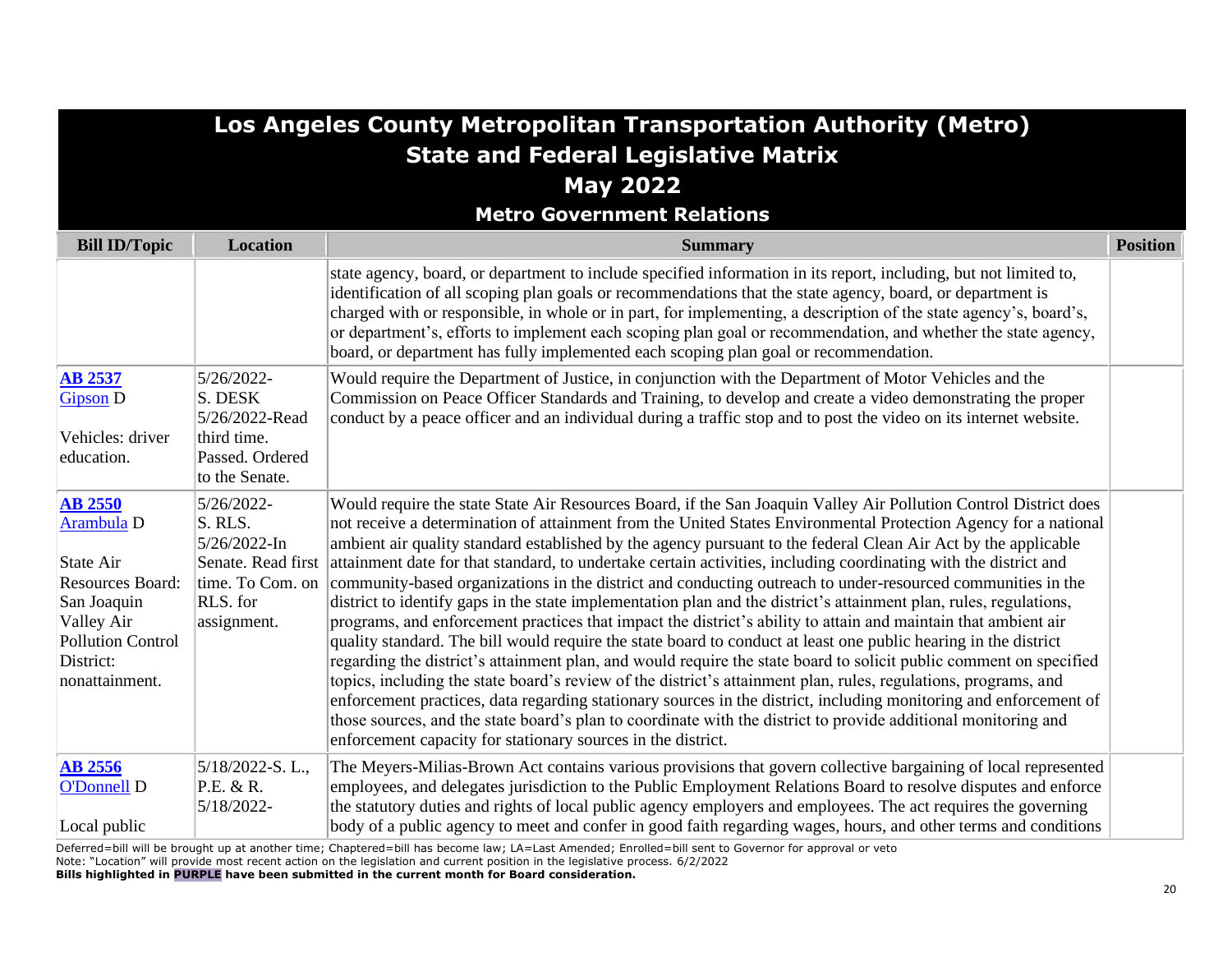|                                                                                                                                                                                                       |                                                                                                            | Los Angeles County Metropolitan Transportation Authority (Metro)                                                                                                                                                                                                                                                                                                                                                                                                                                                                                  |                 |
|-------------------------------------------------------------------------------------------------------------------------------------------------------------------------------------------------------|------------------------------------------------------------------------------------------------------------|---------------------------------------------------------------------------------------------------------------------------------------------------------------------------------------------------------------------------------------------------------------------------------------------------------------------------------------------------------------------------------------------------------------------------------------------------------------------------------------------------------------------------------------------------|-----------------|
|                                                                                                                                                                                                       |                                                                                                            | <b>State and Federal Legislative Matrix</b>                                                                                                                                                                                                                                                                                                                                                                                                                                                                                                       |                 |
|                                                                                                                                                                                                       |                                                                                                            | <b>May 2022</b>                                                                                                                                                                                                                                                                                                                                                                                                                                                                                                                                   |                 |
|                                                                                                                                                                                                       |                                                                                                            | <b>Metro Government Relations</b>                                                                                                                                                                                                                                                                                                                                                                                                                                                                                                                 |                 |
| <b>Bill ID/Topic</b>                                                                                                                                                                                  | <b>Location</b>                                                                                            | <b>Summary</b>                                                                                                                                                                                                                                                                                                                                                                                                                                                                                                                                    | <b>Position</b> |
| employee<br>organizations.                                                                                                                                                                            | Referred to Com.<br>on L., P.E. & R.                                                                       | of employment with representatives of recognized employee organizations. Under the act, if the representatives<br>of the public agency and the employee organization fail to reach an agreement, they may mutually agree on the<br>appointment of a mediator and equally share the cost.<br>This bill would revise the above-described timeframe to no earlier than 15 days after the factfinders' written<br>findings of fact and recommended terms of settlement have been submitted to the parties.<br>This bill contains other existing laws. |                 |
| <b>AB 2594</b><br>Ting D<br>Vehicle<br>registration and<br>toll charges.                                                                                                                              | 5/26/2022-<br>S. RLS.<br>5/26/2022-In<br>Senate. Read first<br>time. To Com. on<br>RLS. for<br>assignment. | Current law requires the application for an original driver's license or renewal of a driver's license to contain<br>specified information, including the applicant's name, age, gender category, mailing address, and residence<br>address. Commencing January 1, 2027, this bill would require the application for an original driver's license or<br>renewal of a driver's license to include a statement that the applicant may also need to change their address for<br>purposes of their vehicle registration.                              |                 |
| <b>AB 2622</b><br><b>Mullin D</b><br>Sales and use<br>taxes: exemptions:<br>California Hybrid<br>and Zero-<br><b>Emission Truck</b><br>and Bus Voucher<br><b>Incentive Project:</b><br>transit buses. | 5/26/2022-<br>S. DESK<br>5/26/2022-Read<br>third time.<br>Passed. Ordered<br>to the Senate.                | The Sales and Use Tax Law provides various exemptions from those taxes, including, until January 1, 2024, an<br>exemption from those taxes with respect to the sale in this state of, and the storage, use, or other consumption in<br>this state of, specified zero-emission technology transit buses sold to specified public agencies that are eligible<br>for specified incentives from the State Air Resources Board.<br>This bill would extend the exemption for specified zero-emission technology transit buses until January 1, 2026.    |                 |
| <b>AB 2625</b><br>$\overline{\text{Ting}}$ D<br>Subdivision Map                                                                                                                                       | 5/26/2022-<br>S. RLS.<br>5/26/2022-In<br>Senate. Read first                                                | The Subdivision Map Act excludes various projects from its provisions, including the leasing of, or the granting<br>of an easement to, a parcel of land, or any portion of the land, in conjunction with the financing, erection, and<br>sale or lease of a solar electrical generation device on the land, if the project is subject to review under other<br>local agency ordinances regulating design and improvement or if the project is subject to discretionary action by                                                                  |                 |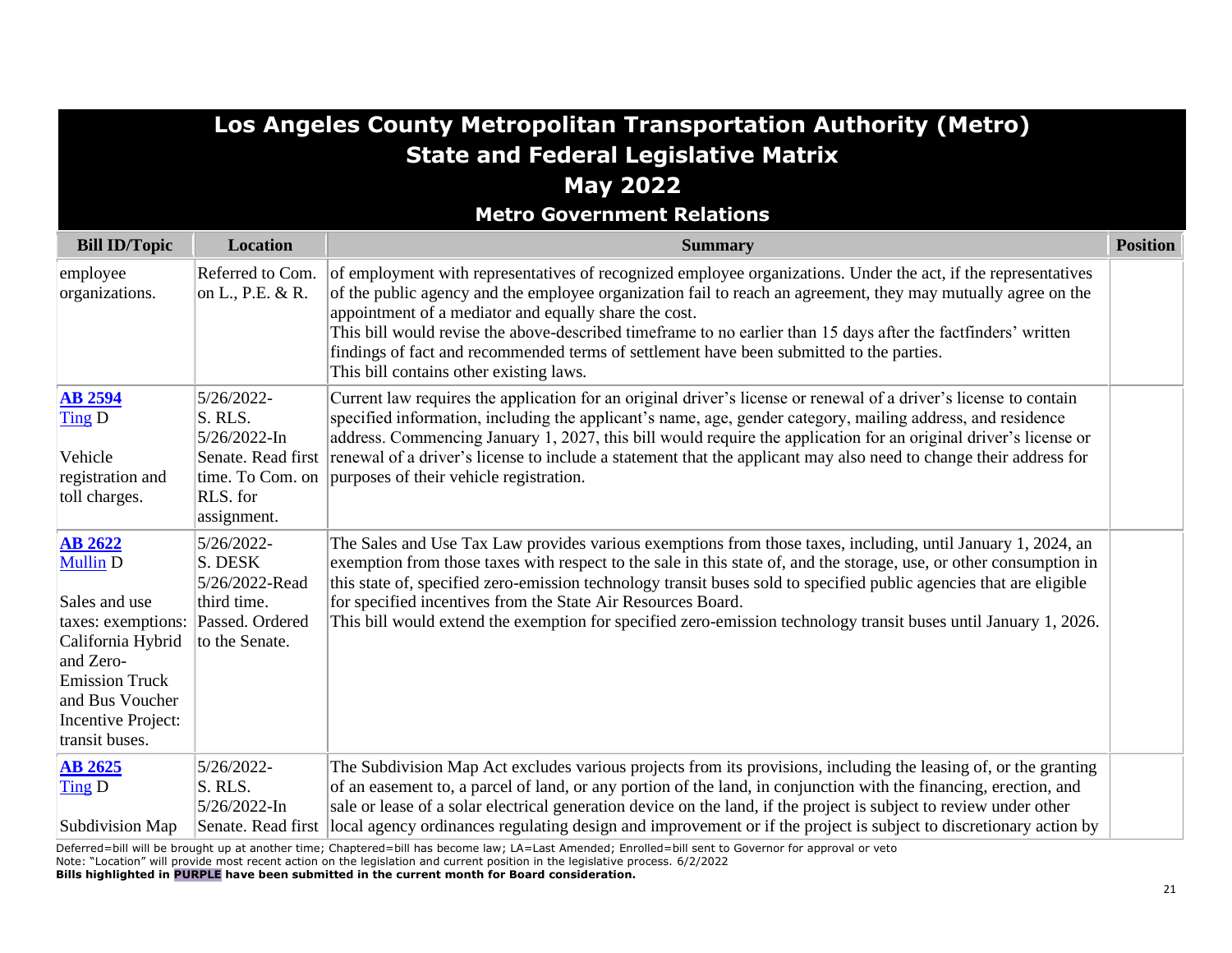| Los Angeles County Metropolitan Transportation Authority (Metro)                              |                                                                                      |                                                                                                                                                                                                                                                                                                                                                                                                                                                                                                                                                                                                                                                                                                                                                                                                                                                                                                                                                                                                                                                                                                                                                                                                                                                                                                                                                                                                                                                                     |                 |
|-----------------------------------------------------------------------------------------------|--------------------------------------------------------------------------------------|---------------------------------------------------------------------------------------------------------------------------------------------------------------------------------------------------------------------------------------------------------------------------------------------------------------------------------------------------------------------------------------------------------------------------------------------------------------------------------------------------------------------------------------------------------------------------------------------------------------------------------------------------------------------------------------------------------------------------------------------------------------------------------------------------------------------------------------------------------------------------------------------------------------------------------------------------------------------------------------------------------------------------------------------------------------------------------------------------------------------------------------------------------------------------------------------------------------------------------------------------------------------------------------------------------------------------------------------------------------------------------------------------------------------------------------------------------------------|-----------------|
|                                                                                               |                                                                                      | <b>State and Federal Legislative Matrix</b>                                                                                                                                                                                                                                                                                                                                                                                                                                                                                                                                                                                                                                                                                                                                                                                                                                                                                                                                                                                                                                                                                                                                                                                                                                                                                                                                                                                                                         |                 |
|                                                                                               |                                                                                      | <b>May 2022</b>                                                                                                                                                                                                                                                                                                                                                                                                                                                                                                                                                                                                                                                                                                                                                                                                                                                                                                                                                                                                                                                                                                                                                                                                                                                                                                                                                                                                                                                     |                 |
|                                                                                               |                                                                                      | <b>Metro Government Relations</b>                                                                                                                                                                                                                                                                                                                                                                                                                                                                                                                                                                                                                                                                                                                                                                                                                                                                                                                                                                                                                                                                                                                                                                                                                                                                                                                                                                                                                                   |                 |
| <b>Bill ID/Topic</b>                                                                          | <b>Location</b>                                                                      | <b>Summary</b>                                                                                                                                                                                                                                                                                                                                                                                                                                                                                                                                                                                                                                                                                                                                                                                                                                                                                                                                                                                                                                                                                                                                                                                                                                                                                                                                                                                                                                                      | <b>Position</b> |
| Act: exemption:<br>electrical energy<br>storage system.                                       | RLS. for<br>assignment.                                                              | time. To Com. on the advisory agency or legislative body.<br>This bill would also exempt from the requirements of the Subdivision Map Act the leasing of, or the granting of<br>an easement to, a parcel of land, or any portion of the land, in conjunction with the financing, erection, and sale<br>or lease of an electrical energy storage system on the land, if the project is subject to discretionary action by the<br>advisory agency or legislative body.                                                                                                                                                                                                                                                                                                                                                                                                                                                                                                                                                                                                                                                                                                                                                                                                                                                                                                                                                                                                |                 |
| <b>AB 2647</b><br>Levine <sub>D</sub><br>Local government: Referred to Com.<br>open meetings. | 5/25/2022-<br>S. GOV. & F.<br>5/25/2022-<br>on GOV. $&$ F.                           | Current law makes agendas of public meetings and other writings distributed to the members of the governing<br>board disclosable public records, with certain exceptions. Current law requires a local agency to make those<br>writings distributed to the members of the governing board less than 72 hours before a meeting available for<br>public inspection, as specified, at a public office or location that the agency designates. Current law also requires<br>the local agency to list the address of the office or location on the agenda for all meetings of the legislative body<br>of the agency. Current law authorizes a local agency to post the writings on the local agency's internet website in<br>a position and manner that makes it clear that the writing relates to an agenda item for an upcoming meeting.<br>This bill would instead require a local agency to make those writings distributed to the members of the<br>governing board available for public inspection at a public office or location that the agency designates and list<br>the address of the office or location on the agenda for all meetings of the legislative body of the agency unless<br>the local agency meets certain requirements, including the local agency immediately posts the writings on the<br>local agency's internet website in a position and manner that makes it clear that the writing relates to an agenda<br>item for an upcoming meeting. |                 |
| <b>AB 2667</b><br>Friedman D<br>Integrated<br>Distributed<br><b>Energy Resources</b><br>Fund. | 5/24/2022-<br>S. RLS.<br>5/24/2022-In<br>time. To Com. on<br>RLS. for<br>assignment. | Would establish the Integrated Distributed Energy Resources Fund as a special fund in the State Treasury, the<br>moneys in which would be available to the Energy Commission, upon appropriation by the Legislature, for<br>purposes of the bill. The bill would require the Energy Commission to administer the fund in consultation with<br>Senate. Read first the Public Utilities Commission and the State Air Resources Board to provide incentives for eligible resources to<br>support statewide customer adoption of clean distributed energy resources, as specified. The bill would require<br>the commission to establish a system to equitably award incentives, as specified. The bill would require the<br>commission to establish a process to allow a load-serving entity to apply for incentives on behalf of a customer<br>or a set of customers as part of that load-serving entity's customer program to reduce its resource adequacy<br>requirement obligations.                                                                                                                                                                                                                                                                                                                                                                                                                                                                               |                 |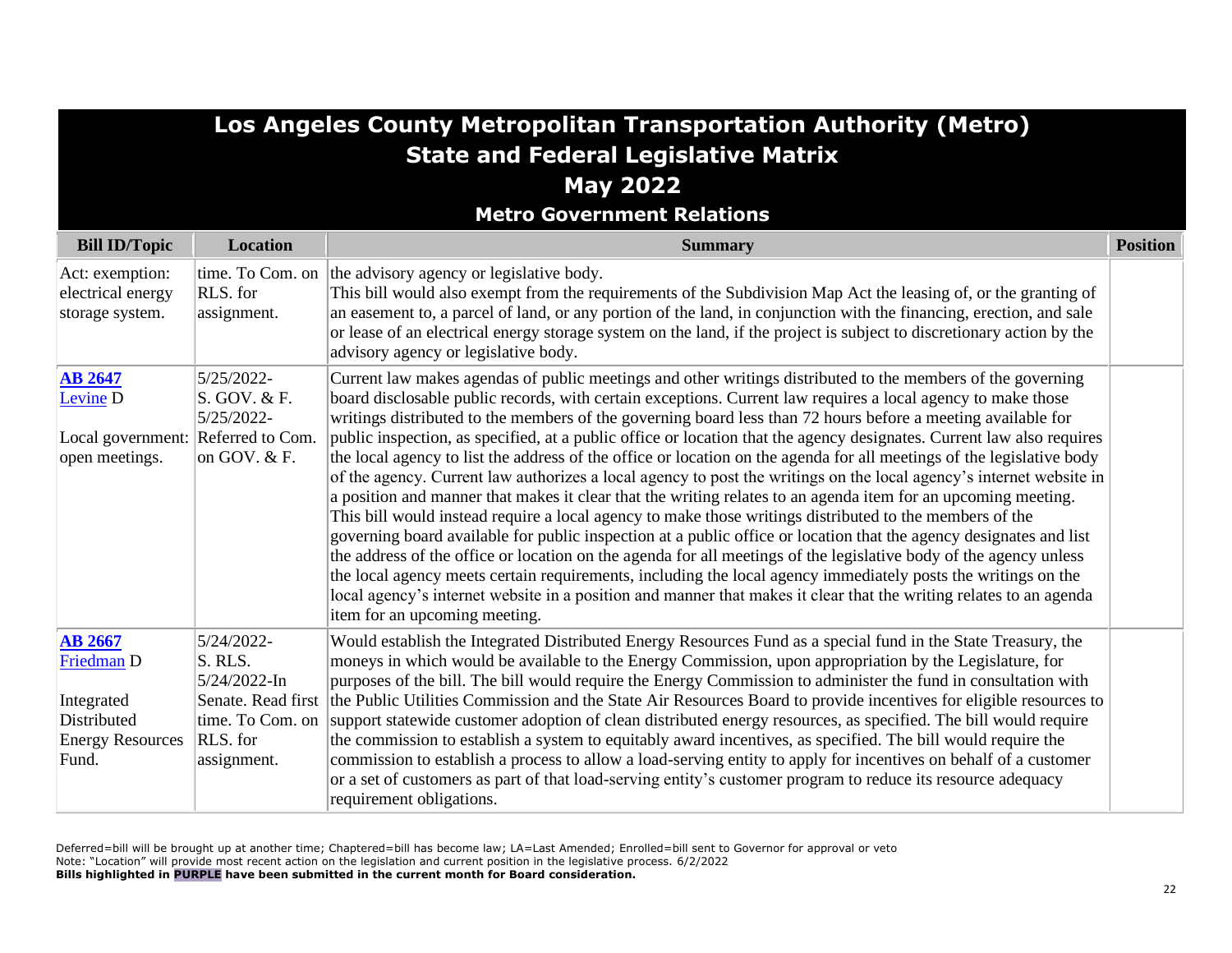| Los Angeles County Metropolitan Transportation Authority (Metro)                                                                                                                                |                                                                                                            |                                                                                                                                                                                                                                                                                                                                                                                                                                                                                                                                                                                                                                                                                                                                                                                                                                                                                                                                                                              |                 |
|-------------------------------------------------------------------------------------------------------------------------------------------------------------------------------------------------|------------------------------------------------------------------------------------------------------------|------------------------------------------------------------------------------------------------------------------------------------------------------------------------------------------------------------------------------------------------------------------------------------------------------------------------------------------------------------------------------------------------------------------------------------------------------------------------------------------------------------------------------------------------------------------------------------------------------------------------------------------------------------------------------------------------------------------------------------------------------------------------------------------------------------------------------------------------------------------------------------------------------------------------------------------------------------------------------|-----------------|
|                                                                                                                                                                                                 |                                                                                                            | <b>State and Federal Legislative Matrix</b>                                                                                                                                                                                                                                                                                                                                                                                                                                                                                                                                                                                                                                                                                                                                                                                                                                                                                                                                  |                 |
|                                                                                                                                                                                                 |                                                                                                            | <b>May 2022</b>                                                                                                                                                                                                                                                                                                                                                                                                                                                                                                                                                                                                                                                                                                                                                                                                                                                                                                                                                              |                 |
|                                                                                                                                                                                                 |                                                                                                            | <b>Metro Government Relations</b>                                                                                                                                                                                                                                                                                                                                                                                                                                                                                                                                                                                                                                                                                                                                                                                                                                                                                                                                            |                 |
| <b>Bill ID/Topic</b>                                                                                                                                                                            | <b>Location</b>                                                                                            | <b>Summary</b>                                                                                                                                                                                                                                                                                                                                                                                                                                                                                                                                                                                                                                                                                                                                                                                                                                                                                                                                                               | <b>Position</b> |
| <b>AB 2696</b><br>Garcia, Eduardo D S. RLS.                                                                                                                                                     | 5/26/2022-<br>5/26/2022-In                                                                                 | Would require the Energy Commission, in consultation with the California Infrastructure and Economic<br>Development Bank, the Governor's Office of Business and Economic Development, the Independent System<br>Operator, and the Public Utilities Commission, to conduct a study to review potential lower cost ownership and                                                                                                                                                                                                                                                                                                                                                                                                                                                                                                                                                                                                                                               |                 |
| Electricity:<br>transmission<br>facilities: study.                                                                                                                                              | Senate. Read first<br>time. To Com. on<br>RLS. for<br>assignment.                                          | alternative financing mechanisms for new transmission facilities needed to meet the state's clean energy and<br>climate targets, as specified, and to submit a report to the Governor and the Legislature, on or before September<br>30, 2023, with findings and recommendations related to the study.                                                                                                                                                                                                                                                                                                                                                                                                                                                                                                                                                                                                                                                                       |                 |
| <b>AB 2700</b><br><b>McCarty D</b><br>Transportation<br>electrification:<br>electrical<br>distribution grid                                                                                     | 5/26/2022-<br>S. RLS.<br>5/26/2022-In<br>Senate. Read first<br>time. To Com. on<br>RLS. for<br>assignment. | Would require the State Air Resources Board to annually gather fleet data for on-road and off-road vehicles in<br>the medium- and heavy-duty sectors from entities subject to its regulations and share that data with electrical<br>corporations and local publicly owned electric utilities to help inform electrical grid planning efforts, as<br>specified. The bill would require electrical corporations and local publicly owned electric utilities, as part of<br>their distribution planning processes, to incorporate fleet data produced by the State Air Resources Board<br>pursuant to this bill, and other available data, to facilitate the readiness of their distribution systems to support<br>the state's anticipated level of electric vehicle charging, as specified.                                                                                                                                                                                   |                 |
| upgrades.<br><b>AB 2703</b><br>Muratsuchi D<br>Electric vehicle<br>charging stations:<br>reliability<br>standards: low-<br>income and<br>disadvantaged<br>community<br>financial<br>assistance. | 5/26/2022-<br>S. RLS.<br>5/26/2022-In<br>Senate. Read first<br>time. To Com. on<br>RLS. for<br>assignment. | Current law establishes the Clean Transportation Program, administered by the Energy Commission, to provide<br>funding to certain entities to develop and deploy innovative technologies that transform California's fuel and<br>vehicle types to help attain the state's climate change policies.<br>This bill would require a person who receives state funding or other incentives to deploy a publicly available<br>electric vehicle charging station to agree, as a condition of receiving the incentive, to operate the station in<br>compliance with reliability standards that would be developed by the Energy Commission, as specified. The bill<br>would require the commission to publish data on compliance with the reliability standards as part of the above-<br>described assessment and to protect the confidential information of an entity subject to the reliability standards<br>by anonymizing and aggregating the compliance data in the assessment. |                 |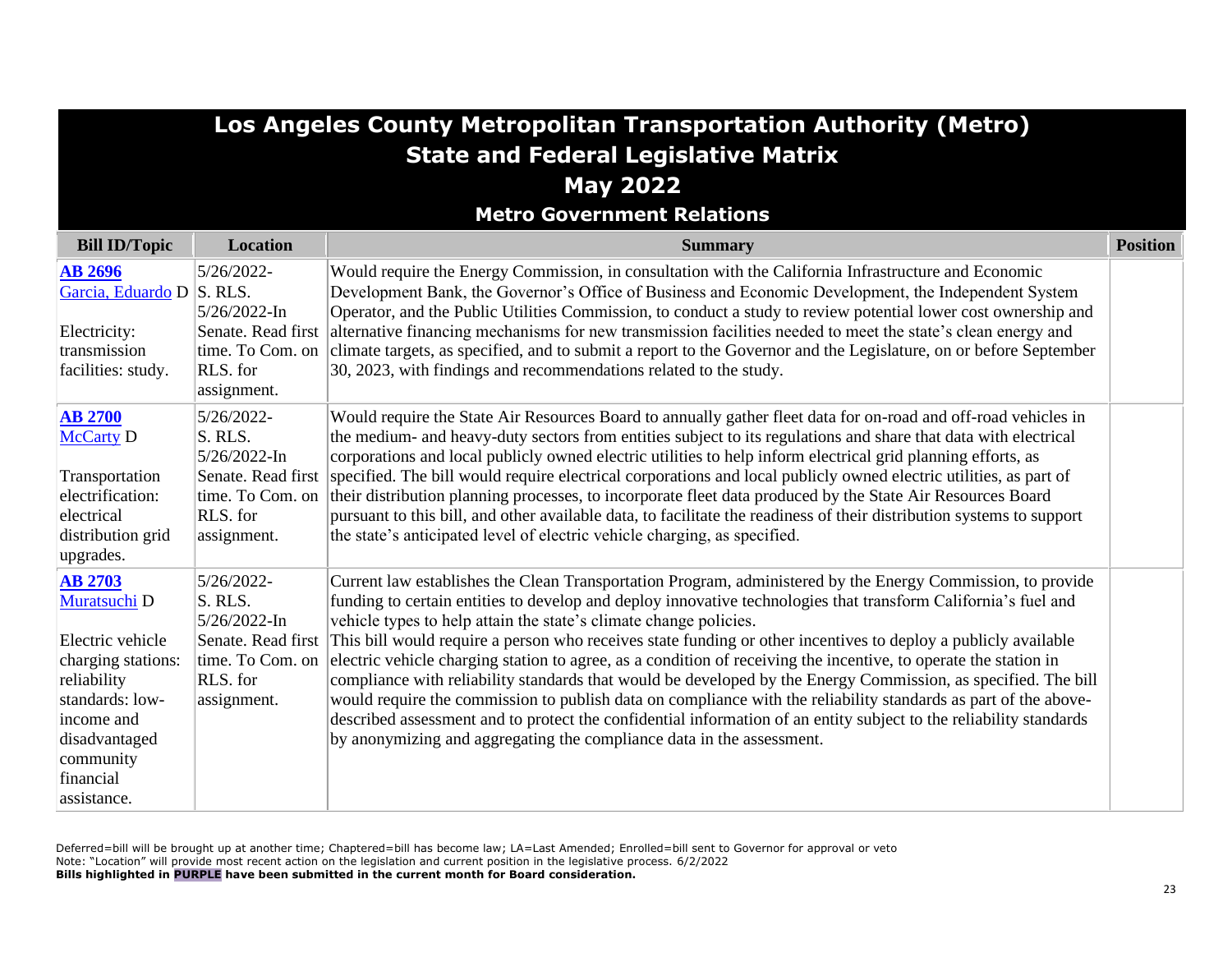| <b>Los Angeles County Metropolitan Transportation Authority (Metro)</b>                                                    |                                                                                                                                                                                           |                                                                                                                                                                                                                                                                                                                                                                                                                                                                                                                                                                                                                                                                                                                                                                                                                                                                                                             |                 |
|----------------------------------------------------------------------------------------------------------------------------|-------------------------------------------------------------------------------------------------------------------------------------------------------------------------------------------|-------------------------------------------------------------------------------------------------------------------------------------------------------------------------------------------------------------------------------------------------------------------------------------------------------------------------------------------------------------------------------------------------------------------------------------------------------------------------------------------------------------------------------------------------------------------------------------------------------------------------------------------------------------------------------------------------------------------------------------------------------------------------------------------------------------------------------------------------------------------------------------------------------------|-----------------|
|                                                                                                                            |                                                                                                                                                                                           | <b>State and Federal Legislative Matrix</b>                                                                                                                                                                                                                                                                                                                                                                                                                                                                                                                                                                                                                                                                                                                                                                                                                                                                 |                 |
|                                                                                                                            |                                                                                                                                                                                           | <b>May 2022</b>                                                                                                                                                                                                                                                                                                                                                                                                                                                                                                                                                                                                                                                                                                                                                                                                                                                                                             |                 |
|                                                                                                                            |                                                                                                                                                                                           | <b>Metro Government Relations</b>                                                                                                                                                                                                                                                                                                                                                                                                                                                                                                                                                                                                                                                                                                                                                                                                                                                                           |                 |
| <b>Bill ID/Topic</b>                                                                                                       | <b>Location</b>                                                                                                                                                                           | <b>Summary</b>                                                                                                                                                                                                                                                                                                                                                                                                                                                                                                                                                                                                                                                                                                                                                                                                                                                                                              | <b>Position</b> |
| <b>AB 2763</b><br>Kalra D<br>Transportation<br>Authority: job<br>order contracting.                                        | 5/26/2022-<br>S. RLS.<br>5/26/2022-In<br>Santa Clara Valley Senate. Read first<br>time. To Com. on<br>RLS. for<br>assignment.                                                             | Existing law creates the Santa Clara Valley Transportation Authority with various powers and duties relative to<br>transportation projects and services and the operation of public transit in the County of Santa Clara. Existing law<br>authorizes the authority to make contracts, enter into stipulations, and use a Construction Manager/General<br>Contractor project delivery method for public transit projects.<br>This bill would authorize the authority to enter into job order contracts, defined as indefinite-quantity contracts<br>for repair, remodeling, or other repetitive work to be done according to unit prices, with the lowest responsible<br>and responsive bidders. The bill would prohibit the authority from entering into a job order contract for work<br>that is protected by a collective bargaining agreement and a single job order contract from exceeding \$5,000,000 |                 |
|                                                                                                                            |                                                                                                                                                                                           | in its first term and, if extended or renewed, from exceeding \$10,000,000 over the maximum of 2 extended<br>terms, as specified. The bill would repeal these provisions on January 1, 2028.                                                                                                                                                                                                                                                                                                                                                                                                                                                                                                                                                                                                                                                                                                                |                 |
| <b>AB 2771</b><br>Friedman D<br>Cosmetic<br>products: safety.                                                              | 5/26/2022-<br>S. DESK<br>5/26/2022-Read<br>third time.<br>Passed. Ordered<br>to the Senate.                                                                                               | Current law, beginning January 1, 2025, prohibits the manufacture, sale, delivery, hold, or offer for sale in<br>commerce of any cosmetic product that contains any of several specified intentionally added ingredients,<br>including specified perfluoroalkyl and polyfluoroalkyl substances (PFAS).<br>This bill would prohibit a person or entity from manufacturing, selling, delivering, holding, or offering for sale<br>in commerce any cosmetic product that contains intentionally added perfluoroalkyl and polyfluoroalkyl<br>substances PFAS.                                                                                                                                                                                                                                                                                                                                                   |                 |
| <b>AB 2807</b><br>Bonta, Mia D<br>Transportation<br>funding programs:<br>eligibility: public<br>transportation<br>ferries. | 5/19/2022-<br>S. RLS.<br>5/19/2022-Read<br>third time.<br>Passed. Ordered<br>to the Senate.<br>(Ayes 72. Noes<br>0.) In Senate.<br>Read first time.<br>To Com. on RLS.<br>for assignment. | Current law establishes the California Clean Truck, Bus, and Off-Road Vehicle and Equipment Technology<br>Program, which is administered by the State Air Resources Board, in conjunction with the State Energy<br>Resources Conservation and Development Commission, to fund development, demonstration, precommercial<br>pilot, and early commercial deployment of zero- and near-zero-emission truck, bus, and off-road vehicle and<br>equipment technologies.<br>This bill would expand the purposes of the program to include the funding of the development, demonstration,<br>precommercial pilot, and early commercial deployment of zero- and near-zero-emission public transportation<br>ferry technologies.                                                                                                                                                                                      |                 |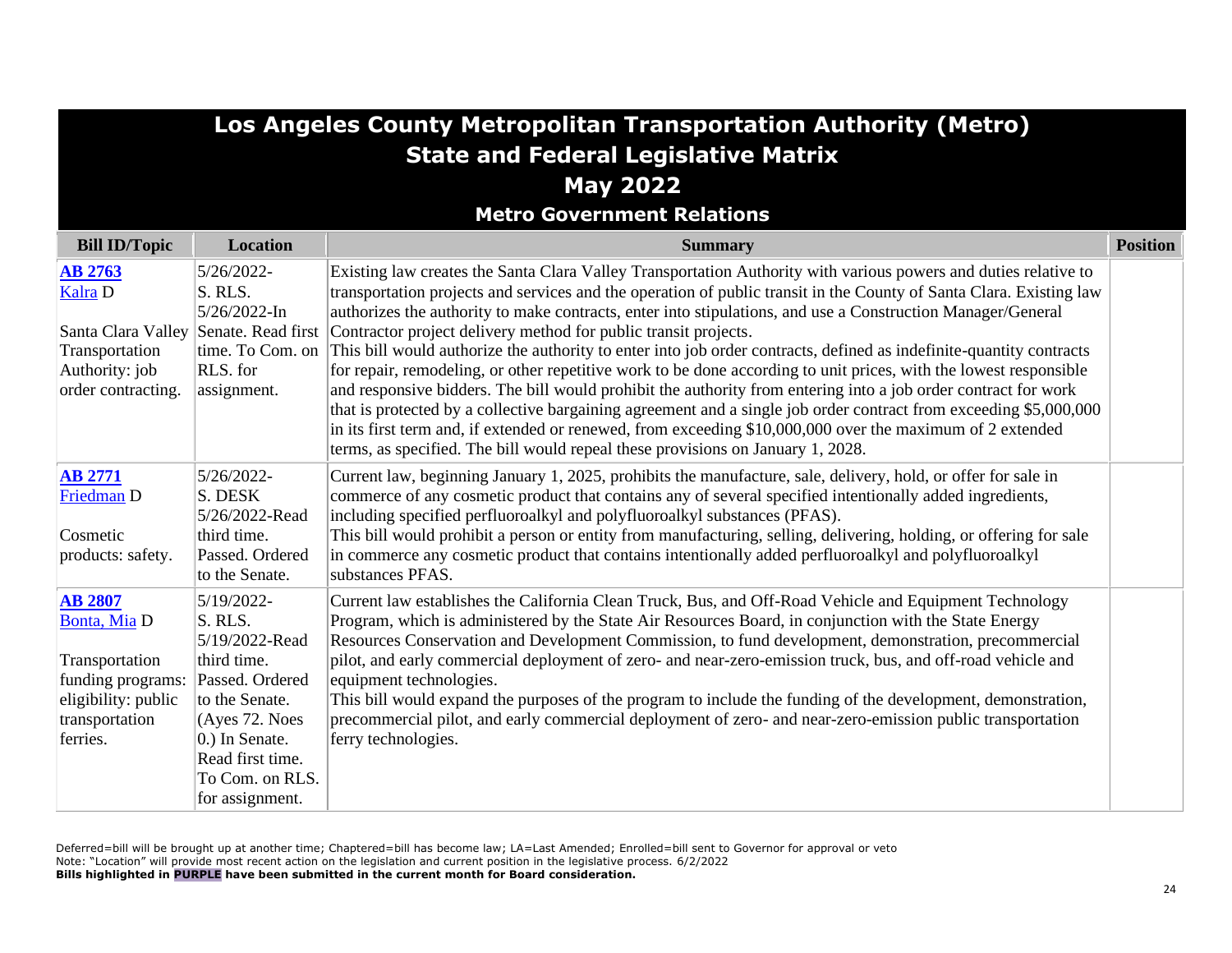| Los Angeles County Metropolitan Transportation Authority (Metro)                                 |                                                                                                                                                                                           |                                                                                                                                                                                                                                                                                                                                                                                                                                                                                                                                                                                                                                                                                                                                                                                                                                                                                                                                                            |                 |
|--------------------------------------------------------------------------------------------------|-------------------------------------------------------------------------------------------------------------------------------------------------------------------------------------------|------------------------------------------------------------------------------------------------------------------------------------------------------------------------------------------------------------------------------------------------------------------------------------------------------------------------------------------------------------------------------------------------------------------------------------------------------------------------------------------------------------------------------------------------------------------------------------------------------------------------------------------------------------------------------------------------------------------------------------------------------------------------------------------------------------------------------------------------------------------------------------------------------------------------------------------------------------|-----------------|
|                                                                                                  |                                                                                                                                                                                           | <b>State and Federal Legislative Matrix</b>                                                                                                                                                                                                                                                                                                                                                                                                                                                                                                                                                                                                                                                                                                                                                                                                                                                                                                                |                 |
|                                                                                                  |                                                                                                                                                                                           | <b>May 2022</b>                                                                                                                                                                                                                                                                                                                                                                                                                                                                                                                                                                                                                                                                                                                                                                                                                                                                                                                                            |                 |
|                                                                                                  |                                                                                                                                                                                           | <b>Metro Government Relations</b>                                                                                                                                                                                                                                                                                                                                                                                                                                                                                                                                                                                                                                                                                                                                                                                                                                                                                                                          |                 |
| <b>Bill ID/Topic</b>                                                                             | <b>Location</b>                                                                                                                                                                           | <b>Summary</b>                                                                                                                                                                                                                                                                                                                                                                                                                                                                                                                                                                                                                                                                                                                                                                                                                                                                                                                                             | <b>Position</b> |
| <b>AB 2835</b><br>Fong $R$<br>Sales and use<br>taxes: exemptions:<br>nonprofit blood<br>centers. | $3/17/2022$ -<br>A. REV. & TAX<br>$4/18/2022$ -In<br>committee:<br>Hearing for<br>testimony only.                                                                                         | The Sales and Use Tax Law provides various exemptions from that tax.<br>This bill would exempt, on and after January 1, 2023, from sales and use tax the sale of tangible personal<br>property to, or the use of tangible personal property by, a nonprofit organization that recruits blood donors, and<br>is a member of an organization promoting blood banking services, as specified.                                                                                                                                                                                                                                                                                                                                                                                                                                                                                                                                                                 |                 |
| <b>AB 2933</b><br>O'Donnell D<br>School<br>transportation:<br>apportionments.                    | 5/26/2022-<br>S. DESK<br>5/26/2022-Read<br>third time.<br>Passed. Ordered<br>to the Senate.                                                                                               | Would, notwithstanding any other law, require the Superintendent of Public Instruction, commencing with the<br>2022–23 fiscal year and for each fiscal year thereafter, to apportion to each school district, county office of<br>education, entity providing services under a school transportation joint powers agreement, or regional<br>occupational center or program that provides pupil transportation services either 100% of its school<br>transportation apportionment for the 2020–21 fiscal year or 100% of its reported home-to-school transportation<br>costs as determined by a specified report, whichever is greater. The bill, commencing with the 2023–24 fiscal<br>year, would annually adjust those amounts for inflation, as specified. The bill would provide that implementation<br>of these provisions is subject to an appropriation being made for purposes of those provisions in the annual<br>Budget Act or another statute. |                 |
| <b>AB 2956</b><br>Committee on<br>Transportation<br>Transportation.                              | 5/19/2022-<br>S. RLS.<br>5/19/2022-Read<br>third time.<br>Passed. Ordered<br>to the Senate.<br>(Ayes 72. Noes<br>0.) In Senate.<br>Read first time.<br>To Com. on RLS.<br>for assignment. | Current law establishes the Active Transportation Program in the Department of Transportation for the purpose<br>of encouraging increased use of active modes of transportation, such as biking and walking. Current law requires<br>the program to be funded by state and federal funds from appropriations in the annual Budget Act to the<br>Department of Transportation, for allocation to the California Transportation Commission. Under current law,<br>the amount of these appropriations include 100% of federal Transportation Alternative Program funds, except as<br>specified.<br>This bill would revise those provisions to specify the federal statutory source for the Transportation Alternative<br>Program and would make a related technical change.                                                                                                                                                                                   |                 |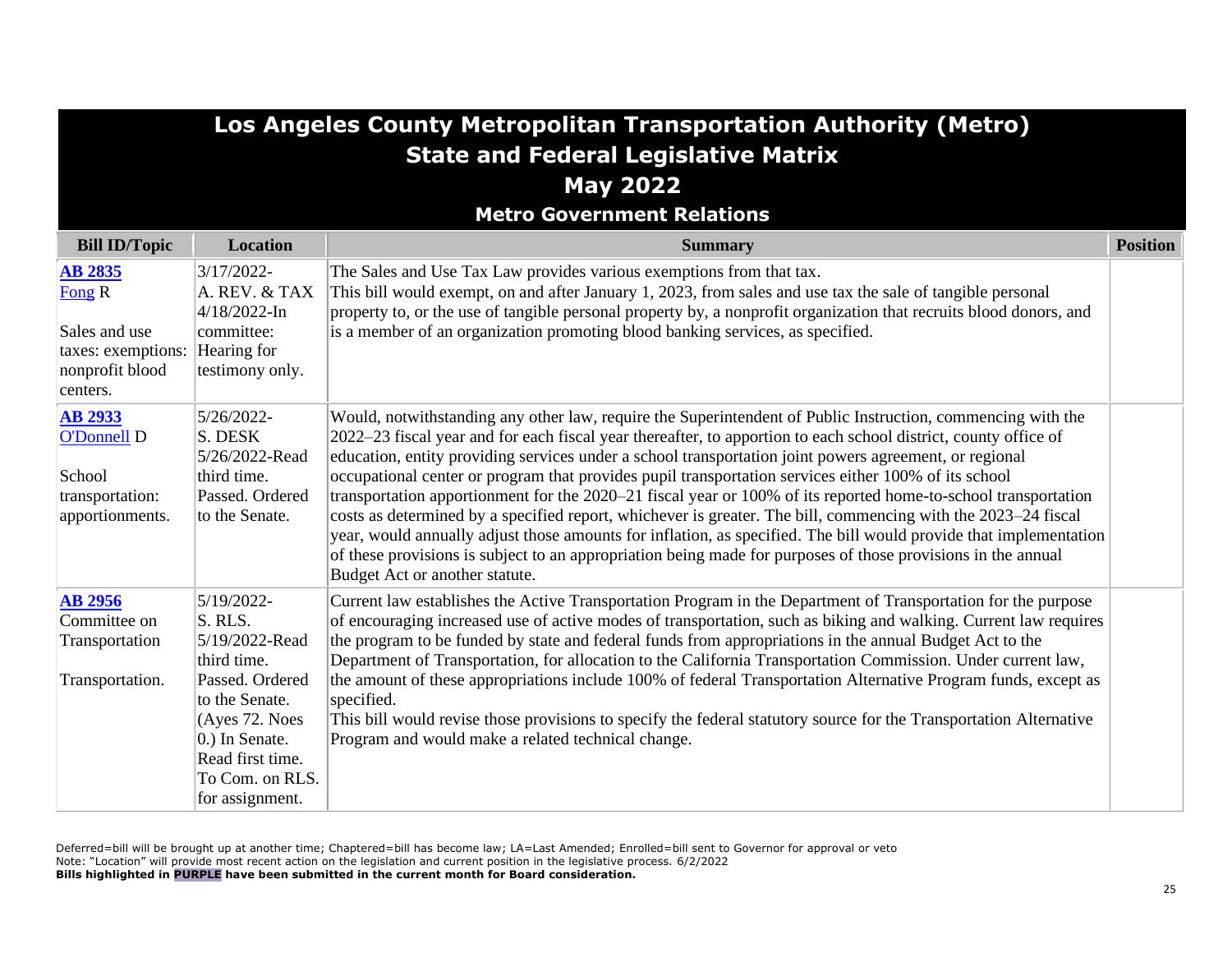| Los Angeles County Metropolitan Transportation Authority (Metro)<br><b>State and Federal Legislative Matrix</b><br><b>May 2022</b><br><b>Metro Government Relations</b> |                                                                                       |                                                                                                                                                                                                                                                                                                                                                                                                                                                                                                                                                                                                                                                                                                                                                                                                                                                                                                                                                                                                                                                                                                                                                                                                                                                                                                                                                                                                                                                                                                                                                         |                 |
|-------------------------------------------------------------------------------------------------------------------------------------------------------------------------|---------------------------------------------------------------------------------------|---------------------------------------------------------------------------------------------------------------------------------------------------------------------------------------------------------------------------------------------------------------------------------------------------------------------------------------------------------------------------------------------------------------------------------------------------------------------------------------------------------------------------------------------------------------------------------------------------------------------------------------------------------------------------------------------------------------------------------------------------------------------------------------------------------------------------------------------------------------------------------------------------------------------------------------------------------------------------------------------------------------------------------------------------------------------------------------------------------------------------------------------------------------------------------------------------------------------------------------------------------------------------------------------------------------------------------------------------------------------------------------------------------------------------------------------------------------------------------------------------------------------------------------------------------|-----------------|
| <b>Bill ID/Topic</b>                                                                                                                                                    | <b>Location</b>                                                                       | <b>Summary</b>                                                                                                                                                                                                                                                                                                                                                                                                                                                                                                                                                                                                                                                                                                                                                                                                                                                                                                                                                                                                                                                                                                                                                                                                                                                                                                                                                                                                                                                                                                                                          | <b>Position</b> |
| <b>ACR 140</b><br><b>O'Donnell D</b><br>Freight<br>transportation:<br>supply chain.                                                                                     | 3/31/2022-A. J.,<br>E.D. & E.<br>3/31/2022-<br>Referred to Com.<br>on J., E.D., $&E.$ | Would declare and recognize that the state is currently suffering a supply chain crisis. The measure would urge<br>the state's public agencies, departments, and local governments to provide all due and proper assistance to<br>carriers, cargo owners, public seaports, terminals, workers, and facilities to facilitate the essential service of<br>delivering goods to Californians.                                                                                                                                                                                                                                                                                                                                                                                                                                                                                                                                                                                                                                                                                                                                                                                                                                                                                                                                                                                                                                                                                                                                                               |                 |
| <b>SB 840</b><br><b>Skinner</b> D<br><b>Budget Act of</b><br>2022.                                                                                                      | $1/10/2022$ -<br>S. BUDGET &<br>F.R.<br>1/11/2022-From<br>printer.                    | This bill would make appropriations for the support of state government for the 2022–23 fiscal year.<br>This bill contains other related provisions.                                                                                                                                                                                                                                                                                                                                                                                                                                                                                                                                                                                                                                                                                                                                                                                                                                                                                                                                                                                                                                                                                                                                                                                                                                                                                                                                                                                                    | Watch           |
| <b>SB 852</b><br>Dodd D<br>Climate resilience<br>districts:<br>formation: funding Desk.<br>mechanisms.                                                                  | 5/24/2022-<br>A. DESK<br>5/25/2022-In<br>Assembly. Read<br>first time. Held at        | Current law authorizes the legislative body of a city or a county to establish an enhanced infrastructure financing Watch<br>district to finance public capital facilities or other specified projects of community wide significance, including<br>projects that enable communities to adapt to the impacts of climate change. Current law also requires the<br>legislative body to establish a public financing authority, defined as the governing board of the enhanced<br>infrastructure financing district, prior to the adoption of a resolution to form an enhanced infrastructure district<br>and adopt an infrastructure financing plan.<br>This bill would authorize a city, county, city and county, special district, or a combination of any of those<br>entities to form a climate resilience district, as defined, for the purposes of raising and allocating funding for<br>eligible projects and the operating expenses of eligible projects. The bill would deem each district to be an<br>enhanced infrastructure financing district and would require each district to comply with existing law concerning<br>enhanced infrastructure financing districts, unless the district is specified as otherwise. The bill would require a<br>district to finance only specified projects that meet the definition of an eligible project. The bill would define<br>"eligible project" to mean projects that address sea level rise, extreme heat, extreme cold, the risk of wildfire,<br>drought, and the risk of flooding, as specified. |                 |
| <b>SB 878</b><br><b>Skinner</b> D                                                                                                                                       | 5/23/2022-<br>A. DESK<br>5/24/2022-In                                                 | Current law authorizes the governing board of a school district to provide for the transportation of pupils to and<br>from school whenever, in the judgment of the board, the transportation is advisable and good reasons exist to do<br>so. Current law permits the governing board of a school district to allow the transportation of preschool or                                                                                                                                                                                                                                                                                                                                                                                                                                                                                                                                                                                                                                                                                                                                                                                                                                                                                                                                                                                                                                                                                                                                                                                                  | Watch           |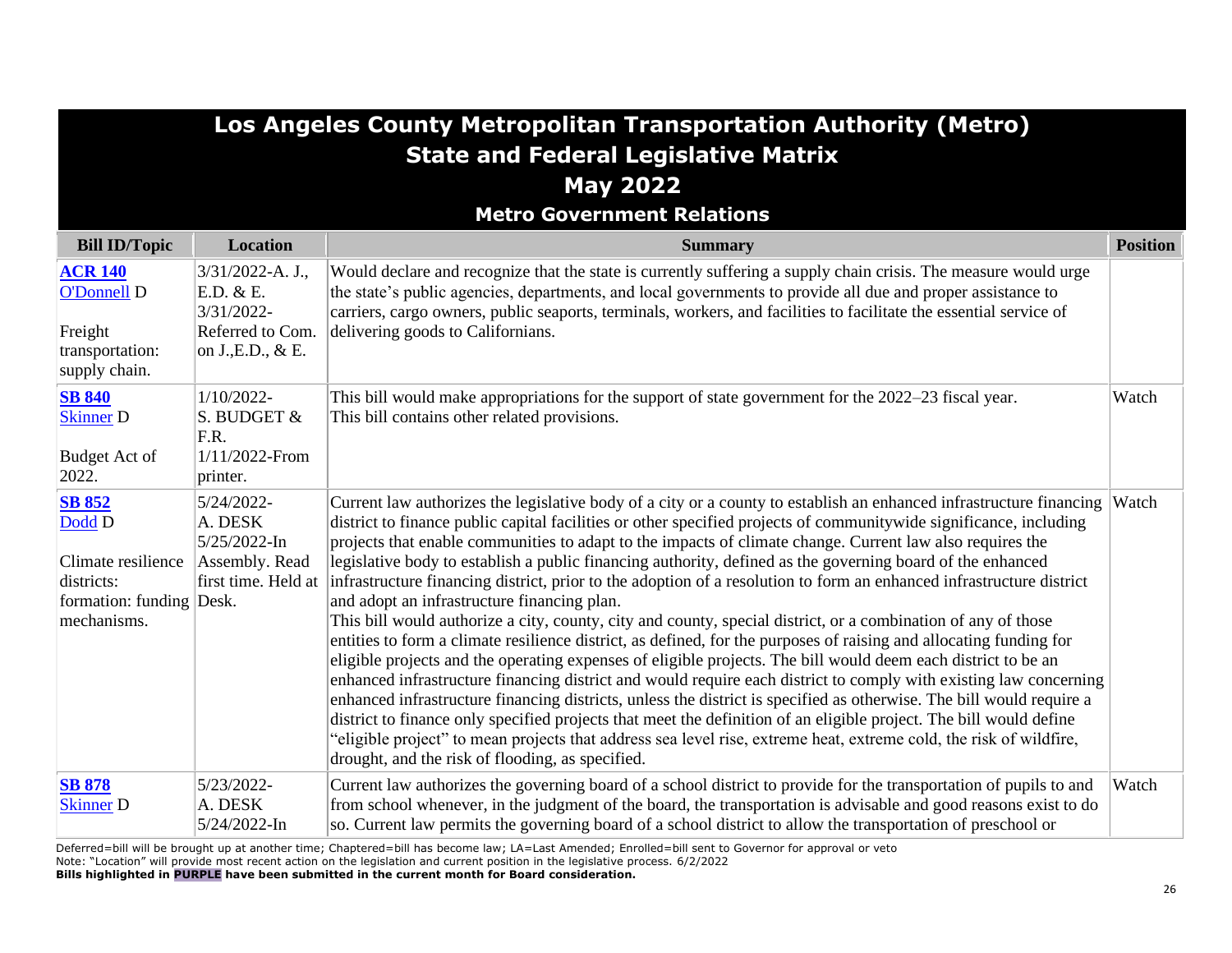| Los Angeles County Metropolitan Transportation Authority (Metro)                                                                                                        |                                                                                            |                                                                                                                                                                                                                                                                                                                                                                                                                                                                                                                                                                                                                                                                                                                                                                                                                                                                                                                                                                                                                                                                                                                                                                                                                       |                 |
|-------------------------------------------------------------------------------------------------------------------------------------------------------------------------|--------------------------------------------------------------------------------------------|-----------------------------------------------------------------------------------------------------------------------------------------------------------------------------------------------------------------------------------------------------------------------------------------------------------------------------------------------------------------------------------------------------------------------------------------------------------------------------------------------------------------------------------------------------------------------------------------------------------------------------------------------------------------------------------------------------------------------------------------------------------------------------------------------------------------------------------------------------------------------------------------------------------------------------------------------------------------------------------------------------------------------------------------------------------------------------------------------------------------------------------------------------------------------------------------------------------------------|-----------------|
|                                                                                                                                                                         |                                                                                            | <b>State and Federal Legislative Matrix</b>                                                                                                                                                                                                                                                                                                                                                                                                                                                                                                                                                                                                                                                                                                                                                                                                                                                                                                                                                                                                                                                                                                                                                                           |                 |
|                                                                                                                                                                         |                                                                                            | <b>May 2022</b>                                                                                                                                                                                                                                                                                                                                                                                                                                                                                                                                                                                                                                                                                                                                                                                                                                                                                                                                                                                                                                                                                                                                                                                                       |                 |
|                                                                                                                                                                         |                                                                                            | <b>Metro Government Relations</b>                                                                                                                                                                                                                                                                                                                                                                                                                                                                                                                                                                                                                                                                                                                                                                                                                                                                                                                                                                                                                                                                                                                                                                                     |                 |
| <b>Bill ID/Topic</b>                                                                                                                                                    | Location                                                                                   | <b>Summary</b>                                                                                                                                                                                                                                                                                                                                                                                                                                                                                                                                                                                                                                                                                                                                                                                                                                                                                                                                                                                                                                                                                                                                                                                                        | <b>Position</b> |
| School<br>transportation.                                                                                                                                               | Assembly. Read<br>first time. Held at<br>Desk.                                             | nursery school pupils in schoolbuses owned or operated by the school district. Under existing law, a state<br>reimbursement may not be received by a school district for the transportation of preschool or nursery school<br>pupils.<br>This bill instead would require the governing board or body of a school district, county office of education,<br>entity providing services under a school transportation joint powers agreement, or regional occupational center<br>or program, beginning in the 2027-28 school year, to offer to transport all pupils to and from their neighborhood<br>school, as defined, except as provided.                                                                                                                                                                                                                                                                                                                                                                                                                                                                                                                                                                             |                 |
| <b>SB 886</b><br><b>Wiener D</b><br>California<br>Environmental<br>Quality Act:<br>exemption: public<br>universities:<br>university housing<br>development<br>projects. | 5/24/2022-<br>A. DESK<br>$5/25/2022$ -In<br>Assembly. Read<br>first time. Held at<br>Desk. | Would, until January 1, 2030, exempt from CEQA a university housing development project, as defined, carried<br>out by a public university, as defined, on real property owned by the public university if the project meets certain<br>requirements and the project is not located, in whole or in part, on certain sites, including a site that is within a<br>special flood hazard area subject to inundation by a 1% annual chance flood or within a regulatory floodway as<br>determined by the Federal Emergency Management Agency, as provided. The bill, with respect to a site that is<br>within a special flood hazard area subject to inundation by a 1% annual chance flood or within a regulatory<br>floodway, would prohibit a local government from denying an application on the basis that a public university<br>did not comply with any additional permit requirement, standard, or action adopted by that local government<br>applicable to the site if the public university is able to satisfy all applicable federal qualifying criteria in order to<br>demonstrate that the site meets these criteria and is otherwise eligible to be exempt from CEQA pursuant to the<br>above requirements. |                 |
| <b>SB</b> 905<br><b>Skinner</b> D<br>Decarbonized<br>Cement and<br>Geologic Carbon<br>Sequestration<br>Demonstration<br>Act.                                            | 5/24/2022-<br>A. DESK<br>5/25/2022-In<br>Assembly. Read<br>first time. Held at<br>Desk.    | Would establish the Decarbonized Cement and Geologic Carbon Sequestration Demonstration Act, which would<br>require the State Air Resources Board to develop and administer the Geologic Carbon Sequestration<br>Demonstration Initiative to evaluate the efficacy, safety, and viability of geologic sequestration of carbon<br>dioxide not associated with enhanced oil recovery or fossil fuel production, among other things. The bill would<br>require the state board, in consultation with the State Energy Resources Conservation and Development<br>Commission and the State Water Resources Control Board, to award funding under the initiative, as specified, to<br>at least one, but no more than 3, geologic carbon sequestration pilot projects that each meet specified criteria,<br>including that the project begin construction before January 1, 2026. The bill would require the state board,<br>before awarding funds under the initiative, to develop guidelines for implementation of the initiative and the<br>development of geologic carbon sequestration pilot projects and criteria for the selection of eligible projects, as                                                           |                 |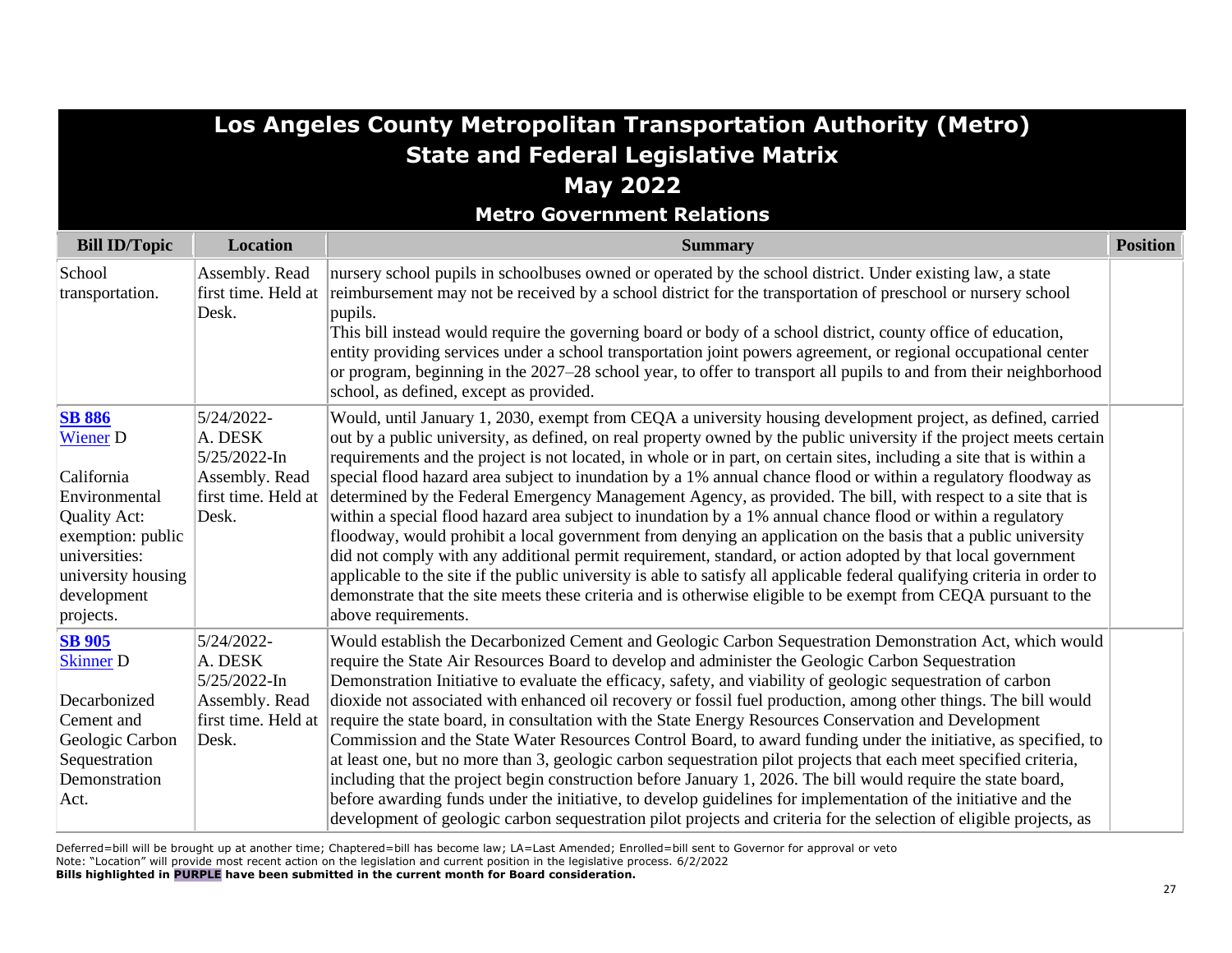|                                                                                                                                        |                                                                                                                                                                             | Los Angeles County Metropolitan Transportation Authority (Metro)                                                                                                                                                                                                                                                                                                                                                                                                                                                                                                                                                                                                                                                                                                                                                                                                                                                              |                 |
|----------------------------------------------------------------------------------------------------------------------------------------|-----------------------------------------------------------------------------------------------------------------------------------------------------------------------------|-------------------------------------------------------------------------------------------------------------------------------------------------------------------------------------------------------------------------------------------------------------------------------------------------------------------------------------------------------------------------------------------------------------------------------------------------------------------------------------------------------------------------------------------------------------------------------------------------------------------------------------------------------------------------------------------------------------------------------------------------------------------------------------------------------------------------------------------------------------------------------------------------------------------------------|-----------------|
|                                                                                                                                        |                                                                                                                                                                             | <b>State and Federal Legislative Matrix</b>                                                                                                                                                                                                                                                                                                                                                                                                                                                                                                                                                                                                                                                                                                                                                                                                                                                                                   |                 |
|                                                                                                                                        |                                                                                                                                                                             | <b>May 2022</b>                                                                                                                                                                                                                                                                                                                                                                                                                                                                                                                                                                                                                                                                                                                                                                                                                                                                                                               |                 |
|                                                                                                                                        |                                                                                                                                                                             | <b>Metro Government Relations</b>                                                                                                                                                                                                                                                                                                                                                                                                                                                                                                                                                                                                                                                                                                                                                                                                                                                                                             |                 |
| <b>Bill ID/Topic</b>                                                                                                                   | Location                                                                                                                                                                    | <b>Summary</b>                                                                                                                                                                                                                                                                                                                                                                                                                                                                                                                                                                                                                                                                                                                                                                                                                                                                                                                | <b>Position</b> |
|                                                                                                                                        |                                                                                                                                                                             | specified. The bill would require the state board, no later than January 1, 2026, to approve at least one geologic<br>carbon sequestration pilot project for funding pursuant to the initiative.                                                                                                                                                                                                                                                                                                                                                                                                                                                                                                                                                                                                                                                                                                                              |                 |
| <b>SB</b> 917<br><b>Becker D</b><br><b>Seamless Transit</b><br>Transformation<br>Act.                                                  | 5/23/2022-<br>A. DESK<br>5/24/2022-In<br>Assembly. Read<br>first time. Held at<br>Desk.                                                                                     | Current law creates the Metropolitan Transportation Commission, as a local area planning agency and not as a<br>part of the executive branch of the state government, to provide comprehensive regional transportation planning<br>for the region comprised of the City and County of San Francisco and the Counties of Alameda, Contra Costa,<br>Marin, Napa, San Mateo, Santa Clara, Solano, and Sonoma.<br>This bill would require the commission to develop and adopt a Connected Network Plan, adopt an integrated<br>transit fare structure, develop a comprehensive, standardized regional transit mapping and wayfinding system,<br>develop an implementation and maintenance strategy and funding plan, and establish open data standards, as<br>specified.                                                                                                                                                          |                 |
| <b>SB</b> 922<br><b>Wiener D</b><br>California<br>Environmental<br>Quality Act:<br>exemptions:<br>transportation-<br>related projects. | $5/16/2022$ -<br>A. DESK<br>5/16/2022-Read<br>third time.<br>Passed. (Ayes 24.<br>Noes 1.) Ordered<br>to the Assembly.<br>In Assembly.<br>Read first time.<br>Held at Desk. | The California Environmental Quality Act (CEQA) until January 1, 2030, exempts from its requirements bicycle $ $ Co-<br>transportation plans for an urbanized area for restriping of streets and highways, bicycle parking and storage,<br>signal timing to improve street and highway intersection operations, and related signage for bicycles,<br>pedestrians, and vehicles under certain conditions.<br>This bill would delete the requirement that the bicycle transportation plan is for an urbanized area. The bill<br>would extend the exemption to an active transportation plan or pedestrian plan. The bill would define "active<br>transportation plan" and "pedestrian plan." The bill would specify that individual projects that are a part of an<br>active transportation plan or pedestrian plan remain subject to the requirements of CEQA unless those projects<br>are exempt by another provision of law. | Sponsor         |
| <b>SB</b> 932<br><b>Portantino D</b><br>General plans:<br>circulation<br>element: bicycle<br>and pedestrian                            | 5/25/2022-<br>A. DESK<br>5/26/2022-In<br>Assembly. Read<br>first time. Held at<br>Desk.                                                                                     | Current law states the Legislature's intention that a county or city general plan and the elements and parts of that<br>general plan comprise an integrated, internally consistent and compatible statement of policies for the adopting<br>agency.<br>This bill would emphasize the intent of the Legislature to fight climate change with these provisions.                                                                                                                                                                                                                                                                                                                                                                                                                                                                                                                                                                 |                 |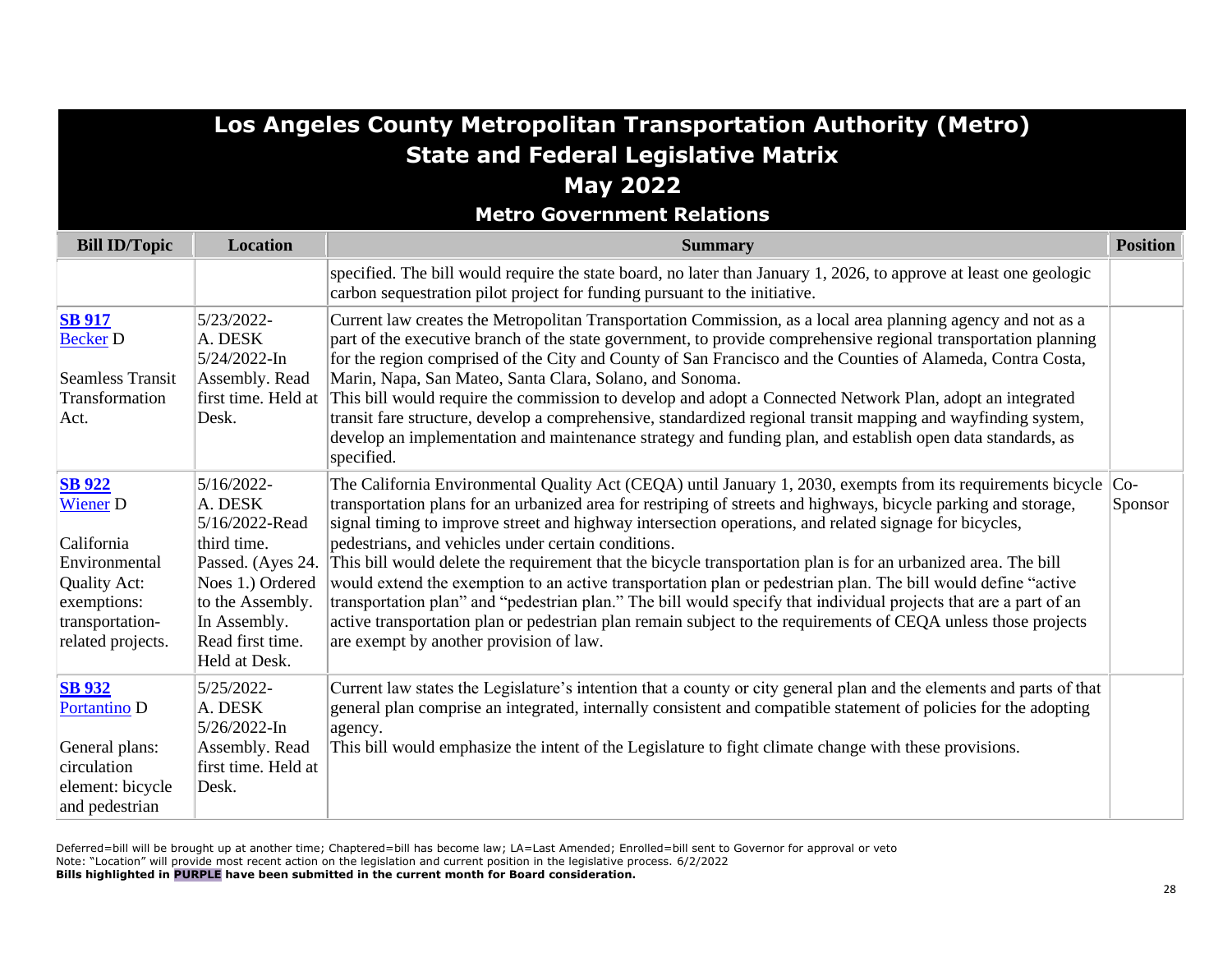# **Los Angeles County Metropolitan Transportation Authority (Metro) State and Federal Legislative Matrix May 2022**

**Metro Government Relations**

| <b>Bill ID/Topic</b>                                                                                                            | <b>Location</b>                                                       | <b>Summary</b>                                                                                                                                                                                                                                                                                                                                                                                                                                                                                                                                                                                                                                                                                                                                                                                                                                                                                                                                                                                                                                                                                                                                                                                                                                                                                                                 | <b>Position</b> |
|---------------------------------------------------------------------------------------------------------------------------------|-----------------------------------------------------------------------|--------------------------------------------------------------------------------------------------------------------------------------------------------------------------------------------------------------------------------------------------------------------------------------------------------------------------------------------------------------------------------------------------------------------------------------------------------------------------------------------------------------------------------------------------------------------------------------------------------------------------------------------------------------------------------------------------------------------------------------------------------------------------------------------------------------------------------------------------------------------------------------------------------------------------------------------------------------------------------------------------------------------------------------------------------------------------------------------------------------------------------------------------------------------------------------------------------------------------------------------------------------------------------------------------------------------------------|-----------------|
| plans and traffic<br>calming plans.                                                                                             |                                                                       |                                                                                                                                                                                                                                                                                                                                                                                                                                                                                                                                                                                                                                                                                                                                                                                                                                                                                                                                                                                                                                                                                                                                                                                                                                                                                                                                |                 |
| <b>SB 942</b><br>Newman D<br>Low Carbon<br>Transit Operations on TRANS.<br>Program: free or<br>reduced fare<br>transit program. | 5/19/2022-<br>A. TRANS.<br>5/19/2022-<br>Referred to Com.             | Current law continuously appropriates specified portions of the annual proceeds in the Greenhouse Gas<br>Reduction Fund to various programs, including 5% for the Low Carbon Transit Operations Program, which is<br>administered by the Department of Transportation and provides operating and capital assistance for transit<br>agencies to reduce greenhouse gas emissions and improve mobility. Current law requires each of those transit<br>agencies to demonstrate that each expenditure of program moneys allocated to the transit agency reduces the<br>emissions of greenhouse gases and does not supplant another source of funds, to use those moneys to provide<br>transit operating or capital assistance, to use at least 50% of those moneys to benefit disadvantaged communities,<br>and to submit specified information to the department before seeking a disbursement of those program moneys,<br>as specified.<br>This bill would authorize a transit agency that uses program moneys to fund a free or reduced fare transit<br>program and that demonstrates compliance with the above-described requirements in its initial program<br>application to continue to use those moneys to maintain that program on an ongoing basis without demonstrating<br>continued compliance with those requirements. |                 |
| <b>SB 959</b><br>Portantino <sub>D</sub><br>Surplus residential   Assembly. Read<br>property: City of<br>South Pasadena.        | 5/24/2022-<br>A. DESK<br>5/25/2022-In<br>first time. Held at<br>Desk. | Under current law, a state agency disposing of surplus residential property in the City of South Pasadena is<br>required to first offer the property to former owners and present occupants, as specified, and then to specified<br>present tenants at fair market value.<br>This bill would require a surplus residential property that is located within the City of South Pasadena and that is<br>offered for sale to a present occupant or present tenant of the property, as specified, to be offered at a price based<br>on the appraisal of the property in 2016, if certain conditions apply. The bill would require an offer made or<br>accepted prior to January 1, 2022, that is not in compliance with the bill to be corrected so the price complies<br>with the bill's requirements. The bill would make an offer based on the 2016 appraisal, as required by the bill,<br>only valid until December 31, 2024.                                                                                                                                                                                                                                                                                                                                                                                                   |                 |
| <b>SB 991</b><br>Newman D<br>Public contracts:                                                                                  | 5/19/2022-A.L.<br>GOV.<br>5/26/2022-June 8<br>set for first           | Would, until January 1, 2029, authorize local agencies, defined as any city, county, city and county, or special<br>district authorized by law to provide for the production, storage, supply, treatment, or distribution of any water<br>from any source, to use the progressive design-build process for public works projects in excess of \$5,000,000,<br>similar to the progressive design-build process authorized for use by the Director of General Services. The bill                                                                                                                                                                                                                                                                                                                                                                                                                                                                                                                                                                                                                                                                                                                                                                                                                                                 |                 |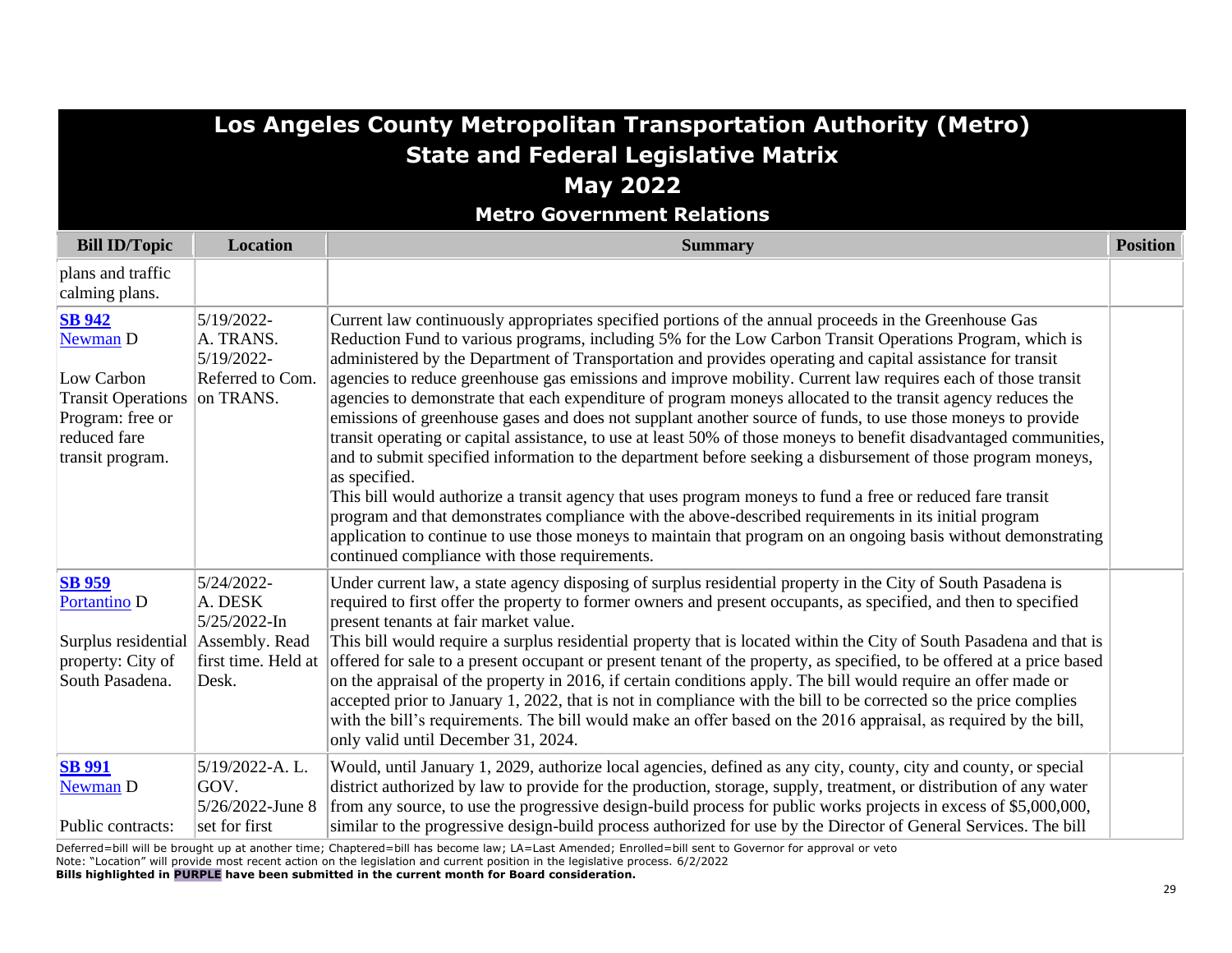| Los Angeles County Metropolitan Transportation Authority (Metro)                         |                                                                                                                     |                                                                                                                                                                                                                                                                                                                                                                                                                                                                                                                                                                                                                                                                                                                                                                                                                                                                                                                                                                                                                                                |                 |
|------------------------------------------------------------------------------------------|---------------------------------------------------------------------------------------------------------------------|------------------------------------------------------------------------------------------------------------------------------------------------------------------------------------------------------------------------------------------------------------------------------------------------------------------------------------------------------------------------------------------------------------------------------------------------------------------------------------------------------------------------------------------------------------------------------------------------------------------------------------------------------------------------------------------------------------------------------------------------------------------------------------------------------------------------------------------------------------------------------------------------------------------------------------------------------------------------------------------------------------------------------------------------|-----------------|
|                                                                                          |                                                                                                                     | <b>State and Federal Legislative Matrix</b>                                                                                                                                                                                                                                                                                                                                                                                                                                                                                                                                                                                                                                                                                                                                                                                                                                                                                                                                                                                                    |                 |
|                                                                                          |                                                                                                                     | <b>May 2022</b>                                                                                                                                                                                                                                                                                                                                                                                                                                                                                                                                                                                                                                                                                                                                                                                                                                                                                                                                                                                                                                |                 |
|                                                                                          |                                                                                                                     | <b>Metro Government Relations</b>                                                                                                                                                                                                                                                                                                                                                                                                                                                                                                                                                                                                                                                                                                                                                                                                                                                                                                                                                                                                              |                 |
| <b>Bill ID/Topic</b>                                                                     | <b>Location</b>                                                                                                     | <b>Summary</b>                                                                                                                                                                                                                                                                                                                                                                                                                                                                                                                                                                                                                                                                                                                                                                                                                                                                                                                                                                                                                                 | <b>Position</b> |
| progressive<br>design-build: local $\vert$ at the request of<br>agencies.                | hearing canceled<br>author.                                                                                         | would require a local agency that uses the progressive design-build process to submit, no later than January 1,<br>2028, to the appropriate policy and fiscal committees of the Legislature a report on the use of the progressive<br>design-build process containing specified information, including a description of the projects awarded using the<br>progressive design-build process. The bill would require the design-build entity and its general partners or joint<br>venture members to verify specified information under penalty of perjury.                                                                                                                                                                                                                                                                                                                                                                                                                                                                                      |                 |
| <b>SB 1020</b><br>Laird D<br>Clean Energy,<br>Jobs, and<br>Affordability Act<br>of 2022. | 5/26/2022-<br>A. DESK<br>5/26/2022-Read<br>third time.<br>Passed. (Ayes 30.<br>Noes 8.) Ordered<br>to the Assembly. | The California Global Warming Solutions Act of 2006 requires the State Air Resources Board to prepare and<br>approve a scoping plan for achieving the maximum technologically feasible and cost-effective reductions in<br>greenhouse gas emissions and to update the scoping plan at least once every 5 years. The act requires the state<br>board to conduct a series of public workshops to give interested parties an opportunity to comment on the plan<br>and requires a portion of those workshops to be conducted in regions of the state that have the most significant<br>exposure to air pollutants, including communities with minority populations, communities with low-income<br>populations, or both.<br>This bill instead would modify, with respect to the provision that a portion of the workshops be conducted in<br>regions of the state that have the most significant exposure to air pollutants, the above-described included<br>communities as additionally being areas designated as federal extreme nonattainment. |                 |
| <b>SB</b> 1041<br><b>Atkins D</b><br>Sales and use<br>taxes: general<br>exemptions.      | 5/23/2022-<br>A. DESK<br>5/24/2022-In<br>Assembly. Read<br>first time. Held at<br>Desk.                             | Current state sales and use tax laws impose a tax on retailers measured by the gross receipts from the sale of<br>tangible personal property sold at retail in this state of, or on the storage, use, or other consumption in this state<br>of, tangible personal property purchased from a retailer for storage, use, or other consumption in this state. The<br>Sales and Use Tax Law provides various exemptions from those taxes, including an exemption for the sale of, or<br>the storage, use, or consumption of, tangible personal property sold by a thrift store located on a military<br>installation and operated by a designated entity, as defined, that, in partnership with the United States<br>Department of Defense, provides financial, educational, and other assistance to members of the Armed Forces of<br>the United States, eligible family members, and survivors that are in need.                                                                                                                                 |                 |
| <b>SB 1049</b><br>Dodd D<br>Transportation                                               | 5/26/2022-<br>A. DESK<br>5/26/2022-Read<br>third time.<br>Passed. (Ayes 38.                                         | Would establish the Transportation Resilience Program in the Department of Transportation, to be funded in the<br>annual Budget Act from 15% of the available federal National Highway Performance Program funds and 100%<br>of the available federal Promoting Resilient Operations for Transformative, Efficient, and Cost-Saving<br>Transportation program funds. The bill would provide for funds to be allocated by the California Transportation<br>Commission for climate adaptation planning and resilience improvements, as defined, that address or mitigate                                                                                                                                                                                                                                                                                                                                                                                                                                                                         |                 |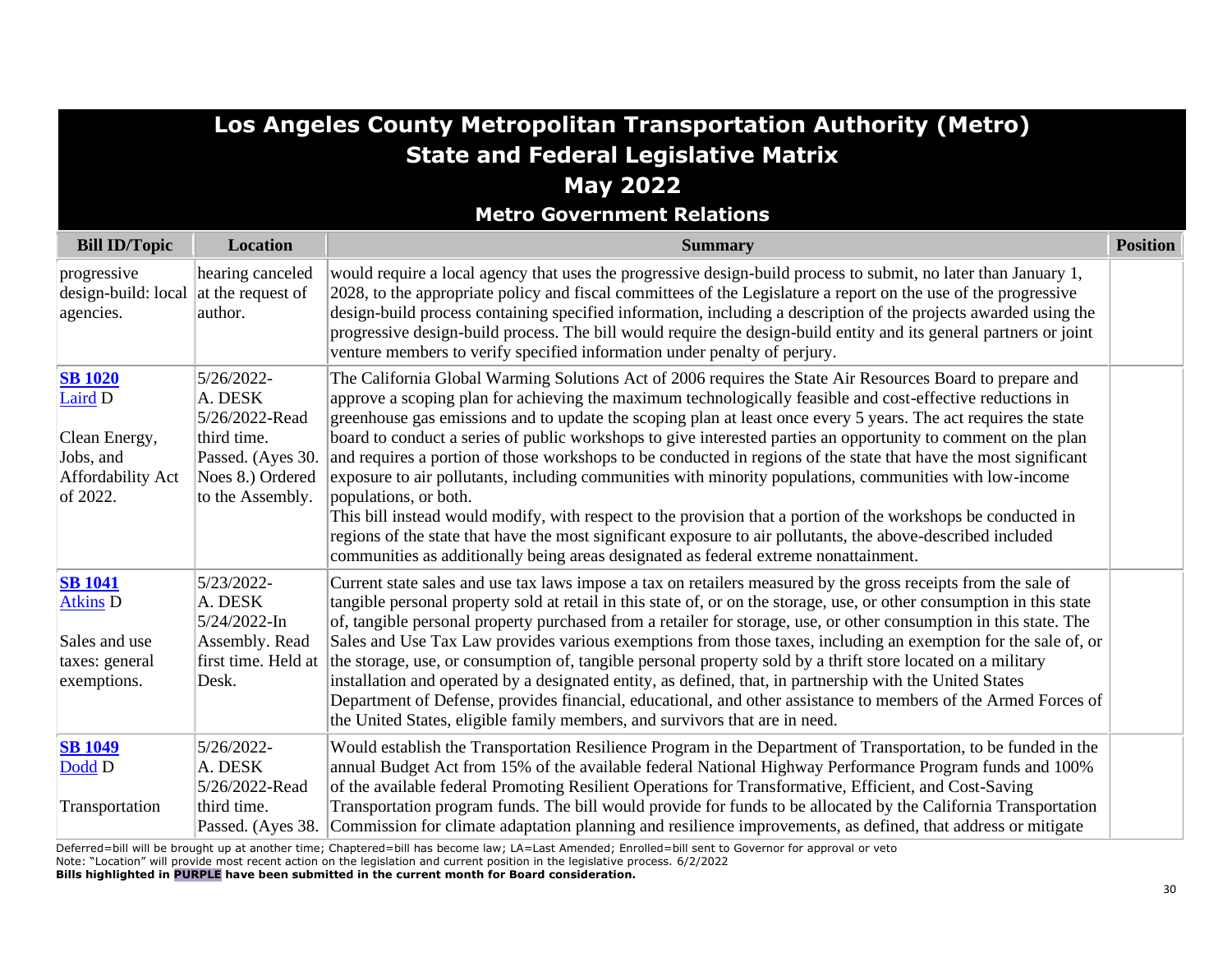|                                                                               |                                                                                                                | Los Angeles County Metropolitan Transportation Authority (Metro)                                                                                                                                                                                                                                                                                                                                                                                                                                                                                                                                                                                                                                                                                                                                                                                                                                                                                                                                                                                                                                                                                                                                                                                                                                                                                                                                                                                                                            |                 |
|-------------------------------------------------------------------------------|----------------------------------------------------------------------------------------------------------------|---------------------------------------------------------------------------------------------------------------------------------------------------------------------------------------------------------------------------------------------------------------------------------------------------------------------------------------------------------------------------------------------------------------------------------------------------------------------------------------------------------------------------------------------------------------------------------------------------------------------------------------------------------------------------------------------------------------------------------------------------------------------------------------------------------------------------------------------------------------------------------------------------------------------------------------------------------------------------------------------------------------------------------------------------------------------------------------------------------------------------------------------------------------------------------------------------------------------------------------------------------------------------------------------------------------------------------------------------------------------------------------------------------------------------------------------------------------------------------------------|-----------------|
|                                                                               |                                                                                                                | <b>State and Federal Legislative Matrix</b>                                                                                                                                                                                                                                                                                                                                                                                                                                                                                                                                                                                                                                                                                                                                                                                                                                                                                                                                                                                                                                                                                                                                                                                                                                                                                                                                                                                                                                                 |                 |
|                                                                               |                                                                                                                | <b>May 2022</b><br><b>Metro Government Relations</b>                                                                                                                                                                                                                                                                                                                                                                                                                                                                                                                                                                                                                                                                                                                                                                                                                                                                                                                                                                                                                                                                                                                                                                                                                                                                                                                                                                                                                                        |                 |
| <b>Bill ID/Topic</b>                                                          | <b>Location</b>                                                                                                | <b>Summary</b>                                                                                                                                                                                                                                                                                                                                                                                                                                                                                                                                                                                                                                                                                                                                                                                                                                                                                                                                                                                                                                                                                                                                                                                                                                                                                                                                                                                                                                                                              | <b>Position</b> |
| Resilience<br>Program.                                                        | Noes 0.) Ordered<br>to the Assembly.                                                                           | the risk of recurring damage to, or closures of, the state highway system, other federal-aid roads, public transit<br>facilities, and other surface transportation assets from extreme weather events, sea level rise, or other climate<br>change-fueled natural hazards. The bill would establish specified eligibility criteria for projects to receive<br>funding under the program and would require the commission to prioritize projects that meet certain criteria.                                                                                                                                                                                                                                                                                                                                                                                                                                                                                                                                                                                                                                                                                                                                                                                                                                                                                                                                                                                                                  |                 |
| <b>SB 1100</b><br><b>Cortese D</b><br>Open meetings:<br>orderly conduct.      | 5/5/2022-A.L.<br>GOV.<br>5/26/2022-June 8<br>set for first<br>hearing canceled<br>at the request of<br>author. | The Ralph M. Brown Act requires, with specified exceptions, that all meetings of a legislative body of a local<br>agency, as those terms are defined, be open and public and that all persons be permitted to attend and participate.<br>Current law requires every agenda for regular meetings of a local agency to provide an opportunity for members<br>of the public to directly address the legislative body on any item of interest to the public, before or during the<br>legislative body's consideration of the item, that is within the subject matter jurisdiction of the legislative body.<br>Current law authorizes the legislative body to adopt reasonable regulations to ensure that the intent of the<br>provisions relating to this public comment requirement is carried out, including, but not limited to, regulations<br>limiting the total amount of time allocated for public testimony on particular issues and for each individual<br>speaker. Current law authorizes the members of the legislative body conducting the meeting to order the meeting<br>room cleared and continue in session, as prescribed, if a group or groups have willfully interrupted the orderly<br>conduct of a meeting and order cannot be restored by the removal of individuals who are willfully interrupting<br>the meeting.<br>This bill would authorize the presiding member of the legislative body conducting a meeting to remove an<br>individual for disrupting the meeting. |                 |
| <b>SB 1117</b><br><b>Becker D</b><br><b>State Public</b><br>Defender: grants. | 5/24/2022-<br>A. DESK<br>5/25/2022-In<br>Assembly. Read<br>first time. Held at<br>Desk.                        | The primary responsibilities of the State Public Defender are to represent those persons who are entitled to<br>representation at public expense in specified proceedings and to provide assistance and training to specified<br>attorneys. The State Public Defender, among other things, is authorized to represent any person who is not<br>financially able to employ counsel in specified matters and to appear as a friend of the court, as specified.<br>This bill would authorize the State Public Defender to administer and award grants to improve indigent defense<br>services.                                                                                                                                                                                                                                                                                                                                                                                                                                                                                                                                                                                                                                                                                                                                                                                                                                                                                                 |                 |
| <b>SB 1121</b><br><b>Gonzalez D</b><br>State and local                        | 5/23/2022-<br>A. DESK<br>5/24/2022-In<br>Assembly. Read                                                        | Would require the California Transportation Commission to prepare a needs assessment of the cost to operate,<br>maintain, and provide for the necessary future growth of the state and local transportation system for the next 10<br>years, as provided. As part of the needs assessment, the bill would require the commission to forecast the<br>expected revenue, including federal, state, and local revenues, to pay for the cost identified in the needs                                                                                                                                                                                                                                                                                                                                                                                                                                                                                                                                                                                                                                                                                                                                                                                                                                                                                                                                                                                                                             |                 |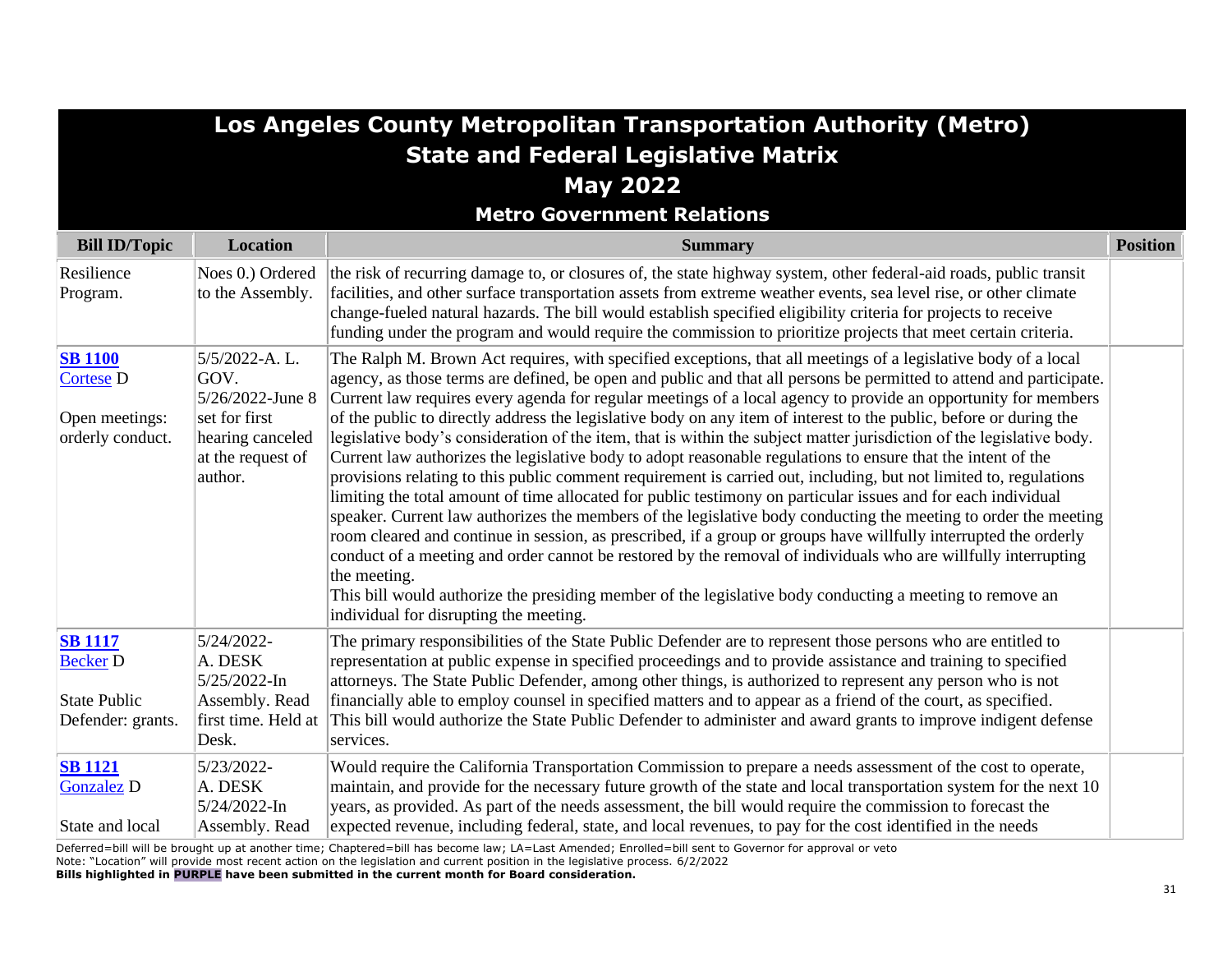| <b>State and Federal Legislative Matrix</b><br><b>May 2022</b><br><b>Metro Government Relations</b>                           |                                                                                                                                                         |                                                                                                                                                                                                                                                                                                                                                                                                                                                                                                                                                                                                                                                                                                                                                                                                                                  |                  |
|-------------------------------------------------------------------------------------------------------------------------------|---------------------------------------------------------------------------------------------------------------------------------------------------------|----------------------------------------------------------------------------------------------------------------------------------------------------------------------------------------------------------------------------------------------------------------------------------------------------------------------------------------------------------------------------------------------------------------------------------------------------------------------------------------------------------------------------------------------------------------------------------------------------------------------------------------------------------------------------------------------------------------------------------------------------------------------------------------------------------------------------------|------------------|
| <b>Bill ID/Topic</b>                                                                                                          | <b>Location</b>                                                                                                                                         | <b>Summary</b>                                                                                                                                                                                                                                                                                                                                                                                                                                                                                                                                                                                                                                                                                                                                                                                                                   | <b>Position</b>  |
| transportation<br>system: needs<br>assessment.                                                                                | Desk.                                                                                                                                                   | first time. Held at assessment, any shortfall in revenue to cover the cost, and recommendations on how any shortfall should be<br>addressed. The bill would require the commission to submit the needs assessment to the Legislature on or before<br>January 1, 2024, and biennially thereafter.                                                                                                                                                                                                                                                                                                                                                                                                                                                                                                                                 |                  |
| <b>SB</b> 1127<br><b>Atkins D</b><br>Workers'<br>compensation:<br>liability<br>presumptions.                                  | 5/24/2022-<br>A. DESK<br>5/25/2022-In<br>Assembly. Read<br>first time. Held at<br>Desk.                                                                 | Current law requires an injured employee to file a claim form with the employer. Under existing law, except for<br>specified injuries, if liability is not rejected within 90 days after the date the claim form is filed with the<br>employer, the injury is presumed compensable and the presumption is rebuttable only by evidence discovered<br>subsequent to the 90-day period.<br>This bill would reduce those 90-day time periods to 60 days for all injuries and employees and, for certain<br>injuries or illnesses, including hernia, heart trouble, pneumonia, or tuberculosis, among others, sustained in the<br>course of employment of a specified member of law enforcement or a specified first responder, would reduce<br>those time periods to 30 days.                                                        |                  |
| <b>SB</b> 1156<br><b>Grove R</b><br><b>Motor Vehicle</b><br>Fuel Tax: Diesel<br>Fuel Tax: inflation passage in<br>adjustment. | 3/17/2022-<br>S. GOV. & F.<br>5/4/2022-May 4<br>set for first<br>hearing. Failed<br>committee. (Ayes<br>$2.$ Noes $2.$ )<br>Reconsideration<br>granted. | Current law, the Motor Vehicle Fuel Tax Law and Diesel Fuel Tax Law, impose a tax upon each gallon of motor<br>vehicle fuel or diesel fuel removed from a refinery or terminal rack in this state, entered into this state, or sold in<br>this state, at a specified rate per gallon. Current law annually adjusts the rates of the taxes imposed by those laws<br>based on inflation.<br>This bill would remove the requirement for future inflation adjustments of those taxes.<br>This bill contains other related provisions.                                                                                                                                                                                                                                                                                                |                  |
| <b>SB</b> 1161<br>Min D<br>Transit operators:<br>street harassment<br>plans.                                                  | 5/25/2022-<br>A. DESK<br>5/26/2022-In<br>Assembly. Read<br>first time. Held at<br>Desk.                                                                 | Would require the University of California Institute of Transportation Studies to, on or before June 30, 2023,<br>develop and make available to transit operators, as defined, a survey for the purpose of promoting consistency in<br>the collection of specified survey data. The bill would require transit operators to, on or before June 30, 2025,<br>develop and implement a plan to reduce the street harassment experienced by its riders, as specified, and to<br>consider the safety concerns and needs of riders impacted by street harassment when planning, designing, and<br>operating their systems. The bill would require transit operators to, on or before June 30, 2024, collect survey<br>data for the purpose of informing the plan. The bill would require the plan to be developed in consultation with | $Co-$<br>sponsor |

**Los Angeles County Metropolitan Transportation Authority (Metro)**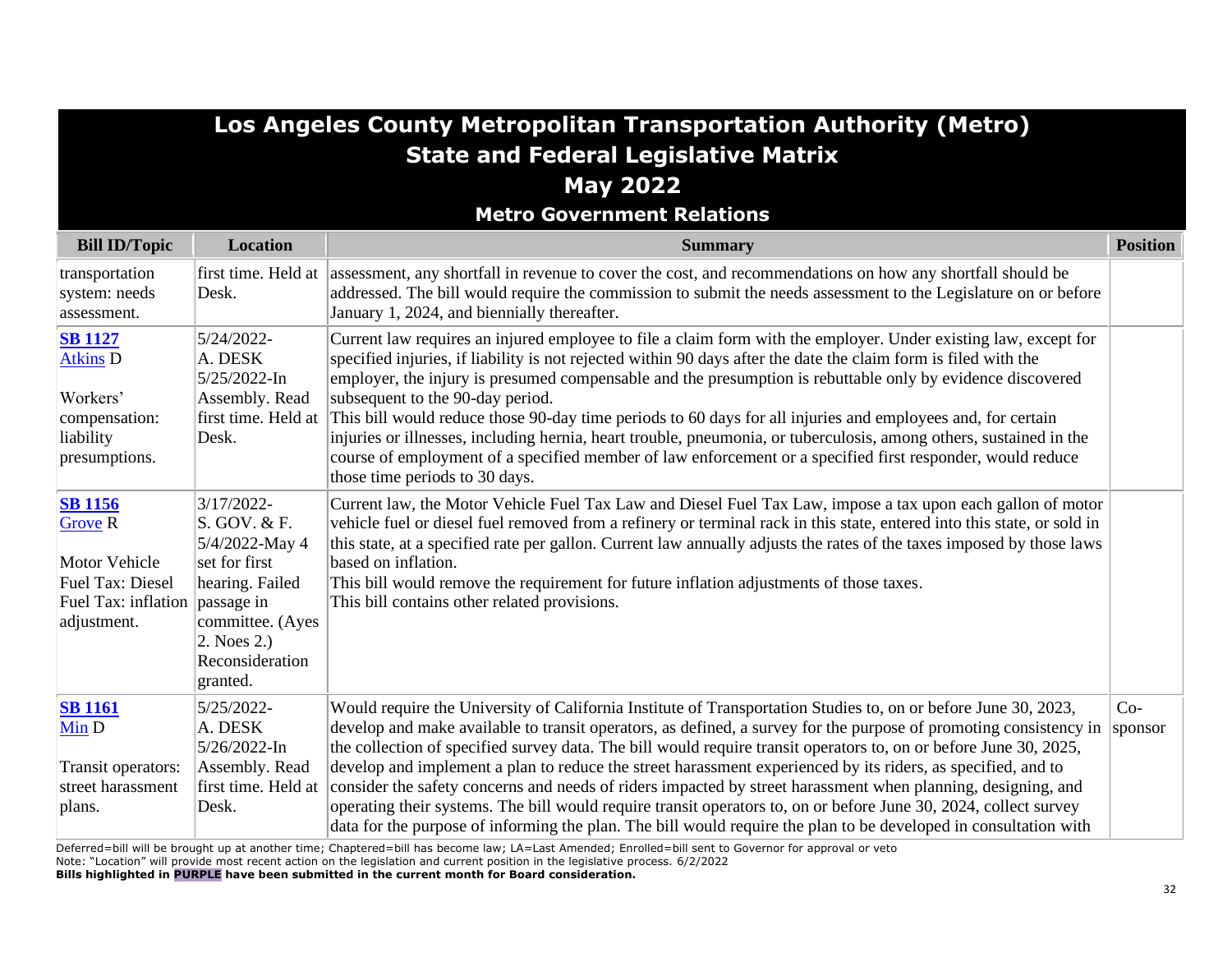|                                                                           |                                                                                | Los Angeles County Metropolitan Transportation Authority (Metro)<br><b>State and Federal Legislative Matrix</b>                                                                                                                                                                                                                                                                                                                                                                                                                                                                   |                 |
|---------------------------------------------------------------------------|--------------------------------------------------------------------------------|-----------------------------------------------------------------------------------------------------------------------------------------------------------------------------------------------------------------------------------------------------------------------------------------------------------------------------------------------------------------------------------------------------------------------------------------------------------------------------------------------------------------------------------------------------------------------------------|-----------------|
|                                                                           |                                                                                | <b>May 2022</b>                                                                                                                                                                                                                                                                                                                                                                                                                                                                                                                                                                   |                 |
|                                                                           |                                                                                | <b>Metro Government Relations</b>                                                                                                                                                                                                                                                                                                                                                                                                                                                                                                                                                 |                 |
| <b>Bill ID/Topic</b>                                                      | <b>Location</b>                                                                | <b>Summary</b>                                                                                                                                                                                                                                                                                                                                                                                                                                                                                                                                                                    | <b>Position</b> |
|                                                                           |                                                                                | certain riders, and would require those transit operators to conduct outreach in multiple languages in order to<br>reach limited-English-proficient persons impacted by street harassment, as specified. The bill would authorize<br>these plans to include changes to policies, design, operations, or other aspects of transit systems, as specified.                                                                                                                                                                                                                           |                 |
| <b>SB 1175</b><br><b>McGuire D</b><br>Department of<br>Transportation:    | 5/25/2022-<br>A. DESK<br>5/26/2022-In<br>Assembly. Read<br>first time. Held at | Current law authorizes the Department of Transportation to construct, acquire, or lease, and improve and<br>operate, rail passenger terminals and related facilities that provide intermodal passenger services along specified<br>corridors.<br>This bill would expand that authorization to include the Sacramento-Larkspur-Novato-Cloverdale corridor.                                                                                                                                                                                                                         |                 |
| intermodal<br>passenger<br>services: rail<br>corridors.                   | Desk.                                                                          |                                                                                                                                                                                                                                                                                                                                                                                                                                                                                                                                                                                   |                 |
| <b>SB 1196</b><br><b>Umberg D</b>                                         | 5/25/2022-<br>A. DESK<br>5/26/2022-In                                          | Pursuant to the State Transit Assistance (STA) Program, existing law requires certain funds in the account to be<br>allocated by the Controller by formula to specified local transportation agencies for public transportation<br>purposes. Current law provides that only STA-eligible operators are eligible to receive an allocation from a local                                                                                                                                                                                                                             |                 |
| <b>State Transit</b><br>Assistance<br>Program:<br>eligibility:<br>Anaheim | Assembly. Read<br>first time. Held at<br>Desk.                                 | transportation agency from the portion of program funds based on transit operator revenues and makes those<br>operators eligible for other certain funds under the STA program, as provided. Under current law, an STA-<br>eligible operator is defined as a public transportation operator eligible to claim local transportation funds.<br>This bill would, for purposes of the STA program funds allocated based on transit operator revenues, expand the<br>definition of an STA-eligible operator to include the Anaheim Transportation Network if its bylaws are revised    |                 |
| Transportation<br>Network.                                                |                                                                                | to increase transparency and accountability, including to provide for the appointment of its board of directors by<br>the Anaheim City Council.                                                                                                                                                                                                                                                                                                                                                                                                                                   |                 |
| <b>SB 1217</b><br>Allen D<br>State-Regional<br>Collaborative for          | 5/24/2022-<br>A. DESK<br>5/25/2022-In<br>Assembly. Read<br>first time. Held at | Would establish, until January 1, 2028, the State-Regional Collaborative for Climate, Equity, and Resilience to<br>provide guidance, on or before January 1, 2024, to the State Air Resources Board for approving new guidelines<br>for sustainable communities strategies. The collaborative would consist of one representative each of the state<br>board, the Transportation Agency, the Department of Housing and Community Development, and the Strategic<br>Growth Council, along with 10 public members representing various local and state organizations, as specified. |                 |
|                                                                           | Desk.                                                                          |                                                                                                                                                                                                                                                                                                                                                                                                                                                                                                                                                                                   |                 |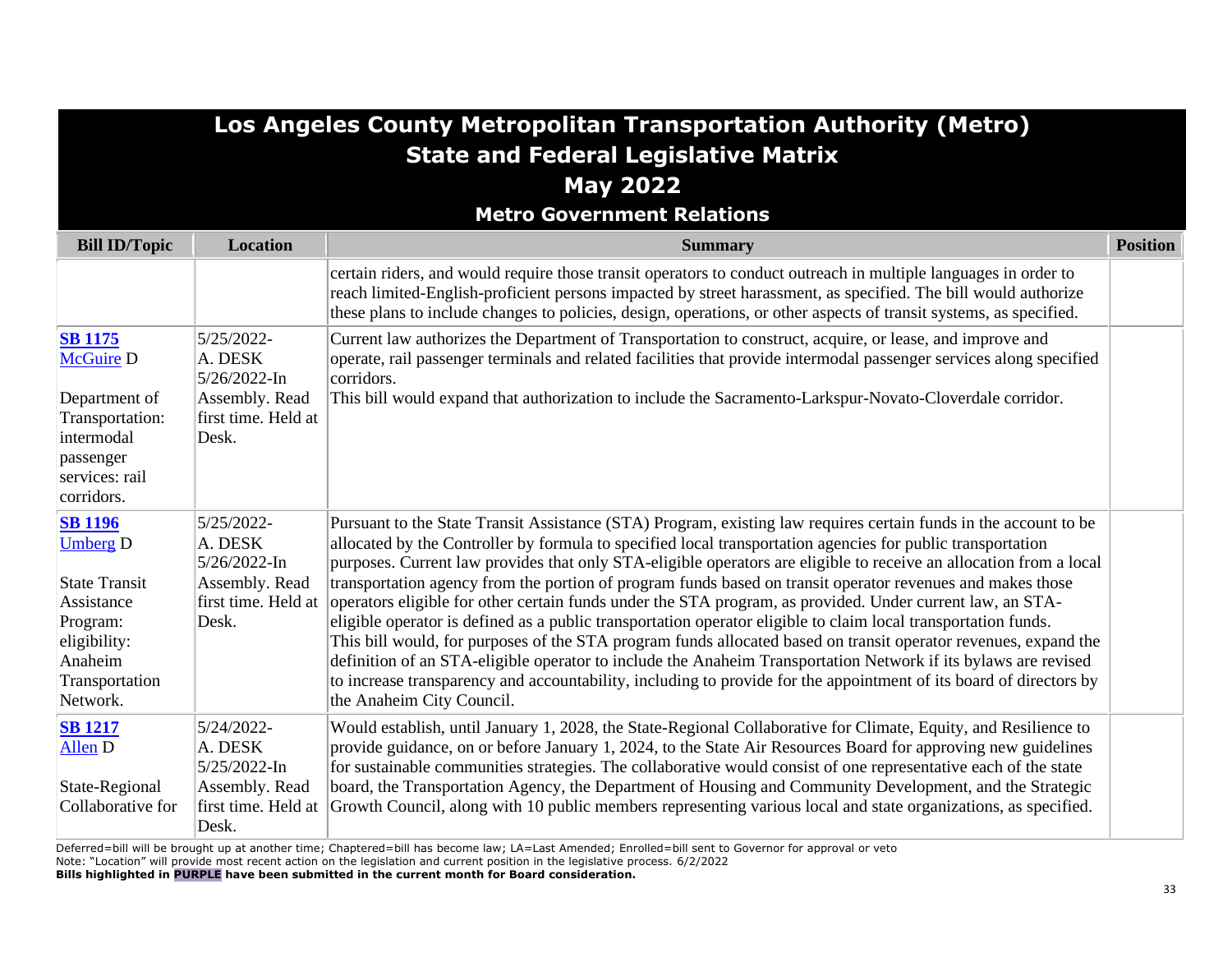# **Los Angeles County Metropolitan Transportation Authority (Metro) State and Federal Legislative Matrix May 2022**

**Metro Government Relations**

| <b>Bill ID/Topic</b>                                                            | <b>Location</b>                                | <b>Summary</b>                                                                                                                                                                                                                                                                                                                                                                                                                                                                                                                                                                                                                                                                                                                                                                                                                                                                                         | <b>Position</b> |
|---------------------------------------------------------------------------------|------------------------------------------------|--------------------------------------------------------------------------------------------------------------------------------------------------------------------------------------------------------------------------------------------------------------------------------------------------------------------------------------------------------------------------------------------------------------------------------------------------------------------------------------------------------------------------------------------------------------------------------------------------------------------------------------------------------------------------------------------------------------------------------------------------------------------------------------------------------------------------------------------------------------------------------------------------------|-----------------|
| Climate, Equity,<br>and Resilience.                                             |                                                | The bill would require, on or before December 31, 2025, the state board to update the guidelines for sustainable<br>communities strategies to incorporate suggestions from the collaborative.                                                                                                                                                                                                                                                                                                                                                                                                                                                                                                                                                                                                                                                                                                          |                 |
| <b>SB</b> 1226<br>Durazo D                                                      | 5/23/2022-<br>A. DESK<br>5/24/2022-In          | The Joint Exercise of Powers Act authorizes 2 or more public agencies by agreement to exercise any power<br>common to the contracting parties. Current law requires the agreement to state the purposes of the agreement or<br>the power to be exercised, and provides that the agency or entity provided by the agreement to administer or                                                                                                                                                                                                                                                                                                                                                                                                                                                                                                                                                            |                 |
| Joint powers<br>agreements: zero-<br>emission                                   | Assembly. Read<br>first time. Held at<br>Desk. | execute the agreement may be one or more of the parties to the agreement, a commission or board constituted<br>pursuant to the agreement, or a person, firm, or corporation, including a nonprofit corporation, designated in the<br>agreement. Current law authorizes the agreement to, among other things, provide for the repayment or return to                                                                                                                                                                                                                                                                                                                                                                                                                                                                                                                                                    |                 |
| transportation<br>systems or                                                    |                                                | the parties of all or any part of any contributions, payments, or advances made by the parties and for payment to<br>the parties of any sum or sums derived from the revenues of said facilities; and, authorizes the contracting parties                                                                                                                                                                                                                                                                                                                                                                                                                                                                                                                                                                                                                                                              |                 |
| facilities.                                                                     |                                                | to the agreement to issue revenue bonds to pay the cost and expenses of acquiring or constructing a project or<br>conducting a program for specified purposes, including, but not limited to, transportation facilities and systems<br>and for the conservation of natural resources.<br>This bill would provide that, notwithstanding any other provision of the act, a private, nonprofit corporation that<br>provides services to zero-emission transportation systems or facilities, including, but not limited to, finance,<br>design, construction, operation, or maintenance, may enter into a joint powers agreement with a public agency to<br>facilitate the development, construction, and operation of zero-emission transportation systems or facilities that<br>lower greenhouse gases, reduce vehicle congestion and vehicle miles traveled, and improve public transit<br>connections. |                 |
| <b>SB 1230</b><br>Limón D                                                       | 5/25/2022-<br>A. DESK<br>5/26/2022-In          | Current law establishes or authorizes the establishment of various incentive programs that are administered or<br>funded by the State Air Resources Board to provide financial assistance for the purchase of zero-emission or<br>near-zero-emission vehicles by individuals, including, among others, the Clean Cars 4 All Program. Under                                                                                                                                                                                                                                                                                                                                                                                                                                                                                                                                                             |                 |
| Zero-emission and Assembly. Read<br>near-zero-<br>emission vehicle<br>incentive | first time. Held at<br>Desk.                   | current law, the Clean Cars 4 All Program is administered by the state board to focus on achieving reductions in<br>the emissions of greenhouse gases, improvements in air quality, and benefits to low-income state residents<br>through the replacement of high-polluter motor vehicles with cleaner and more efficient motor vehicles or a<br>mobility option. The state board, in partnership with the Beneficial State Foundation, also administers the Clean                                                                                                                                                                                                                                                                                                                                                                                                                                     |                 |
| programs:<br>requirements.                                                      |                                                | Vehicle Assistance Program, funded by the California Climate Investments cap-and-trade program, to provide<br>grants and affordable financing to help income-qualified state residents purchase or lease a clean vehicle.                                                                                                                                                                                                                                                                                                                                                                                                                                                                                                                                                                                                                                                                              |                 |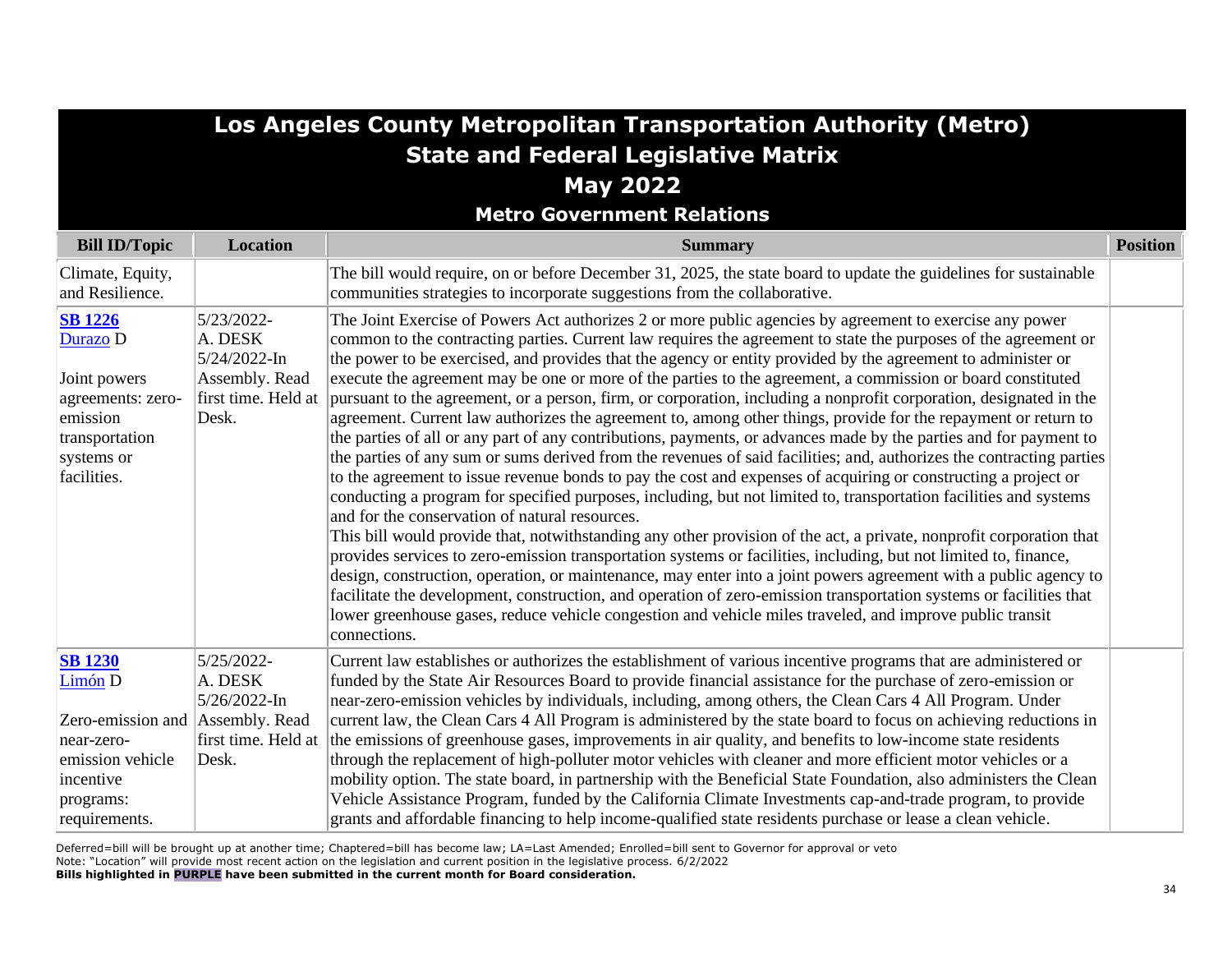|                                                                                                                          |                                                                                                                                                                             | Los Angeles County Metropolitan Transportation Authority (Metro)                                                                                                                                                                                                                                                                                                                                                                                                                                                                                                                                                                                                                                                                                               |                 |
|--------------------------------------------------------------------------------------------------------------------------|-----------------------------------------------------------------------------------------------------------------------------------------------------------------------------|----------------------------------------------------------------------------------------------------------------------------------------------------------------------------------------------------------------------------------------------------------------------------------------------------------------------------------------------------------------------------------------------------------------------------------------------------------------------------------------------------------------------------------------------------------------------------------------------------------------------------------------------------------------------------------------------------------------------------------------------------------------|-----------------|
|                                                                                                                          |                                                                                                                                                                             | <b>State and Federal Legislative Matrix</b>                                                                                                                                                                                                                                                                                                                                                                                                                                                                                                                                                                                                                                                                                                                    |                 |
|                                                                                                                          |                                                                                                                                                                             | <b>May 2022</b>                                                                                                                                                                                                                                                                                                                                                                                                                                                                                                                                                                                                                                                                                                                                                |                 |
|                                                                                                                          |                                                                                                                                                                             | <b>Metro Government Relations</b>                                                                                                                                                                                                                                                                                                                                                                                                                                                                                                                                                                                                                                                                                                                              |                 |
| <b>Bill ID/Topic</b>                                                                                                     | <b>Location</b>                                                                                                                                                             | <b>Summary</b>                                                                                                                                                                                                                                                                                                                                                                                                                                                                                                                                                                                                                                                                                                                                                 | <b>Position</b> |
|                                                                                                                          |                                                                                                                                                                             | This bill would, on or before July 1, 2023, require the state board, with respect to the various zero-emission and<br>near-zero-emission vehicle incentive programs administered or funded by the state board, to adopt certain<br>revisions to those programs if the state board finds those revisions to be feasible. The bill would require the state<br>board, if it finds that the adoption of one or more of the revisions is infeasible, to prepare a report, as specified,<br>describing the rationale for the finding, to post the report on its internet website, and to provide a notice of the<br>report to the relevant policy and fiscal committees of the Legislature.                                                                          |                 |
| <b>SB</b> 1251<br><b>Gonzalez D</b><br>Office of the Zero- Assembly. Read<br><b>Emission Vehicle</b><br>Equity Advocate. | 5/25/2022-<br>A. DESK<br>5/26/2022-In<br>first time. Held at<br>Desk.                                                                                                       | Would establish the Office of the Zero-Emission Vehicle Equity Advocate in the Governor's office to steer the<br>development of a shared, cross-agency definition of equity, and to set an equity agenda for the deployment of<br>light-, medium-, and heavy-duty zero-emission vehicles, the supporting infrastructure, and workforce<br>development. The bill would require the office to provide guidance to state agencies by developing and adopting<br>an equity action plan, to publish an update of the progress on its activities on its internet website every 2 years,<br>and to notify the relevant policy committees of the Legislature of the information provided in that update. The<br>bill would repeal these provisions on January 1, 2028. |                 |
| <b>SB</b> 1285<br><b>Gonzalez D</b><br>Vehicles.                                                                         | 2/18/2022-<br>S. RLS.<br>3/2/2022-<br>Referred to Com.<br>on RLS.                                                                                                           | Current law requires a bicycle that is operated on a roadway or the shoulder of a highway to be operated in the<br>same direction as vehicles are required to be driven.<br>This bill would make a technical, nonsubstantive change to that provision.                                                                                                                                                                                                                                                                                                                                                                                                                                                                                                         |                 |
| <b>SB</b> 1288<br><b>Umberg D</b><br>University of<br>California:<br><b>Hastings College</b><br>of the Law.              | 5/19/2022-<br>S. THIRD<br><b>READING</b><br>5/19/2022-From<br>committee: Do<br>pass. (Ayes 7.<br>Noes $0.$ ) (May<br>19). Read second<br>time. Ordered to<br>third reading. | Current law establishes the Hastings College of the Law, under the governance of an 11-member Board of<br>Directors of the Hastings College of the Law, within the University of California. Current law provides that the<br>college shall forever be known and designated as the Hastings College of the Law.<br>This bill would instead provide that the college shall be designated as the College of the Law. The bill would<br>rename Hastings College of the Law as the College of the Law and would rename the Board of Directors of the<br>Hastings College of the Law as the Board of Directors of the College of the Law.                                                                                                                           |                 |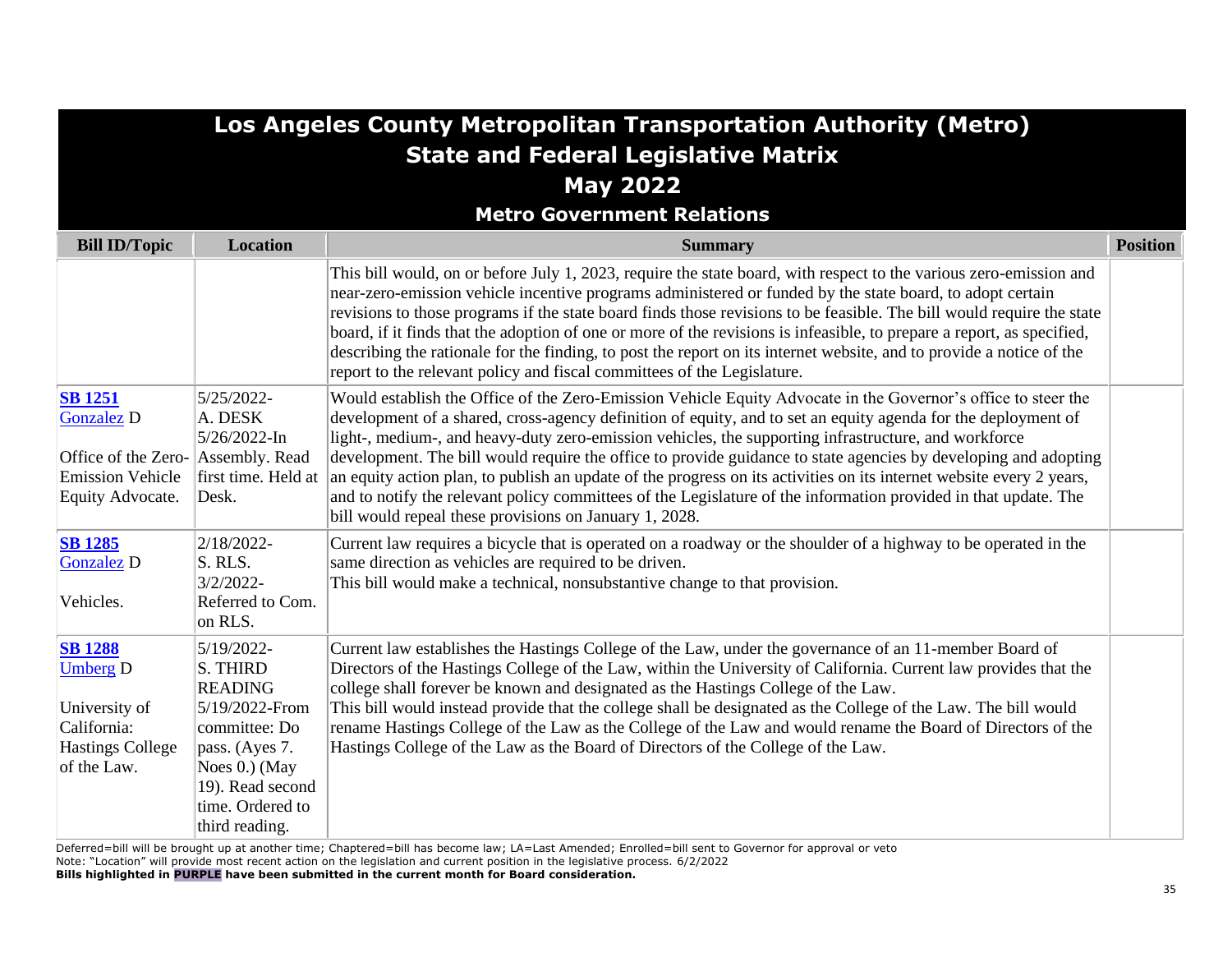|                                                                                                                                                                          | Los Angeles County Metropolitan Transportation Authority (Metro)                                                                  |                                                                                                                                                                                                                                                                                                                                                                                                                                                                                                                                                                                                                                                                                                                                                                                                                                           |                 |  |
|--------------------------------------------------------------------------------------------------------------------------------------------------------------------------|-----------------------------------------------------------------------------------------------------------------------------------|-------------------------------------------------------------------------------------------------------------------------------------------------------------------------------------------------------------------------------------------------------------------------------------------------------------------------------------------------------------------------------------------------------------------------------------------------------------------------------------------------------------------------------------------------------------------------------------------------------------------------------------------------------------------------------------------------------------------------------------------------------------------------------------------------------------------------------------------|-----------------|--|
|                                                                                                                                                                          |                                                                                                                                   | <b>State and Federal Legislative Matrix</b>                                                                                                                                                                                                                                                                                                                                                                                                                                                                                                                                                                                                                                                                                                                                                                                               |                 |  |
|                                                                                                                                                                          |                                                                                                                                   | <b>May 2022</b>                                                                                                                                                                                                                                                                                                                                                                                                                                                                                                                                                                                                                                                                                                                                                                                                                           |                 |  |
|                                                                                                                                                                          |                                                                                                                                   | <b>Metro Government Relations</b>                                                                                                                                                                                                                                                                                                                                                                                                                                                                                                                                                                                                                                                                                                                                                                                                         |                 |  |
| <b>Bill ID/Topic</b>                                                                                                                                                     | <b>Location</b>                                                                                                                   | <b>Summary</b>                                                                                                                                                                                                                                                                                                                                                                                                                                                                                                                                                                                                                                                                                                                                                                                                                            | <b>Position</b> |  |
| <b>SB</b> 1354<br><b>Jones R</b><br>Design-build<br>contracting: cities,<br>counties, and<br>cities and<br>counties:<br>compliance with<br>the federal<br>Americans with | 5/5/2022-A.L.<br>GOV.<br>5/5/2022-<br>Referred to Com.<br>on L. GOV.                                                              | Would authorize a city, county, or city and county to use the design-build contracting process to award contracts<br>for constructing projects that are necessary in order to comply with the federal Americans with Disabilities Act<br>of 1990. By expanding design-build authority to include additional projects, the bill would expand the scope of<br>the crime of perjury, thereby imposing a state-mandated local program.                                                                                                                                                                                                                                                                                                                                                                                                        |                 |  |
| Disabilities Act of<br>1990.                                                                                                                                             |                                                                                                                                   |                                                                                                                                                                                                                                                                                                                                                                                                                                                                                                                                                                                                                                                                                                                                                                                                                                           |                 |  |
| <b>SB 1366</b><br><b>McGuire D</b><br>Department of<br><b>General Services:</b><br>job order<br>contracting<br>procurement<br>procedure: pilot.                          | 5/16/2022-<br><b>S. INACTIVE</b><br><b>FILE</b><br>5/16/2022-<br>Ordered to<br>inactive file on<br>request of Senator<br>McGuire. | The State Contract Act generally provides for a contracting process by state agencies for public works of<br>improvement pursuant to a competitive bidding process, under which bids are awarded to the lowest responsible<br>bidder, with specified alternative procurement procedures authorized in certain cases. Other current law<br>authorizes certain state and local agencies to engage in job order contracting, as prescribed.<br>This bill, until July 1, 2027, would amend the act to authorize the Department of General Services to engage in<br>job order contracting, as prescribed, as an alternative procurement procedure for public works projects. The bill<br>would require the department to establish prescribed procedures, standards, and requirements relating to the<br>bidding for, and award of, contracts. |                 |  |
| <b>SB 1373</b><br><b>Kamlager D</b><br>Surplus land<br>disposal.                                                                                                         | 5/23/2022-<br>A. DESK<br>5/24/2022-In<br>Assembly. Read<br>first time. Held at<br>Desk.                                           | Current law prescribes requirements for the disposal of surplus land by a local agency, as defined. Current law<br>provides that certain dispositions of real property by local agencies are subject to surplus land disposal<br>procedures as they existed on December 31, 2019, without regard to specified amendments that took effect on<br>January 1, 2020, if those dispositions comply with specified requirements and the disposition is completed not<br>later than December 31, 2022. Current law extends the date that the disposition must be completed by to<br>December 31, 2024, for specified properties, including properties related to the Metro North Hollywood Joint                                                                                                                                                 |                 |  |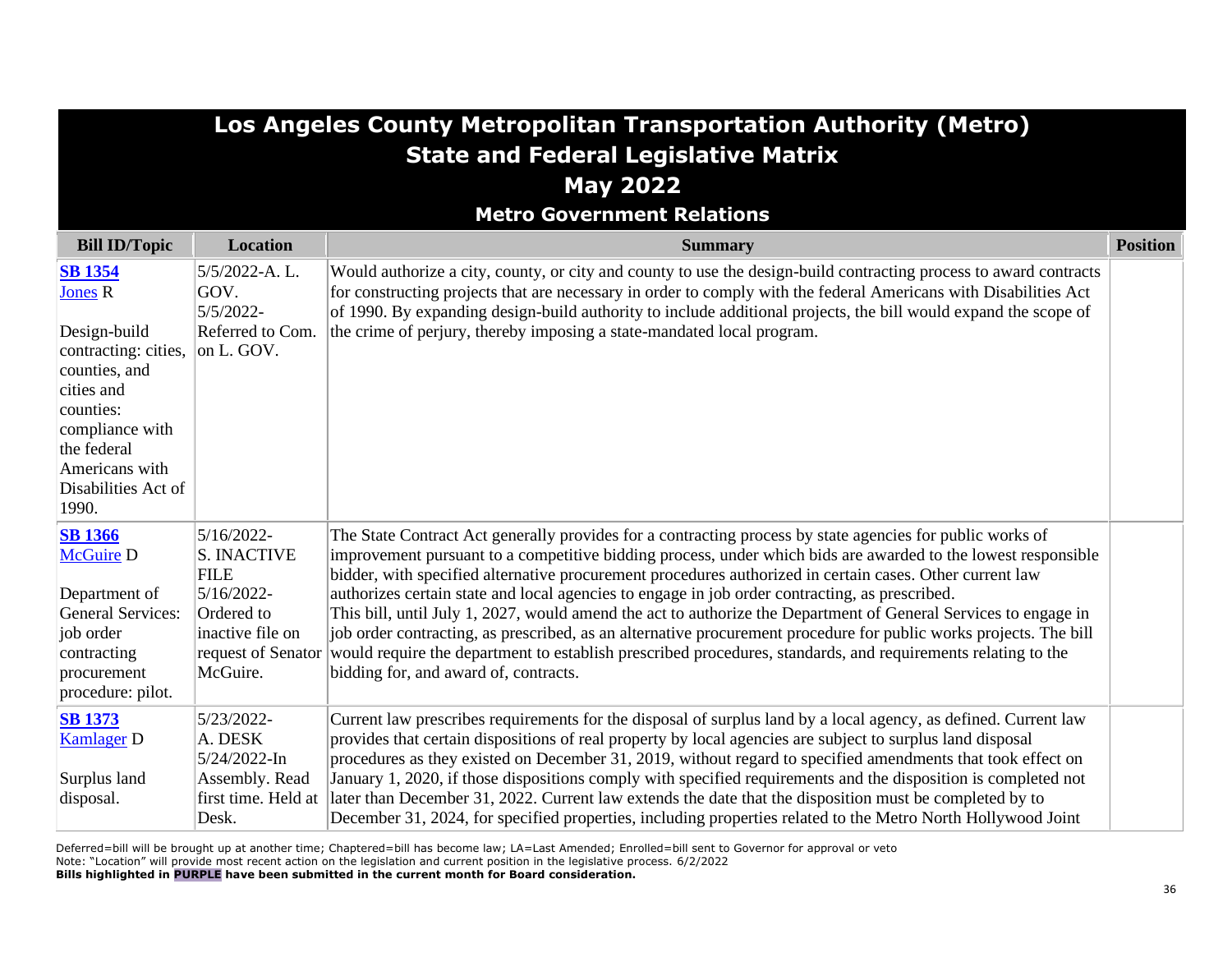| Los Angeles County Metropolitan Transportation Authority (Metro)                                           |                                                                                         |                                                                                                                                                                                                                                                                                                                                                                                                                                                                                                                                                                                                                                                                                                                                                                                                                                                                                                                                                                                                                                                                                                                                                                                                                                                                                                                                                                                                                                                                                     |                 |  |  |  |  |
|------------------------------------------------------------------------------------------------------------|-----------------------------------------------------------------------------------------|-------------------------------------------------------------------------------------------------------------------------------------------------------------------------------------------------------------------------------------------------------------------------------------------------------------------------------------------------------------------------------------------------------------------------------------------------------------------------------------------------------------------------------------------------------------------------------------------------------------------------------------------------------------------------------------------------------------------------------------------------------------------------------------------------------------------------------------------------------------------------------------------------------------------------------------------------------------------------------------------------------------------------------------------------------------------------------------------------------------------------------------------------------------------------------------------------------------------------------------------------------------------------------------------------------------------------------------------------------------------------------------------------------------------------------------------------------------------------------------|-----------------|--|--|--|--|
| <b>State and Federal Legislative Matrix</b>                                                                |                                                                                         |                                                                                                                                                                                                                                                                                                                                                                                                                                                                                                                                                                                                                                                                                                                                                                                                                                                                                                                                                                                                                                                                                                                                                                                                                                                                                                                                                                                                                                                                                     |                 |  |  |  |  |
| <b>May 2022</b>                                                                                            |                                                                                         |                                                                                                                                                                                                                                                                                                                                                                                                                                                                                                                                                                                                                                                                                                                                                                                                                                                                                                                                                                                                                                                                                                                                                                                                                                                                                                                                                                                                                                                                                     |                 |  |  |  |  |
| <b>Metro Government Relations</b>                                                                          |                                                                                         |                                                                                                                                                                                                                                                                                                                                                                                                                                                                                                                                                                                                                                                                                                                                                                                                                                                                                                                                                                                                                                                                                                                                                                                                                                                                                                                                                                                                                                                                                     |                 |  |  |  |  |
| <b>Bill ID/Topic</b>                                                                                       | Location                                                                                | <b>Summary</b>                                                                                                                                                                                                                                                                                                                                                                                                                                                                                                                                                                                                                                                                                                                                                                                                                                                                                                                                                                                                                                                                                                                                                                                                                                                                                                                                                                                                                                                                      | <b>Position</b> |  |  |  |  |
|                                                                                                            |                                                                                         | Development Project. Current law further extends the dates by which the disposition of property must be<br>completed, as specified, if the disposition of property, the local agency's right or ability to dispose of the<br>property, or a development project for which the property is proposed to be transferred, is the subject of judicial<br>challenge.<br>This bill would extend the date by which the disposition of property must be completed to December 31, 2024, if<br>the property is located in a local agency with a population of over 2,000,000 persons and the local agency has<br>either an option agreement duly authorized by the local agency's governing body to purchase the property from<br>the former redevelopment agency, or an exclusive negotiation agreement with a private entity to develop the<br>subject property for economic development or housing purposes.                                                                                                                                                                                                                                                                                                                                                                                                                                                                                                                                                                               |                 |  |  |  |  |
| <b>SB 1410</b><br>Caballero D<br>California<br>Environmental<br>Quality Act:<br>transportation<br>impacts. | 5/25/2022-<br>A. DESK<br>5/26/2022-In<br>Assembly. Read<br>first time. Held at<br>Desk. | The California Environmental Quality Act (CEQA) requires the Office of Planning and Research to prepare and<br>develop proposed guidelines for the implementation of CEQA by public agencies and requires the Secretary of<br>the Natural Resources Agency to certify and adopt those guidelines. CEQA requires the office to prepare,<br>develop, and transmit to the secretary for certification and adoption proposed revisions to the guidelines<br>establishing criteria for determining the significance of transportation impacts of projects within transit priority<br>areas, as defined, that promote the reduction of greenhouse gas emissions, the development of multimodal<br>transportation networks, and a diversity of land uses. Current law requires the office to recommend potential<br>metrics to measure transportation impacts, as specified. CEQA authorizes the office to adopt guidelines<br>establishing alternative metrics to the metrics used for traffic levels of service for transportation impacts outside<br>transit priority areas.<br>This bill would require the office, by January 1, 2025, to conduct and submit to the Legislature a study on the<br>impacts and implementation of the guidelines described above relating to transportation impacts. The bill would<br>require the office, upon appropriation, to establish a grant program to provide financial assistance to local<br>jurisdictions for implementing those guidelines. |                 |  |  |  |  |
| <b>SB</b> 1414<br>Durazo D<br>Surplus land<br>disposal.                                                    | 2/18/2022-<br>S. RLS.<br>3/9/2022-<br>Referred to Com.<br>on RLS.                       | Current law provides that certain dispositions of real property by local agencies are subject to surplus land<br>disposal procedures as they existed on December 31, 2019, without regard to specified amendments that took<br>effect on January 1, 2020, if those dispositions comply with specified requirements. Current law extends the<br>dates by which the disposition of property must be completed, as specified, if the disposition of property, the<br>local agency's right or ability to dispose of the property, or a development project for which the property is                                                                                                                                                                                                                                                                                                                                                                                                                                                                                                                                                                                                                                                                                                                                                                                                                                                                                                    |                 |  |  |  |  |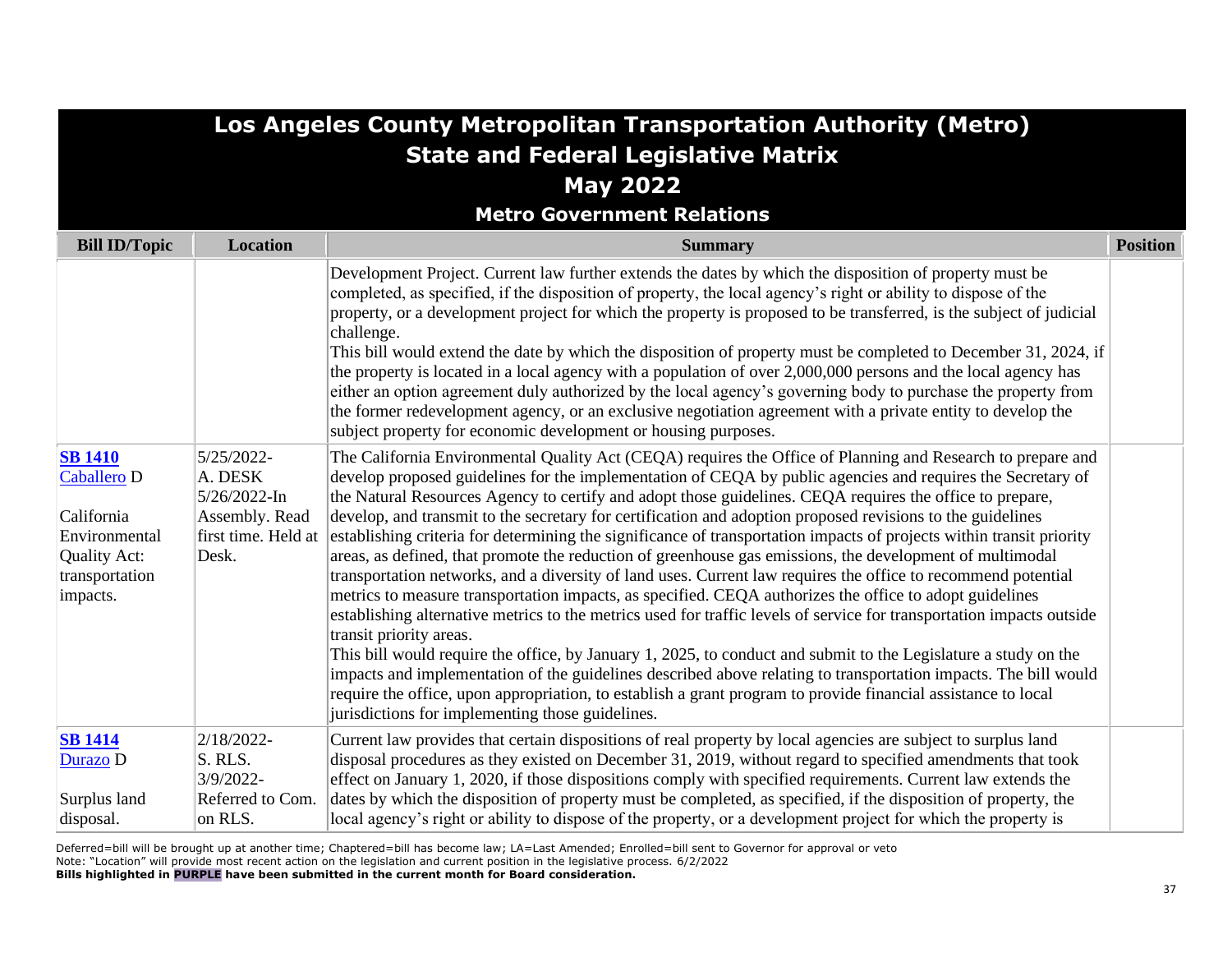| Los Angeles County Metropolitan Transportation Authority (Metro)<br><b>State and Federal Legislative Matrix</b><br><b>May 2022</b><br><b>Metro Government Relations</b> |                                     |                                                                                                                                                                                                                                                                                                                                             |                 |  |  |  |
|-------------------------------------------------------------------------------------------------------------------------------------------------------------------------|-------------------------------------|---------------------------------------------------------------------------------------------------------------------------------------------------------------------------------------------------------------------------------------------------------------------------------------------------------------------------------------------|-----------------|--|--|--|
| <b>Bill ID/Topic</b>                                                                                                                                                    | <b>Location</b>                     | <b>Summary</b>                                                                                                                                                                                                                                                                                                                              | <b>Position</b> |  |  |  |
|                                                                                                                                                                         |                                     | proposed to be transferred, is the subject of judicial challenge.<br>This bill would make a nonsubstantive change to the provision extending the dates by which the disposition of<br>property must be completed if the property is subject to judicial challenge.                                                                          |                 |  |  |  |
| <b>SCR 68</b><br><b>Archuleta</b> D                                                                                                                                     | 5/5/2022-<br>A. TRANS.<br>5/5/2022- | Would designate the portion of State Route 91, from the Pioneer Boulevard undercrossing to the Carmenita<br>Road overcrossing, as the First Lady Pat Nixon Memorial Highway. This measure would request the Department<br>of Transportation to determine the cost of appropriate signs showing this special designation and, upon receiving |                 |  |  |  |
| <b>First Lady Pat</b><br>Nixon Memorial<br>Highway.                                                                                                                     | Referred to Com.<br>on TRANS.       | donations from non-state sources covering that cost, to erect those signs.                                                                                                                                                                                                                                                                  |                 |  |  |  |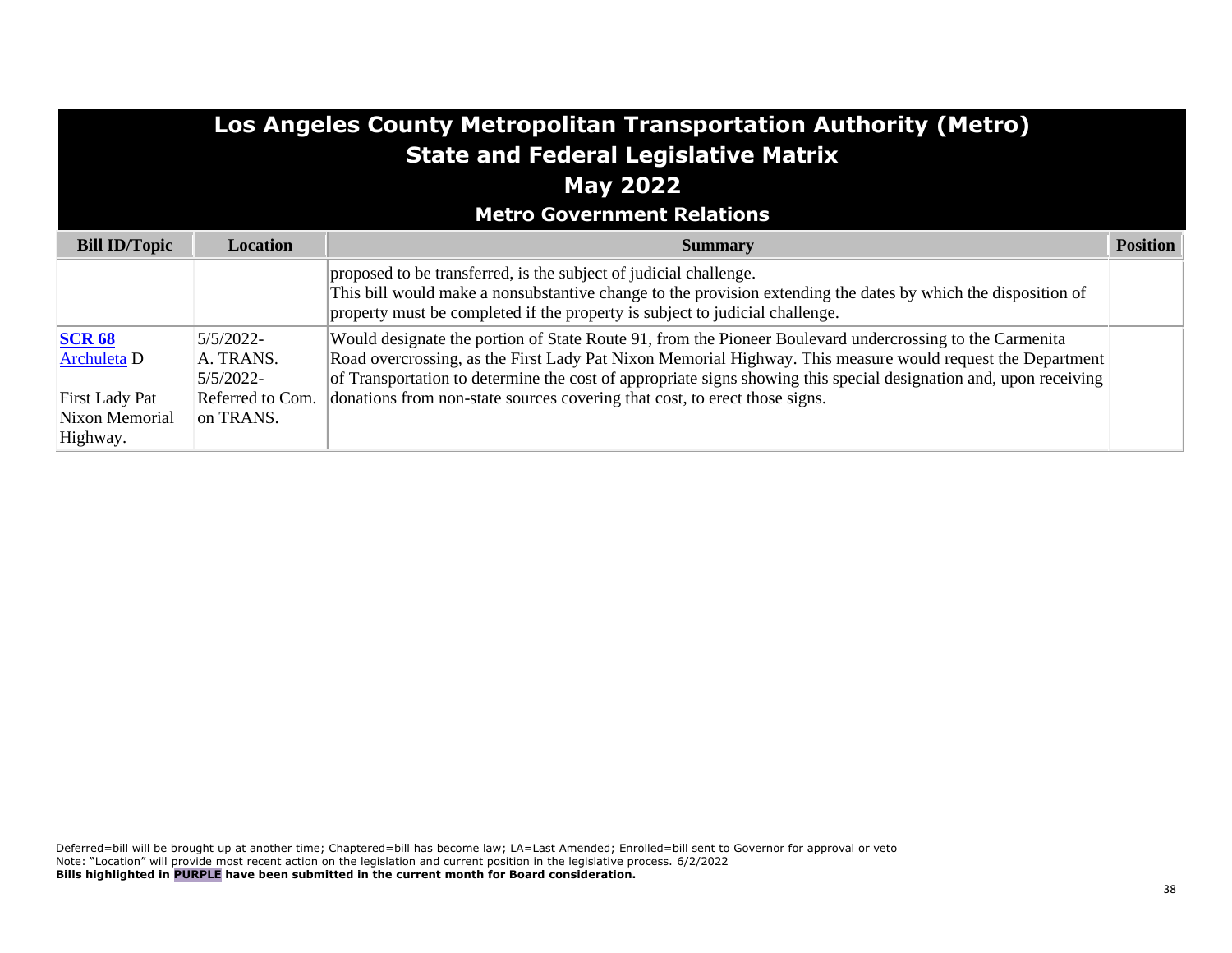### **Los Angeles County Metropolitan Transportation Authority (Metro) State and Federal Legislative Matrix May 2022 Metro Government Relations**

| <b>FEDERAL LEGISLATION</b>                            |                                                                                                                                                                                                                                                             |                                                                                                                                                                                                                                                                                                                                                                                             |  |  |
|-------------------------------------------------------|-------------------------------------------------------------------------------------------------------------------------------------------------------------------------------------------------------------------------------------------------------------|---------------------------------------------------------------------------------------------------------------------------------------------------------------------------------------------------------------------------------------------------------------------------------------------------------------------------------------------------------------------------------------------|--|--|
| <b>BILL/AUTHOR</b>                                    | <b>DESCRIPTION</b>                                                                                                                                                                                                                                          | <b>STATUS</b>                                                                                                                                                                                                                                                                                                                                                                               |  |  |
| HR 5376<br>Rep. John<br>Yarmuth (D-<br>$\mathbf{KY})$ | <b>BUILD BACK BETTER ACT</b><br>This bill provides funding, establishes programs, and otherwise modifies provisions relating<br>to a broad array of areas, including education, labor, child care, health care, taxes,<br>immigration, and the environment. | $11/19/21$ – Passed the House<br>Awaits action in the Senate                                                                                                                                                                                                                                                                                                                                |  |  |
| S. 1931<br>Sen. Tom<br>Carper (D-DE)                  | THE SURFACE TRANSPORTATION REAUTHORIZATION ACT OF 2021<br>Sets baseline funding level at a historic high of \$303.5 billion for Department of<br>Transportation programs for highways, roads, and bridges.                                                  | $5/26/21$ – adopted by the Senate<br>Committee on Environment and<br>Public Works (EPW)<br>$08/10/21$ - The EPW-passed<br>reauthorization bill was<br>incorporated into Infrastructure<br>Investment and Jobs Act (H.R.<br>3684, as amended), and passed<br>out of the U.S. Senate.<br>$11/15/21$ – Bill signed into law as<br>part of the Infrastructure<br><b>Investment and Jobs Act</b> |  |  |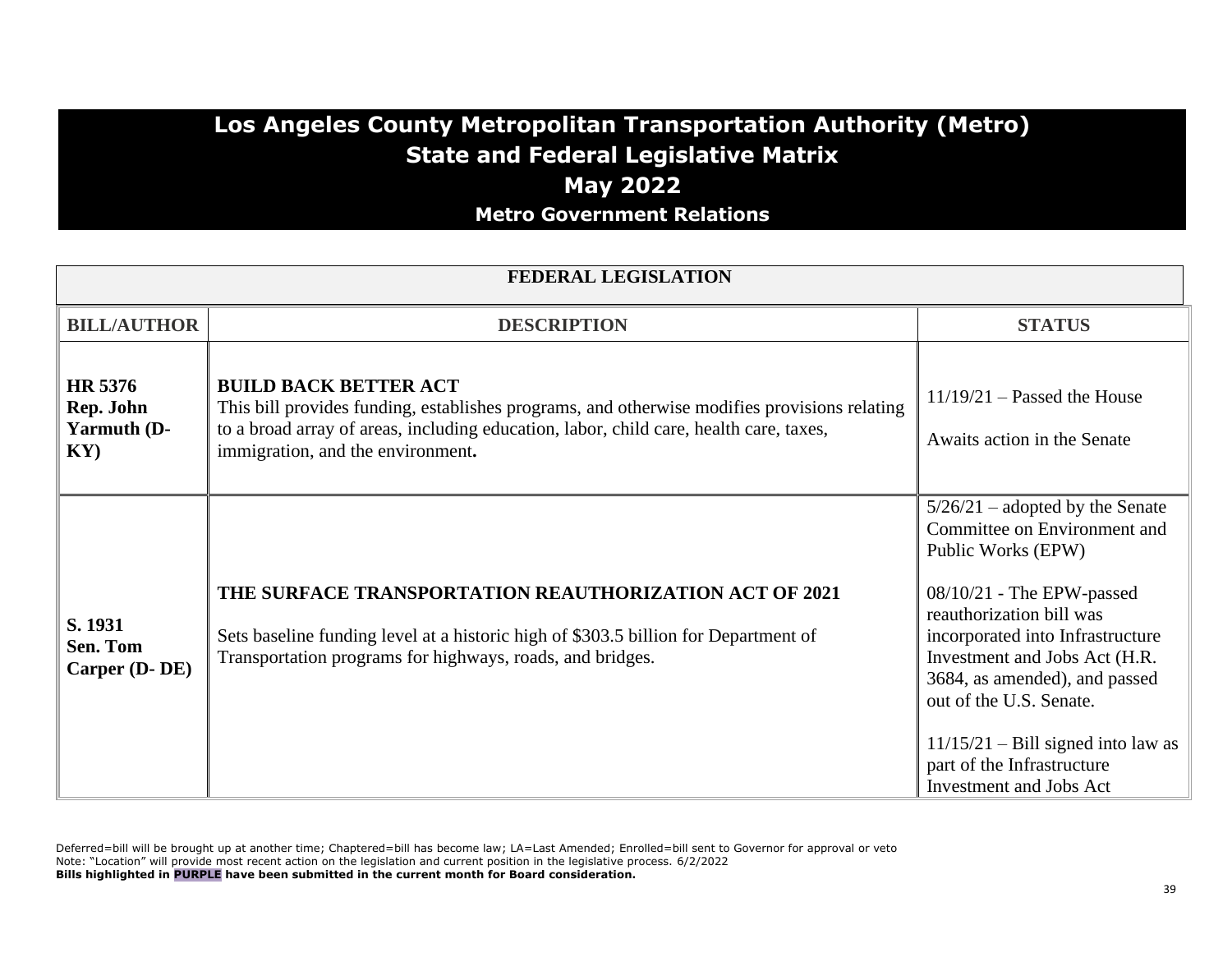### **Los Angeles County Metropolitan Transportation Authority (Metro) State and Federal Legislative Matrix May 2022 Metro Government Relations**

| <b>BILL/AUTHO</b><br>$\mathbf R$                                                                                                     | <b>DESCRIPTION</b>                                                                                                                                                                                                                                                                                                                                                                                                                                                   | <b>STATUS</b>                                                                                                                                                                                                                                                                 |
|--------------------------------------------------------------------------------------------------------------------------------------|----------------------------------------------------------------------------------------------------------------------------------------------------------------------------------------------------------------------------------------------------------------------------------------------------------------------------------------------------------------------------------------------------------------------------------------------------------------------|-------------------------------------------------------------------------------------------------------------------------------------------------------------------------------------------------------------------------------------------------------------------------------|
| H.R. 2287 /<br>S. 1172<br>Rep. Ayanna<br>Pressley (D -<br>MA) and Sen.<br><b>Ed Markey (D)</b><br>$-MA)$                             | <b>FREEDOM TO MOVE ACT</b><br>A bill to direct the Secretary of Transportation to carry out a grant program to support<br>efforts to provide fare-free transit service, and for other purposes.                                                                                                                                                                                                                                                                      | $4/15/21$ – Re-introduced in the<br>House and Senate<br>8/27/20 - Board adopts a support<br>position                                                                                                                                                                          |
| H.R. 5228 / S.<br>2726<br><b>Rep. Henry</b><br>"Hank" C.<br>Johnson, Jr.<br>(D-GA) and<br><b>Senator Jon</b><br><b>Ossoff</b> (D-GA) | PUBLIC TRANSPORTATION EXPANSION ACT<br>The Public Transportation Expansion Act would create a Federal grant program to fund<br>public transportation expansion to serve low-income communities and connect affordable<br>housing with transit networks, including through the provision of fareless or reduced-fare<br>service.<br>The bill would also, for the first time in decades, allow large transit operators to use federal<br>funds for operating expenses. | $9/10/21 -$ Bill introduced and<br>referred to Transportation and<br>Infrastructure and Financial<br>Services Committees in the<br>House; referred to Committee on<br>Banking, Housing, and Urban<br>Affairs in the Senate<br>LA METRO monitoring this<br>pending legislation |